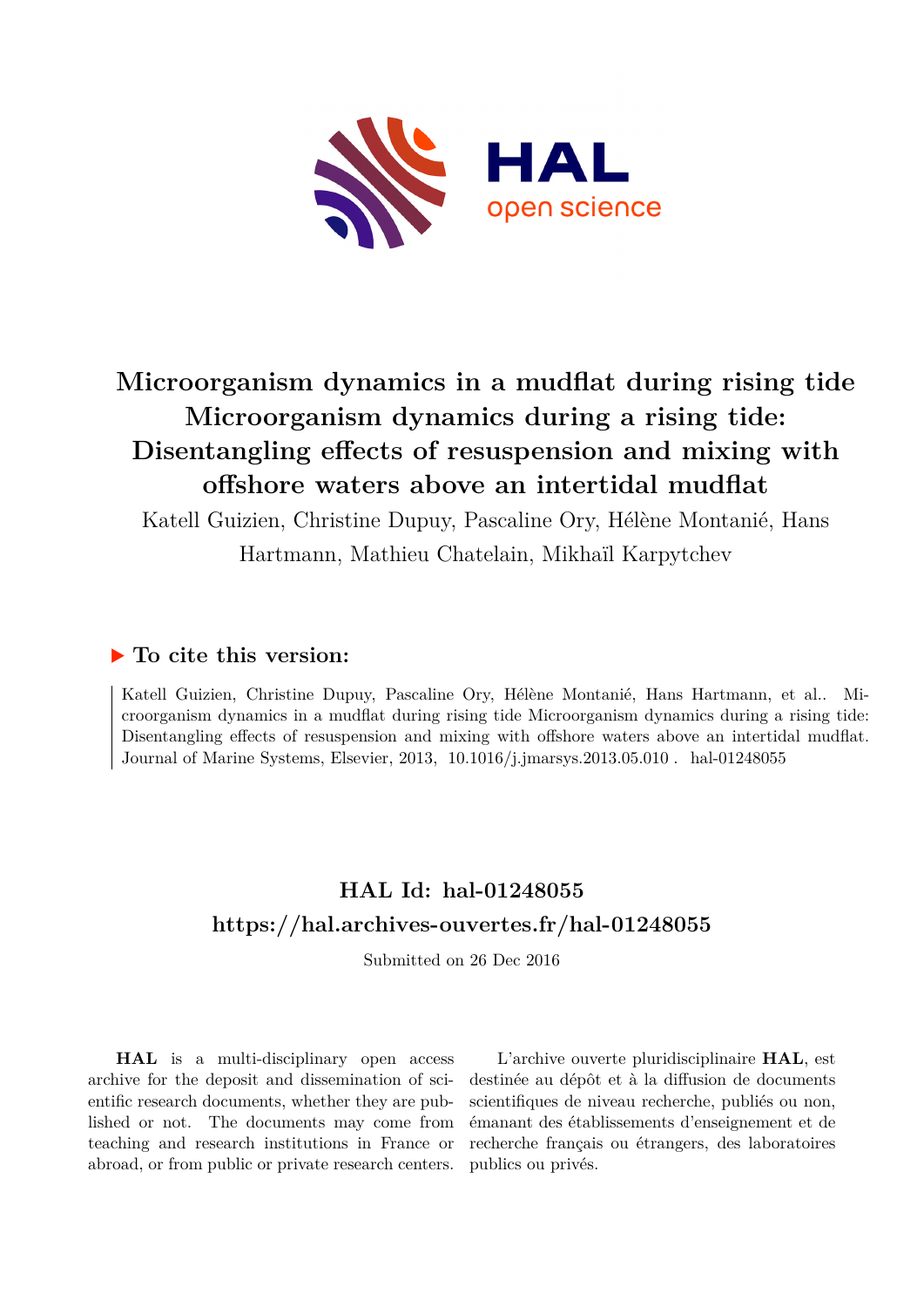| $\mathbf{1}$   | Running title: Microorganism dynamics in a mudflat during rising tide                                                           |  |  |
|----------------|---------------------------------------------------------------------------------------------------------------------------------|--|--|
| $\overline{2}$ |                                                                                                                                 |  |  |
| 3              |                                                                                                                                 |  |  |
| 4              | Microorganism dynamics during a rising tide: Disentangling effects of resuspension and                                          |  |  |
| 5              | mixing with offshore waters above an intertidal mudflat                                                                         |  |  |
| 6              |                                                                                                                                 |  |  |
| 7              | Katell Guizien <sup>1+</sup> , Christine Dupuy <sup>2+</sup> , Pascaline Ory <sup>2</sup> , Hélène Montanié <sup>2</sup> , Hans |  |  |
| 8              | Hartmann <sup>2</sup> , Mathieu Chatelain <sup>1,**</sup> , Mikhaïl Karpytchev <sup>2</sup>                                     |  |  |
| 10             | 1. Laboratoire d'Ecogéochimie des Environnements Benthiques, Observatoire                                                       |  |  |
| 11             | Océanologique de Banyuls-sur-Mer, UMR8222, CNRS-Université Pierre et                                                            |  |  |
| 12             | Marie Curie, rue du Fontaulé, 66650 Banyuls-sur-Mer, France                                                                     |  |  |
| 13             | 2. Littoral, Environnement et SociétéS (LIENSs), Université de La Rochelle, UMR                                                 |  |  |
| 14             | 7266 CNRS-ULR, 2 rue Olympe de Gouges, 17000 La Rochelle Cedex, France                                                          |  |  |
| 15             |                                                                                                                                 |  |  |
| 16             | † These authors contributed equally to this work.                                                                               |  |  |
| 17             | *Corresponding author: <i>guizien@obs-banyuls.fr</i> , Tel: +33 (0) 468 887 319, Fax: +33 (0)                                   |  |  |
| 18             | 468 887 395                                                                                                                     |  |  |
| 19             | ** Present address: Deltares, P.O. Box 177, 2600 MH Delft, The Netherlands                                                      |  |  |
| 20             |                                                                                                                                 |  |  |
| 21             |                                                                                                                                 |  |  |
| 22             | Keywords: microorganisms dynamics, bentho-pelagic coupling, resuspension, tidal mudflat                                         |  |  |
| 23             |                                                                                                                                 |  |  |
| 24             |                                                                                                                                 |  |  |
| 25             |                                                                                                                                 |  |  |
| 26             |                                                                                                                                 |  |  |
| 27             |                                                                                                                                 |  |  |
| $\mathbf{1}$   | $\mathbf{1}$                                                                                                                    |  |  |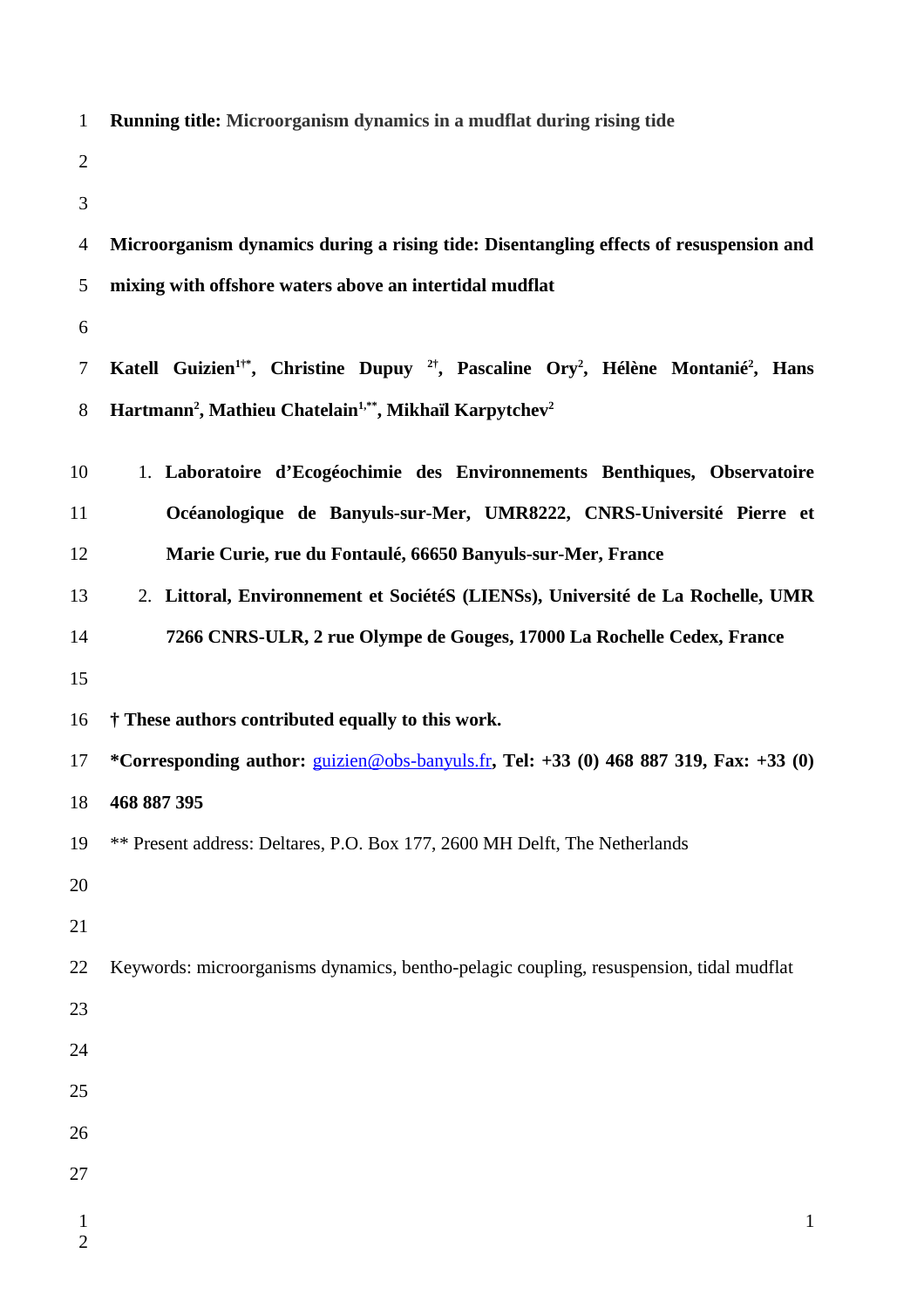#### **Abstract** 28

Resuspension of microphytobenthic biomass that builds up during low tide has been acknowledged as a major driver of the highly productive food web of intertidal mudflats. Yet, little is known about the contribution to pelagic food web of the resuspension of other microorganisms such as viruses, picoeukaryotes, cyanobacteria, bacteria, nanoflagellates, and ciliates, living in biofilms associated with microphytobenthos and surficial sediment. In the present study, a novel approach that involves simultaneous Lagrangian and Eulerian surveys enabled to disentangle the effects of resuspension and mixing with offshore waters on the dynamics of water column microorganisms during a rising tide in the presence of waves. Temporal changes in the concentration of microorganisms present in the water column were recorded along a 3 km cross-shore transect and at a fixed subtidal location. In both surveys, physical and biological processes were separated by comparing the time-evolution of sedimentary particles and microorganisms concentrations. During a rising tide, sediment erosion under waves action occurred over the lower and upper part of the mudflat, where erodibility was highest. Although erosion was expected to enrich the water column with the most abundant benthic microorganisms, such as diatoms, bacteria and viruses, enrichment was only observed for nanoflagellates and ciliates. Grazing probably overwhelmed erosion transfer for diatoms and bacteria, while adsorption on clayed particles may have masked the expected water column enrichment in free viruses due to resuspension. Ciliate enrichment could not be attributed to resuspension as those organisms were absent from the sediment. Wave agitation during the water flow on the mudflat likely dispersed gregarious ciliates over the entire water column. During the rising tide, offshore waters imported more autotrophic, mainly cyanobacteria genus *Synechococcus* sp. than heterotrophic microorganisms, but this import was also heavily grazed. Finally, the water column became a less heterotrophic structure in the subtidal part of the semi-enclosed bay, where mixing with offshore waters occurs (50% decrease), compared to the intertidal mudflat, when resuspension occurs. The 29 30 31 32 33 34 35 36 37 38 39 40 41 42 43 44 45 46 47 48 49 50 51 52 53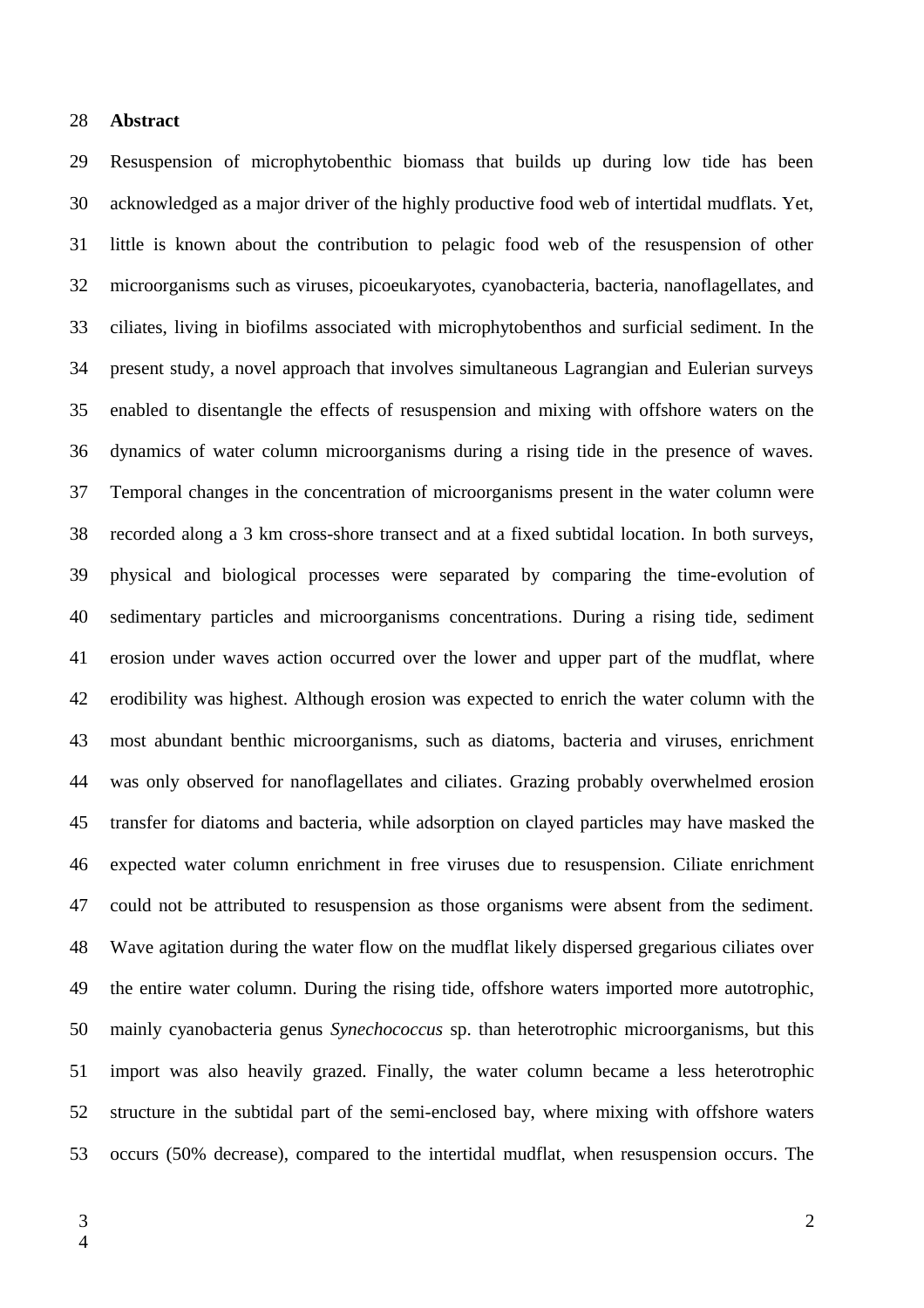present study suggests that this differential evolution resulted predominantly from dilution with offshore waters less rich in heterotrophic microorganisms. Indeed, any input of microorganisms accompanying physical transfers due to bed erosion or offshore waters mixing was immediately buffered, probably to the benefit of grazers. 54 55 56 57

58

#### **1. Introduction** 59

The productivity of coastal systems, especially intertidal mudflats, and their capacity to enrich adjacent terrestrial and marine zones through trophic pathways (i.e. export by mobile consumers) and hydrodynamic pathways (i.e. waves, wave-generated currents, estuarine currents and tides) is now common knowledge. The biological productivity of intertidal mudflats is due to the intense activity of benthic microorganism communities. During emersion, epipelic diatoms (microphytobenthos, MPB) form a biofilm (up to 20 mg chlorophyll *a* m<sup>2</sup>) in the top centimeter layer of a mud surface (Blanchard and Cariou-Le Gall 1994; Blanchard et al. 1997; Herlory et al. 2004). Prokaryote communities are associated with this biofilm, and bacterial production (secondary production) can be as high or even higher than MPB production (primary production) (Cammen 1991; Garet 1996; Van Duyl and Kop 1994). Bacterial concentration is generally about  $10^9$  cells per cm<sup>3</sup> in a mudflat (Schmidt et al. 1998). Nanoflagellate concentrations range from 100 to several million cells per mL of sediment (Gasol 1993), with greater concentrations in surficial sediment (Alongi 1991). Conversely, ciliates are more abundant in fine sand (Fenchel 1969; Kemp 1988; Epstein 1997) compared to muddy sediment enriched with organic matter (Giere 1993). Viruses are also abundant in marine sediments (Danovaro et al. 2008). 60 61 62 63 64 65 66 67 68 69 70 71 72 73 74 75

Resuspension of microorganisms living either in the pore water of surficial sediment or attached to surficial sedimentary particles have been reported under tidal currents at subtidal sites (Shimeta et al. 2002). Large tidal currents in macrotidal bays are likely to induce unconsolidated sediment resuspension (Mehta et al. 1989). Yet, resuspension of sediment 76 77 78 79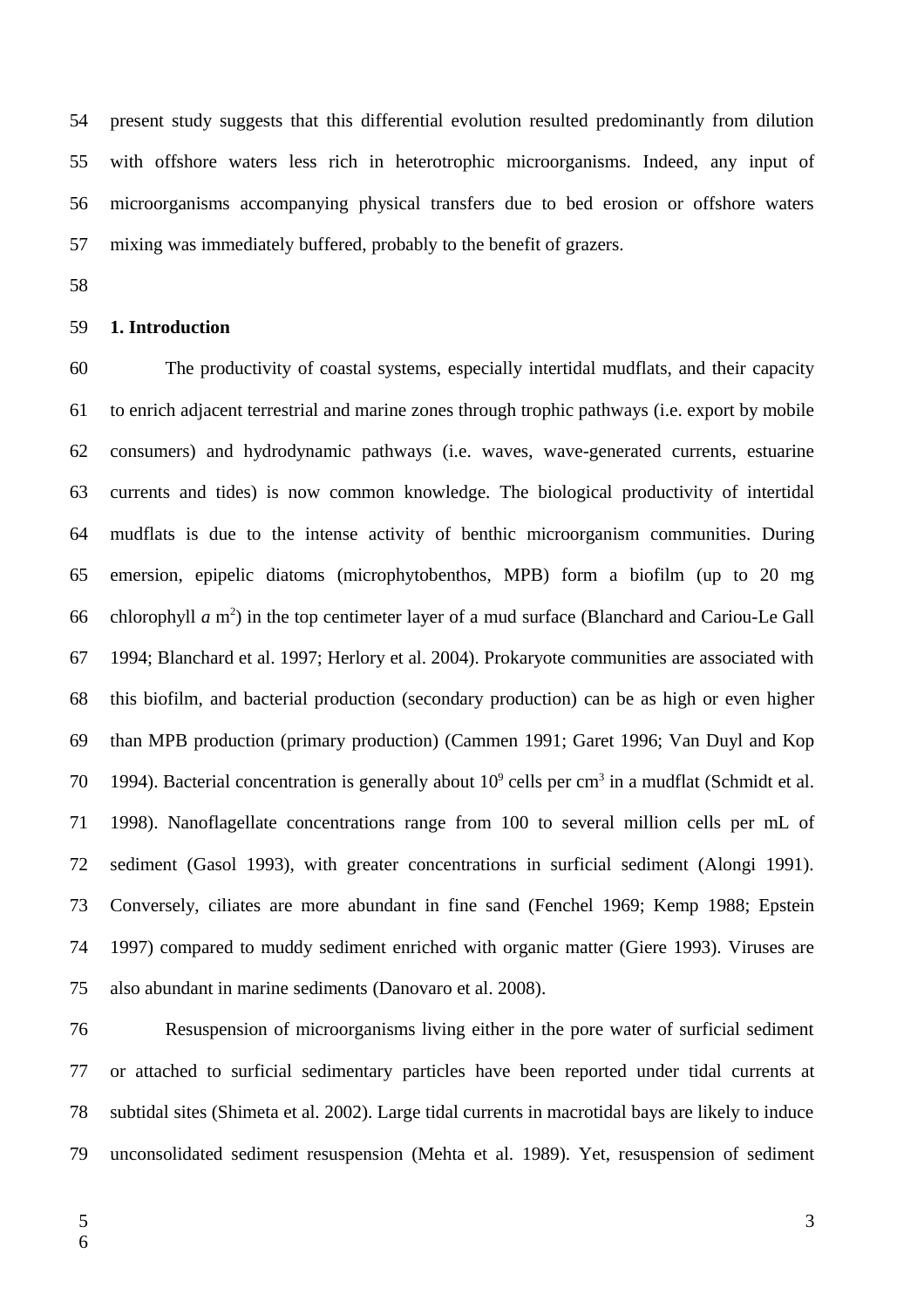across intertidal mudflats, where recurrent desiccation promoted sediment consolidation (Anderson and Howel 1984), generally requires higher shear stress than those induced by tidal current and has been mainly attributed to wave action (Bassoulet et al. 2000; French et al. 2008). However, sediment erodibility thresholds may be significantly reduced (bed friction velocity below 3 cm  $s^{-1}$ ) due to macrofaunal bioturbation activity (Orvain et al. 2007). 80 81 82 83 84

Resuspended microorganisms may greatly affect pelagic and benthic food webs. Resuspended diatoms and autotrophic nanoflagellates may alter phytoplankton community structure, enhance phytoplankton biomass and modify the size structure of primary producers, ultimately modifying microbial food web function (Marquis et al. 2007; Ory et al. 2010). In addition, resuspended heterotrophic cells, such as nanoflagellates, prokaryotes (bacteria and archaea) and viruses, can affect the function of the food web, and favour the microbial loop or the viral shunt (Wainright 1987; Garstecki et al. 2002; Seymour et al. 2007). Furthermore, some of these resuspended microorganisms may be used as food resources for mesozooplankton and benthic suspension feeders (Carslon et al. 1984), such as oysters (Dupuy et al. 2000) and bivalve mollusks (*Scrobicularia plana*) (Hughes 1969). 85 86 87 88 89 90 91 92 93 94

Many studies have investigated the dynamics of the MPB biomass, including resuspension of these microorganisms (Lucas et al. 2000; Shimeta et al. 2002; Guarini et al. 2008). Some studies have qualitatively and quantitatively evaluated the resuspension of other microorganisms present in the intertidal mudflat. Protist and bacteria resuspension thresholds have been quantified at a subtidal coastal site with *in situ* flumes and sampling of the benthic boundary layer during tidal accelerations (Shimeta and Sisson 1999; Shimeta et al. 2002). Shimeta et al. (2003) studied the resuspension of benthic protists at subtidal coastal sites with differing sediment compositions. Other studies have explored the effects of sediment resuspension on a coastal planktonic microbial food web, either experimentally (Garstecki et al. 2002; Pusceddu et al. 2005; Wu et al. 2007) or in the field (Grémare et al. 2003). However, in field studies, resuspension is often accompanied by other physical processes, such as river 95 96 97 98 99 100 101 102 103 104 105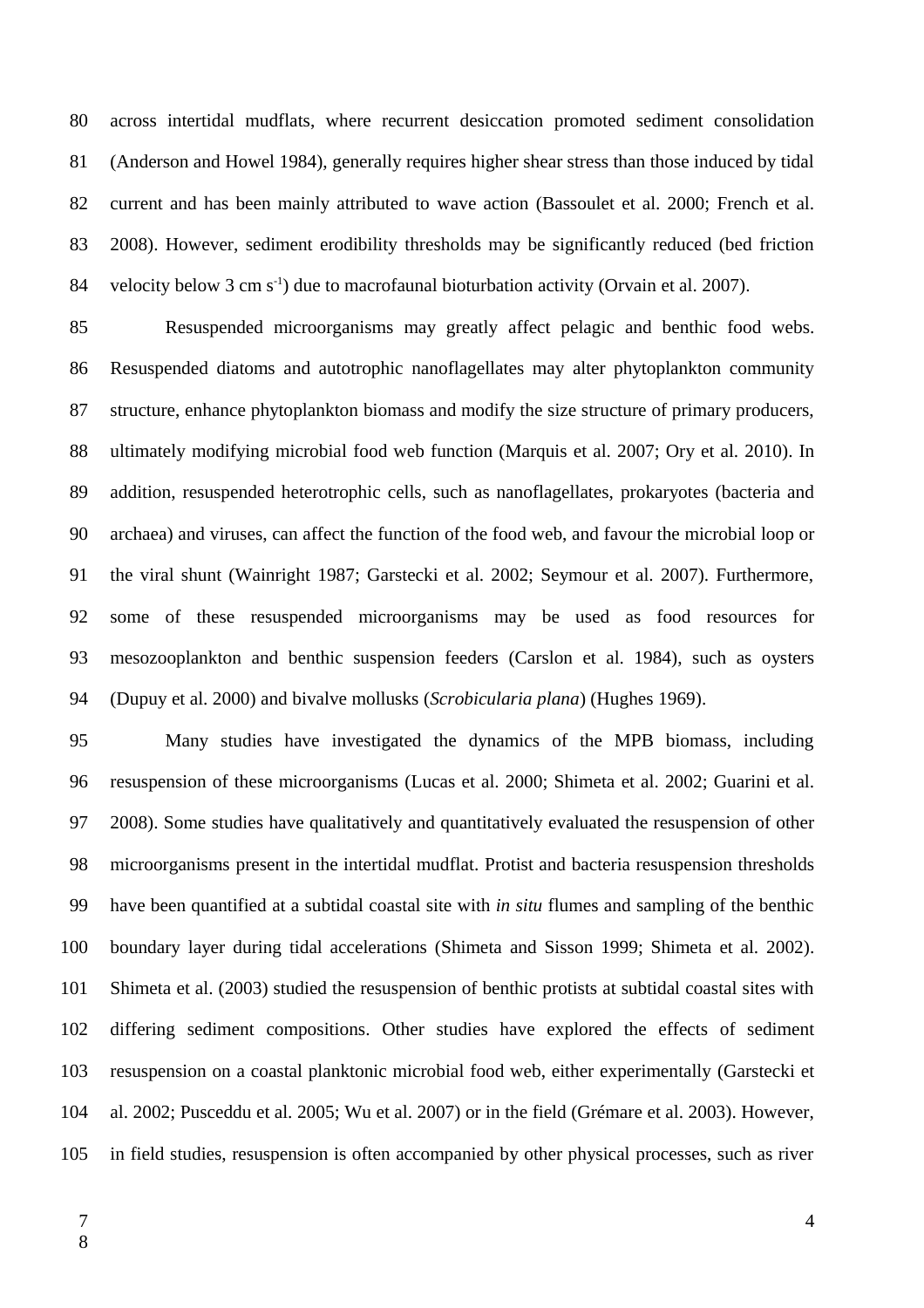flooding and tidal rise, which require adapted sampling strategies to separate the contribution of each process. 106 107

In the current study, we applied a novel approach based on two simultaneous Lagrangian and Eulerian field surveys to disentangle the effect of resuspension and mixing with offshore waters on the dynamics of water column microorganisms during a tidal flow. The time-evolution of microorganisms, including viruses, autotrophic protists, heterotrophic protists and prokaryotes present in the water column, were carried out at one fixed location (Eulerian) and one mobile station (Lagrangian) in the Marennes-Oleron bay (French Atlantic coast). In both surveys, physical and biological processes were separated by comparing the time-evolution of suspended sediment particles and microorganisms concentrations. 108 109 110 111 112 113 114 115

116

#### **2. Methods** 117

118

## *2.1 Study site and sampling strategy*

The study was carried out during the afternoon rising tide (tidal amplitude of 3.8 m) in the Bay of Marennes-Oléron (BMO) on 24 July, 2008. Located between the mainland French Atlantic coast and Oléron Island, BMO is a macrotidal bay with a tidal range up to 6 m during spring tides. This macrotidal system is influenced by continental inputs, mainly from the Charente River to the north of the BMO (monthly average discharge was 30  $m^3 s^{-1}$  in July 2008, slightly less than the median value of 40  $m^3 s^{-1}$  over the last ten years). The BMO covers 170 km<sup>2</sup>, of which 60 km<sup>2</sup> are intertidal mudflats. The Brouage mudflat is  $>4$  km wide, and its sediment consists of silt and clay particles (95% of  $\leq 63$  µm, median grain size  $d_{50} = 10$ µm). Triplicate samples of the first 1 cm layer of sediment were taken at the end of low tide in the upper region of the mudflat (Fig. 1). Only concentrations of bacteria and viruses were assessed in surficial sediment. Two simultaneous field surveys (Lagrangian and Eulerian) were carried out to separate the effect on the dynamics of water column microorganisms of resuspension and mixing with offshore waters during tidal flow. Adopting a Lagrangian 119 120 121 122 123 124 125 126 127 128 129 130 131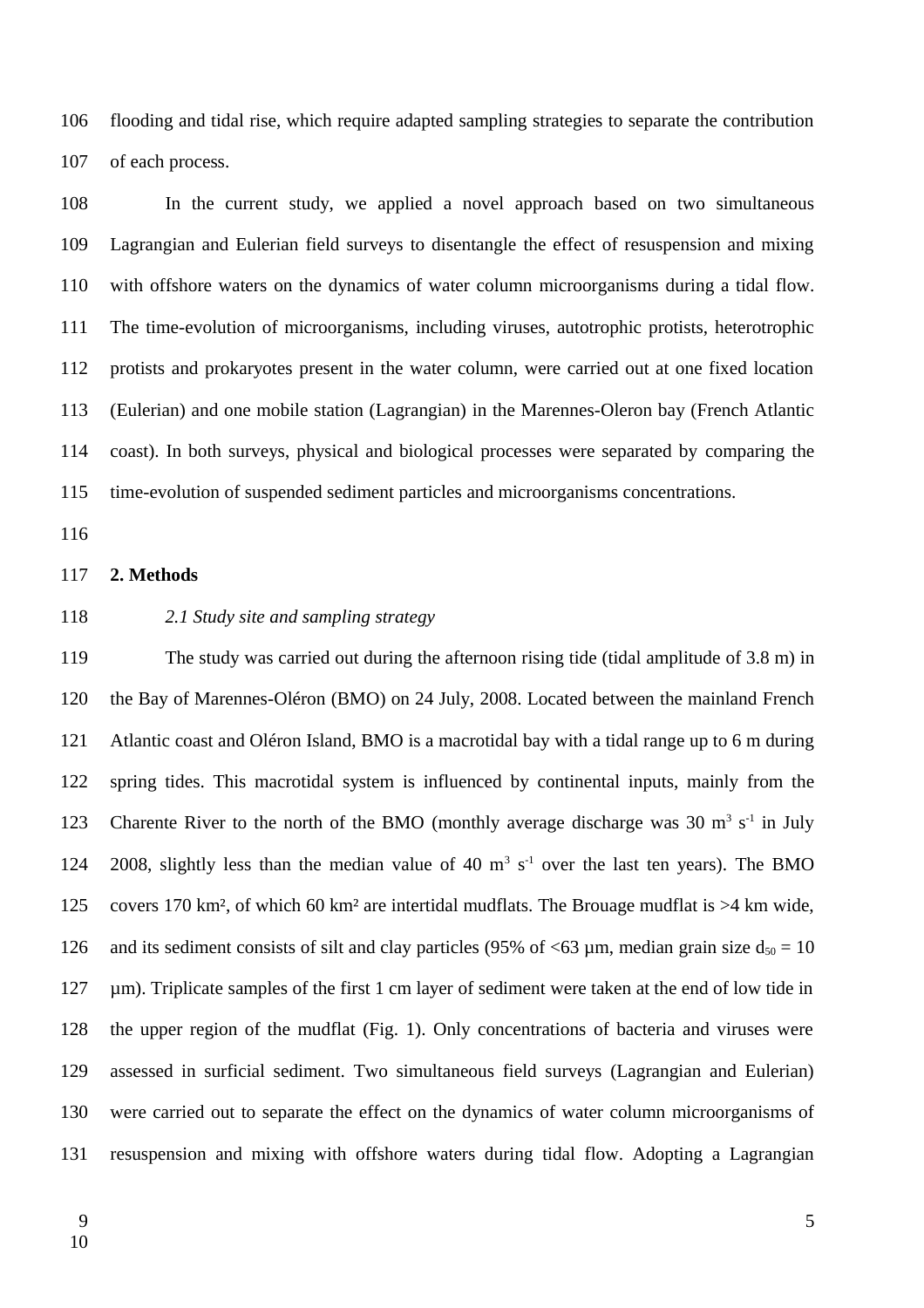strategy avoided transport flux gradients that occur in an Eulerian survey. Such transport flux gradients occur as the water level changes in an Eulerian survey and pelagic concentrations are generally expected to be mixed (diluted or enriched) by offshore waters in proportion to water depth. Conversely, no mixing (especially dilution) is expected in a Lagrangian survey, where the water level remains constant. In both types of surveys, temporal changes in concentrations of a group of organisms, or particulate or dissolved matter that depart from these expectations indicate an imbalance between the many biogeochemical processes that potentially affect this group (Fig. 2). For particulate matter or living low-motility cells, an overall increase in concentration indicates that either benthic resuspension or population growth dominate, whereas a decrease indicates that either sedimentation mediated by sorption on matters or population decay (e.g. grazing) dominates. 132 133 134 135 136 137 138 139 140 141 142

Before organizing the field measurements, a 2D barotropic model was used to compute using a backward procedure the trajectory of a drifter reaching the shore in the northern part of the Brouage mudflat (Fig. 1) at the end of the rising tide (Nicolle and Karpytchev 2007). The model used a high resolution, finite element grid and TELEMAC software to solve the depth integrated equations of Saint Venant (Hervouet and Van Haren 1994; Hervouet 2007). The Eulerian subtidal station was located at the origin of the drifter trajectory for the case of a no-wind tidal circulation in the BMO (Fig. 1). 143 144 145 146 147 148 149

The Lagrangian survey consisted of tracking a submerged buoy following the tidal front during the first 2 h 45 min of the rising tide over the intertidal Brouage mudflat, between 15:45 h and 18:30 h local time (Fig. 1). The tidal front travelled roughly at a speed of 30 cm s - <sup>1</sup>. Cylindrical drifters (46 cm in diameter and 50 cm in height) were used to track the advancing tidal currents into the BMO. Drifter walls were made of plastic film wrapped around a thin metal rod armature and a 10 cm plastic spherical buoy was fixed on its top. The drifter was completely immersed to be directed by surface currents and the buoyant sphere which emerged from water was used to keep track of the drifter position. The drifter was 150 151 152 153 154 155 156 157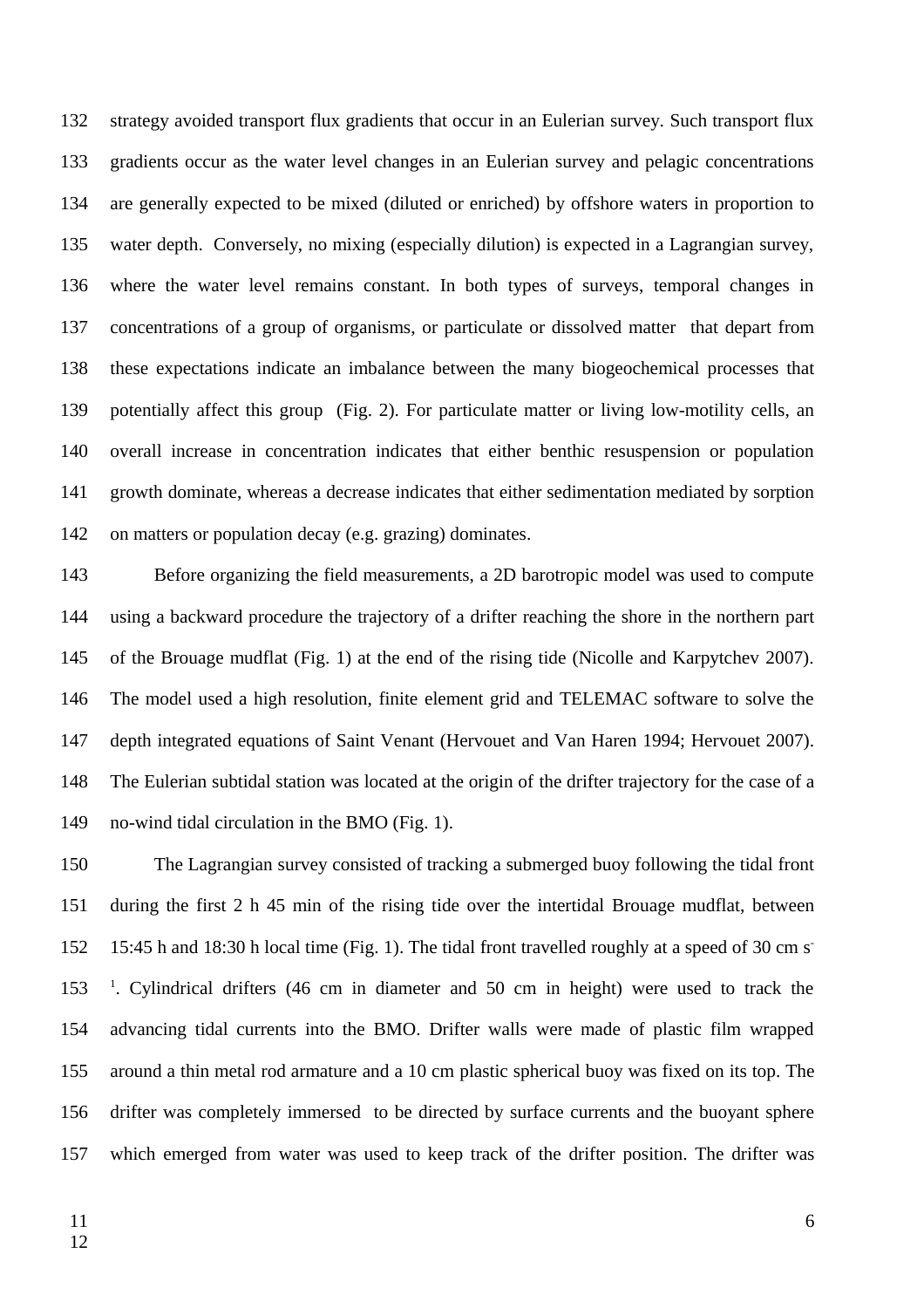tracked using a flatboat which engine was stopped and left drifting for at least 5 min before sampling in order to avoid bottom resuspension artefacts. Water samples were obtained at five different stations along the 3 km cross-shore transect (Fig. 1) on 24 July, 2008. Due to rapid drifting when the engine was stopped before sampling, first Lagrangian station was already located a 100 m away from the Eulerian station. Water depth varied little during the Lagrangian survey, ranging from 40 to 70 cm. One sample was collected in the middle of the water column at each station using a 1 L plastic bottle attached to a graduated stick. Short wave agitation combined with limited water depth during the Lagrangian survey did not allow sampling with an open-ended Nisking bottle, so a smaller closed-bottom bottle was used. However, sampling bias due to accumulation of settling particles in a closed-bottom bottle was reduced by a fast sampling lasting less than a few seconds and by introducing the bottle upside down. Since wave length was greater than water depth, short wave agitation ensured sufficient mixing over the entire water depth, making it safe to assume no stratification for all sampled microorganisms (except very close to the bottom) occurred during the Lagrangian survey. Each individual sample was divided into multiple aliquots to perform replicate counts. Immediately before preparation of aliquots, each sample was gently agitated and subsampling was performed very quickly to prevent sedimentation. 158 159 160 161 162 163 164 165 166 167 168 169 170 171 172 173 174

The Eulerian survey consisted of sampling the water column with horizontal 3 L Niskin bottles at the same subtidal spot during the rising tide, starting at low tide (Fig. 1). Water depth at the sampling station increased from 1.10 m at the beginning of the survey to 3.1 m at the end of sampling. Three water samples were taken 0.5 m below the surface and 0.5 m above the bottom of the water column during the first 2 h 45 min of the rising tide on 24 July, 2008. Aliquots of each sample were prepared as described above. 175 176 177 178 179 180

181

Mean and standard deviation of all variables at the beginning of the rising tide were computed from the three samples taken at time zero of the Eulerian and Lagrangian surveys. 182 183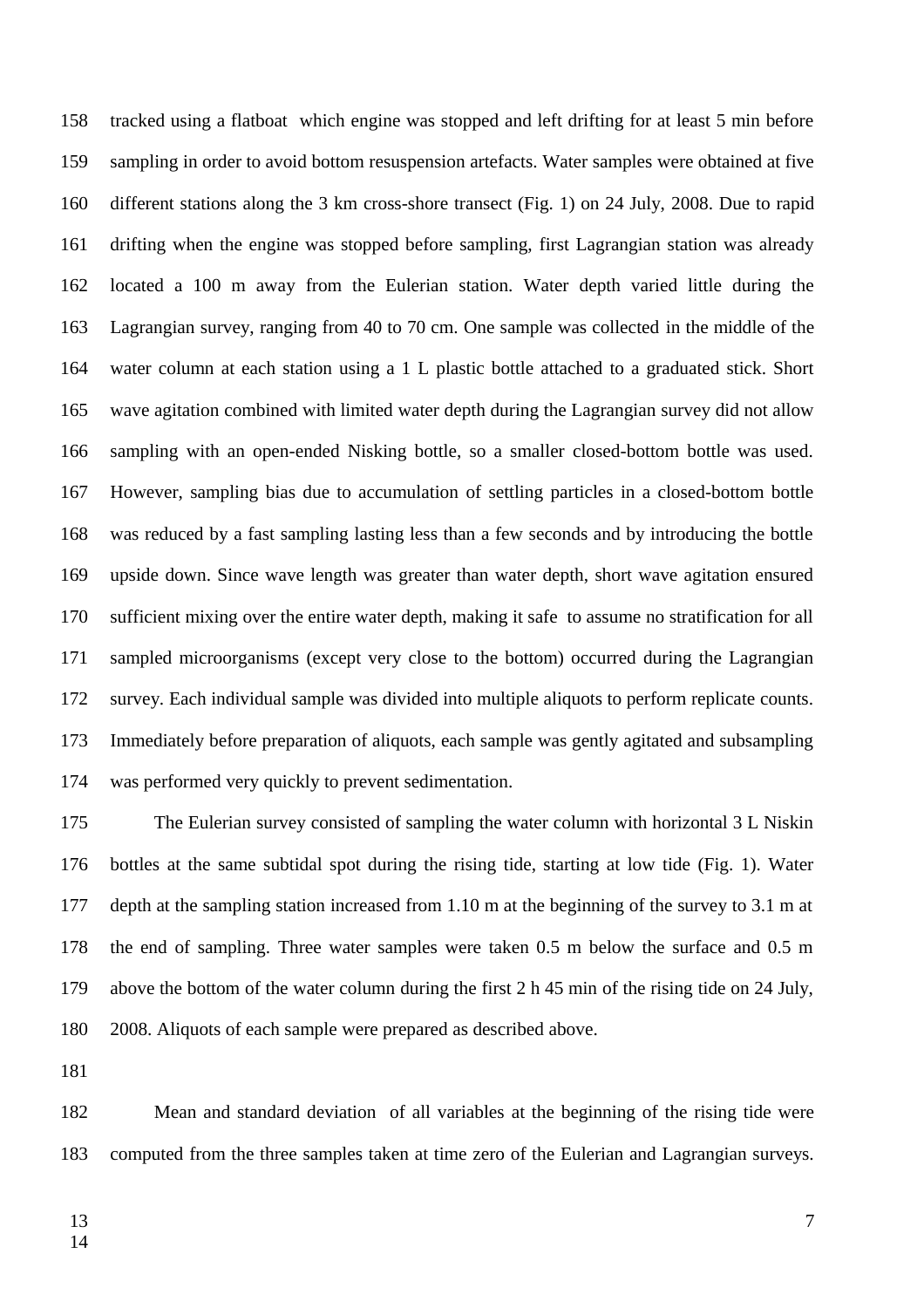An 80% confidence interval for this initial measurement was computed using a Student law (t<sub>n-1</sub>(1- $\alpha$ )=1.886,  $\alpha$ =10%). Evolution of the concentration of particulate inorganic matter (PIM) and each microorganism at the Eulerian site were predicted using on a simple mixing model based on water depth evolution, assuming that the (1) water column was well-mixed at the Eulerian site and (2) concentration of PIM or each microorganismin incoming waters could be estimated from the average concentration measured to the north of the BMO basin taken before the experiment then 15 days after. The average concentration PIM or each microorganism expected after mixing with offshore waters during tidal flow,  $C_t$ , was calculated during the Eulerian survey for sampling times after 1h15min and 2h45min as follows: 184 185 186 187 188 189 190 191 192 193

$$
C_t = C_0 \frac{h_0}{h_t} + C_{ext} \left[ 1 - \frac{h_0}{h_t} \right]
$$

where  $C_0$  is the average concentration at time zero of the Eulerian survey,  $h_0$  is the water depth at this time,  $h_t$  is the water depth at time t and  $C_{ext}$  is the average offshore concentration. An 80% confidence interval for this predicted value was build applying a Student law ( $n=3$ ) using standard deviation of  $C_0$  and  $C_{ext}$ . Backward trajectories reaching the Eulerian survey sampling station after 1h15min and 2h45min were also computed for the the case of no-wind tidal circulation in the BMO with the 2D barotropic model and indicated that offshore waters most probably came from the northern entrance of the BMO, west of the Charente river mouth (Fig. 1). In the absence of river flooding over the summer period, the impact of the Charente river on the pelagic ecosystem was limited at this location (Stanisière, personal communication), allowing us to assume that the concentration in the north of the BMO was spatially uniform (Ory et al. 2010). Offshore concentrations at 0.5 m below the surface were measured on July 12 and 29, 2008, at a subtidal station roughly 15 km northwest of the BMO (water depth = 17 m, 46.1153°N, 01.4139°Wr). Values for  $C_{ext}$  on July 24 were interpolated by taking the mean between offshore concentrations at the two dates (see Table 1) and 195 196 197 198 199 200 201 202 203 204 205 206 207 208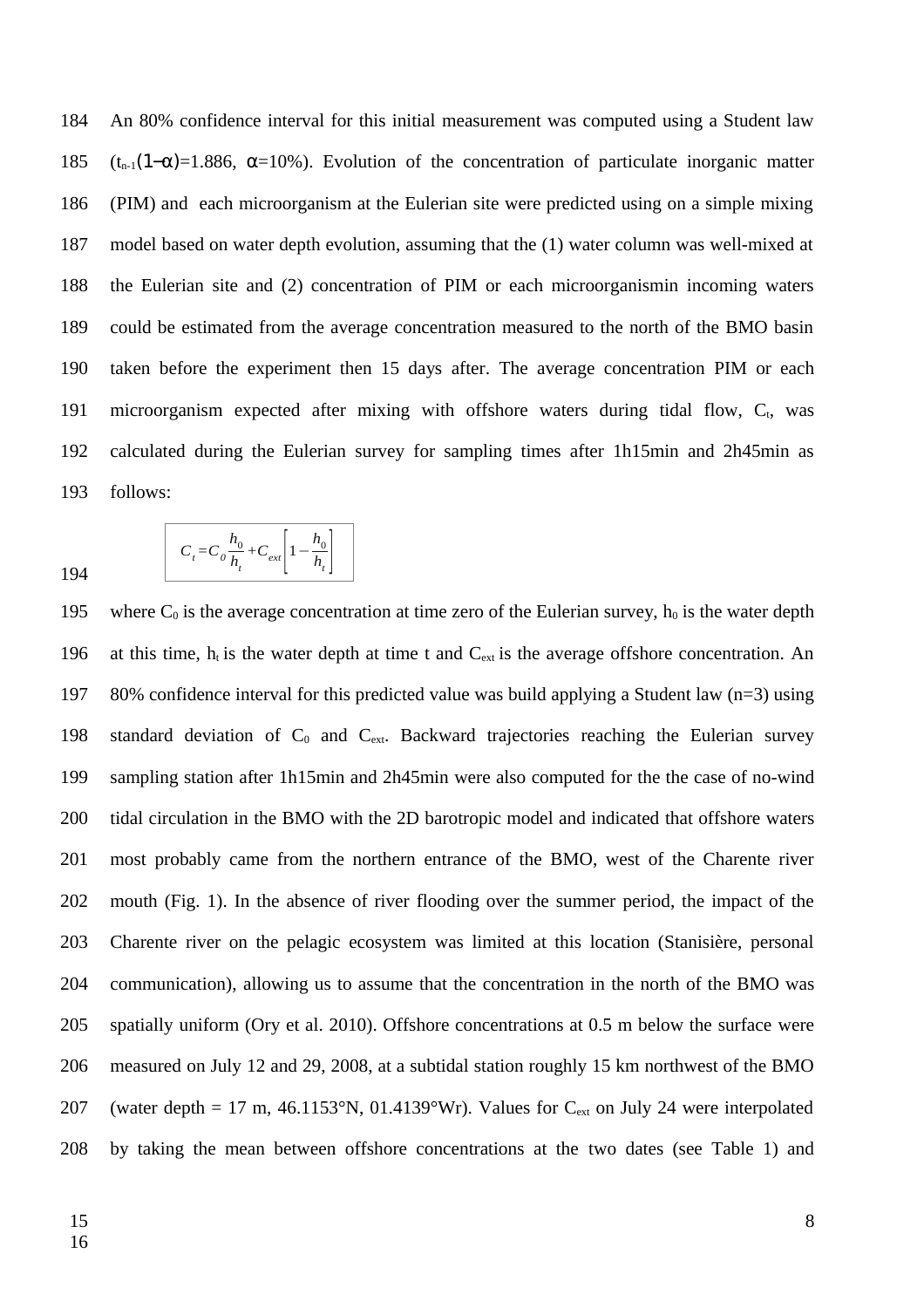uncertainty on offshore concentrations on the day of the survey was accounted for using standard deviation between the two dates. Variability estimate based on those two days are similar to within day variability (H. Montanié, personal communication) and to within summer variability (Ory et al., 2010) in the north of BMO basin. 209 210 211 212

213

#### *2.2 Physical forcings* 214

Hydrological parameters, such as temperature and salinity, were recorded on board with multi-parameter probes (YSI 6600EDS-M) during the Eulerian survey. Average wind speed and direction were measured every hour by Météo-France at the La Rochelle Aérodrome meteorological station (46.1733°N, 1.1883°W, roughly 20 km north of the BMO). A single-point Nortek acoustic Doppler velocimeter (ADV) was used to measure the 3D velocity at 15.6 cm a.b. (above bottom, outside the wave boundary layer which thickness yielded 3 cm at maximum, Fredsoe and Deigaard,1992) and pressure as soon as the tide level was higher than 50 cm at the location 45.9161°N, 1.0890° W (Fig. 1). Thus, ADV data collection was interrupted during low tide from 12:45 h to 18:15 h on 24 July, 2008. Measurements consisted of 2 min 30 s time series recorded at a frequency of 32 Hz every 15 min for the three velocity components and pressure. Turbulent Reynolds shear stress outside the wave boundary layer were computed as the covariance of horizontal and vertical velocity deviations from the mean flow after removing wave-induced velocities. Wave-induced velocities were computed by applying a 0.5 Hz low pass filtering on raw velocity measurements (Guizien et al. 2010). Assuming a logarithmic boundary layer, bed shear stress associated with tidal current was then linearly extrapolated to the bed using Reynolds shear stress measured at 15.6 cm a.b. and zero Reynolds shear stress at the free surface. 215 216 217 218 219 220 221 222 223 224 225 226 227 228 229 230 231

Wave density spectra were computed from pressure time series sampled at 4 Hz and used to derive the wave parameters (i.e. mean spectral period,  $T_m$ , and significant height,  $H_s$ ) over the Brouage mudflat. Assuming that the wave field was uniform over the mudflat, wave 232 233 234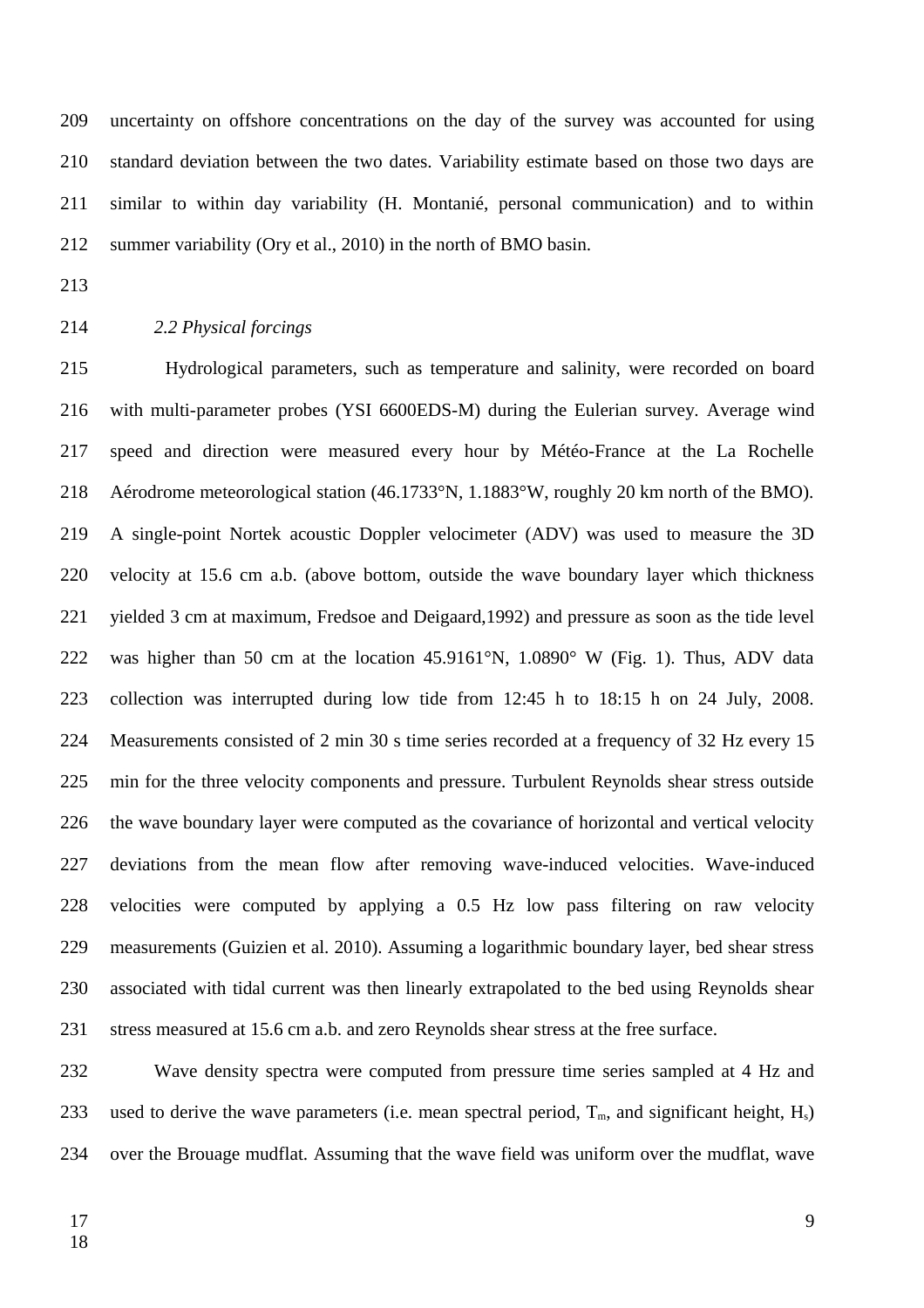orbital velocities at 40 cm a.b. were derived from  $T_m$  and  $H_s$ , according to the linear wave theory for varying water depths, D, at the Eulerian survey site and for a constant water depth of 40 cm during the Lagrangian survey. Time-dependent bed shear stress associated with a sine wave with these orbital velocities are described by their maximum value and average value over a wave period (half the maximum value) using Guizien and Temperville (1999) parameterization. Bed roughness was assumed to be 0.5 cm based on the bioroughness height, which could be visually estimated on the mudflat. By definition, bed friction velocity (u<sup>\*</sup>) either due to waves or to the tidal current is the square root of the bed shear stress divided by seawater density. 235 236 237 238 239 240 241 242 243

244

245

## *2.3 Particulate inorganic matter (PIM)*

Total particulate matter was measured as previously described by Aminot and Chaussepied (1983). Filters were combusted at 490°C for 2 h to eliminate organic carbon content and then weighed. A water sample (from 300 to 1000 mL) was filtered onto a Whatman GF/C (47 mm in diameter) under <10 mm Hg vacuum pressure. After sample filtration, each filter was rinsed twice with MilliQ water to remove salt, dried at 60°C for 12 h then weighed to measure total particulate matter. Filters were combusted at 490°C for 2 h to eliminate organic carbon content and then weighed to determine content of particulate inorganic matter (PIM). 246 247 248 249 250 251 252 253

254

#### *2.4 Enumeration of microorganisms* 255

Water samples (up to 50 mL) were stained with 1% alkaline Lugol's solution to visualise microplanktonic cells, such as diatoms, dinoflagellates and ciliates, ranging from 20 to 200 µm. Microphytoplanktonic cells were counted using an Utermöhl settling chamber (Hydro-Bios® combined plate chambers) under an inverted microscope. Taxonomic determination was carried out in accordance with systematics literature (Nezan, 1996; Ricard, 256 257 258 259 260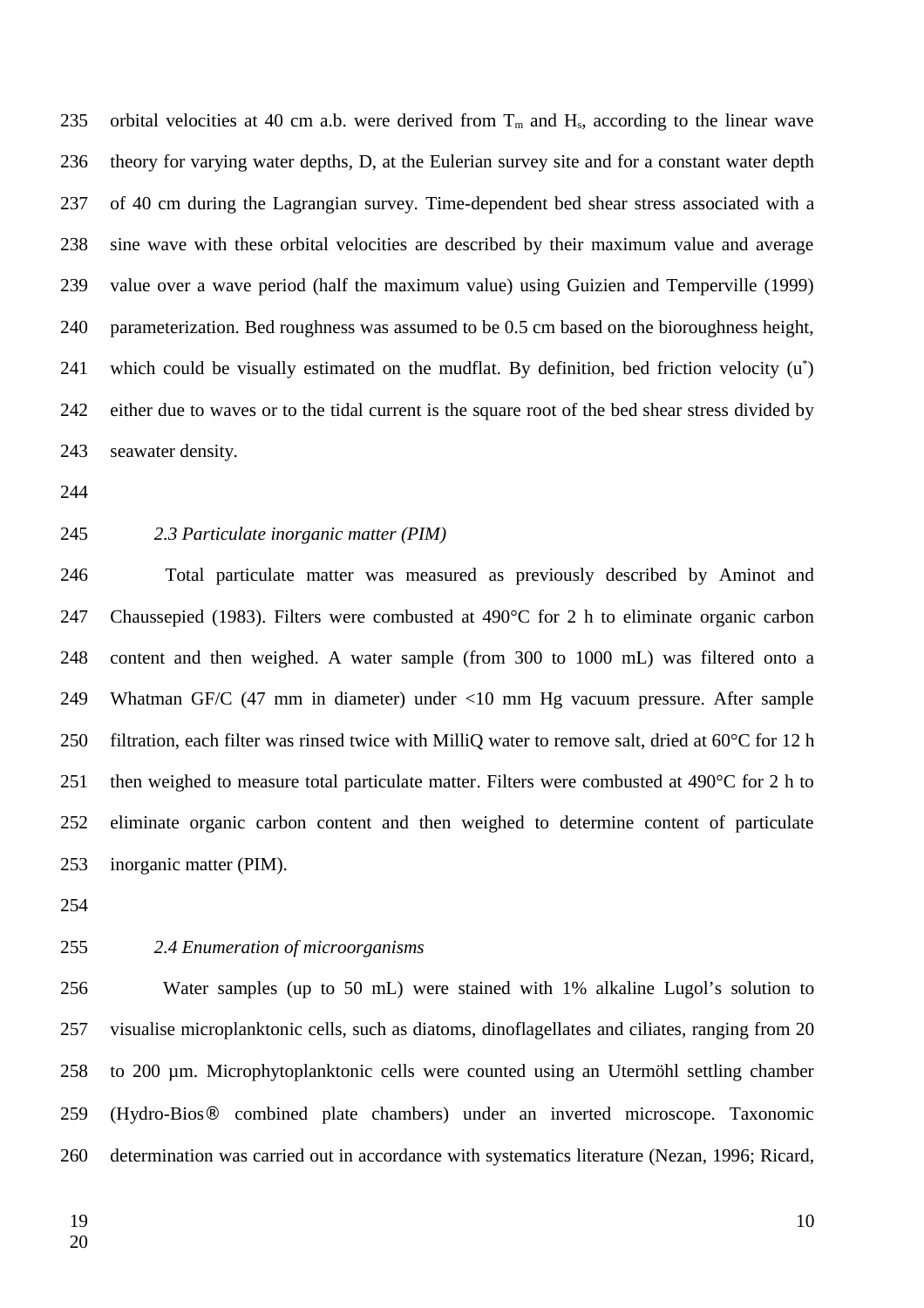1987; Sournia, 1986), and benthic species were differentiated from planktonic species based on knowledge of the habitat. 261 262

For nanoplanktonic cells (3 to 15 µm), water samples (up to 20 mL) were fixed using 1% paraformaldehyde then stained with DAPI (4',6'-diamidino-2-phénylindole). Autotrophic nanoflagellates (ANF) and heterotrophic nanoflagellates (HNF) were counted as previously described byby Dupuy et al. (1999), which was a modified methodology from Haas (1982), Caron (1986), and Sherr et al. (1994). 263 264 265 266 267

For picoeukaryotes (or picophytoeukaryotes) and *Synechococcus* (1 to 2 µm), water samples (3 mL) were fixed using 2% formaldehyde, frozen in liquid  $N_2$ , and counted using a FACSCan flow cytometer (Bd-Bioscience) as previously described by Marie et al. 2000. 268 269 270

For viruses (20 nm), triplicate water samples (3 mL) were fixed in filtered 2% formaldehyde and stored for less than a day at 4°C. Samples were then filtered through 0.02 μm Anodiscs (25 mm, Whatman) and counted using epifluorescence microscopy after staining for 30 min with Sybr Green I (Noble and Fuhrman, 1998). Viruses were counted in at least 15 random fields of view under blue excitation (Zeiss Axioskop 1000x). Only free viruses were enumerated. 271 272 273 274 275 276

For bacteria (1 to 2  $\mu$ m), triplicate water samples (3 mL) were fixed with filtered 2% formaldehyde and stored for less than a day at  $4^{\circ}$ C. Samples were filtered through 0.02  $\mu$ m Anodiscs (25mm, Whatman). Samples were enumerated using epifluorescence microscopy after staining for 30 min with Sybr Green I (Noble and Fuhrman 1998). Bacteria were counted in at least 15 random fields of view under blue excitation (Zeiss Axioskop 1000x). Free bacteria were counted with a fixed focalisation on the filter surface while attached bacteria on aggregates deposited on the filter were screened by varying focal distance. 277 278 279 280 281 282 283

For each group of autotrophic or heterotrophic organisms, biomass was calculated using conversion factor for cell to carbon content (Table 2) multiplied by abundance. 284 285

286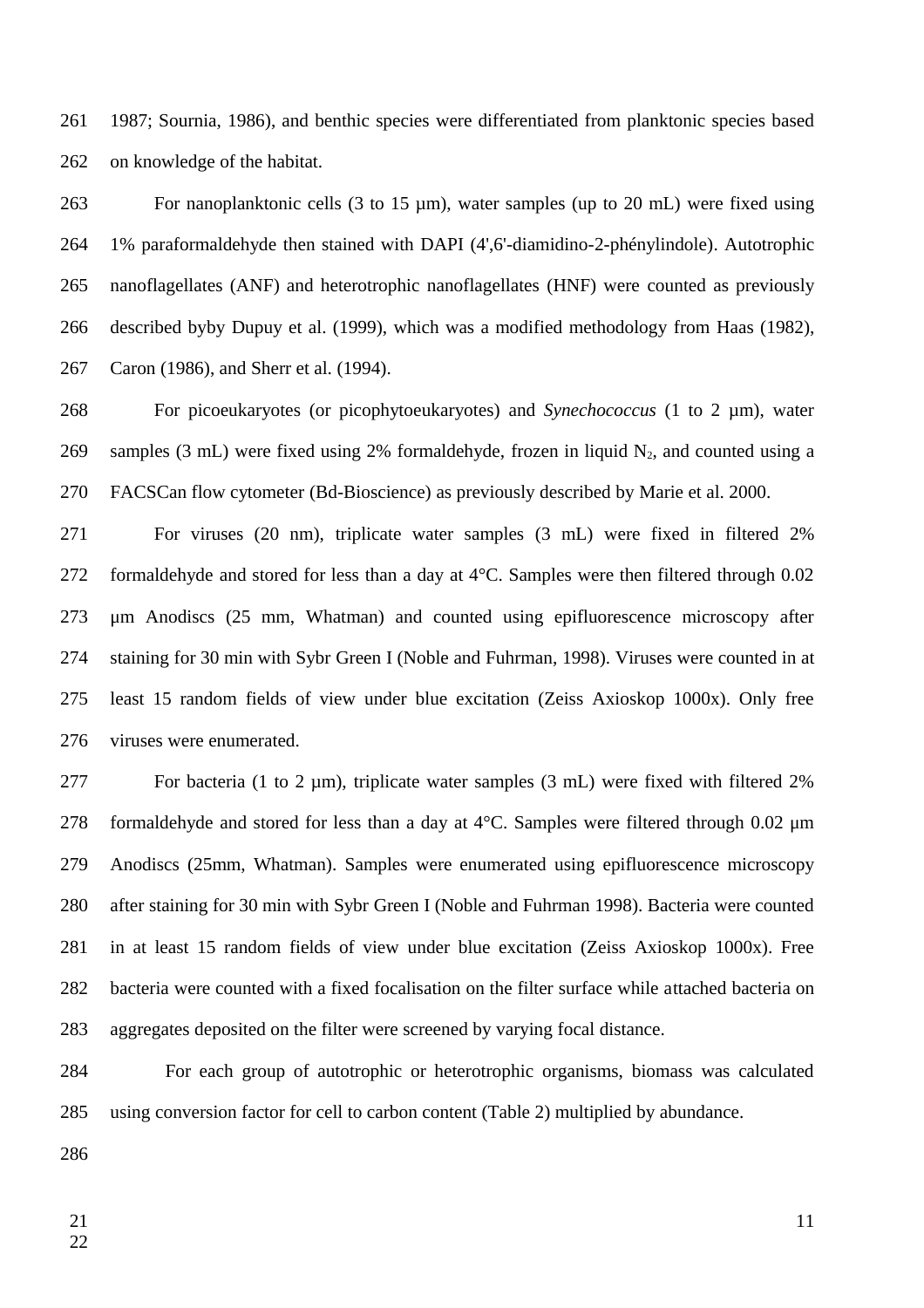#### **3. Results** 287

#### *3.1 Physical forcings* 288

On 24 July, a thermal wind in the morning turned from the southeast (land) to the west (sea), reaching a maximum speed of 8.7 m  $s<sup>-1</sup>$  around low tide at 15:00 h (Fig. 3a). Short period waves, with a mean period ranging from 2 to 4 s, started growing under wind action after 11:00 h during ebb tide. At 12:30 h, when the ADV emerged, significant wave height was already 0.15 m and had increased up to 0.2 m at 18:30 h when ADV was submerged again at the end of the rising tide (Fig. 3a). Given the slight decrease in wind speed after 15:00 h and based on personal observation, wave height was at least 0.2 m during the survey period from 15:45 h to 18:30 h. Therefore, a wave height of 0.2 m was used to estimate bed friction velocity caused by waves. Maximum and mean bed friction velocity due to waves were at least 4.5 cm s<sup>-1</sup> and 3.2 cm s<sup>-1</sup>, respectively, during the Lagrangian survey under 0.4 m water depth. In contrast, maximum and mean bed friction velocities due to waves were less than 2 cm  $s<sup>-1</sup>$  and 1.4 cm  $s<sup>-1</sup>$ , respectively, when the Eulerian survey started at low tide. These values continuously decreased to  $0.5$  cm s<sup>-1</sup> and  $0.35$  cm s<sup>-1</sup>, respectively, as the water level rose (Fig. 3b). Bed friction velocity induced by the tidal current reached a maximum value of 1.3 cm  $s<sup>-1</sup>$  when the tidal flow arrived at the ADV location (water depth of 0.5 m) and rapidly decreased to less than  $0.5 \text{ cm s}^{-1}$  during the rest of the rising tide over the intertidal mudflat. 289 290 291 292 293 294 295 296 297 298 299 300 301 302 303 304

305

*3.2 Changes in the concentration of particulate inorganic matter during the Eulerian and Lagrangian surveys* 306 307

PIM concentration displayed a large spatial variability at the beginning of the rising tide surveys (Fig. 4), with a value that was twice as high in the subtidal site (300 mg  $L^{-1}$ ) compared to the first Lagrangian sampling station (140 mg  $L^{-1}$ ). However, at the end of the Lagrangian survey, the PIM concentration had increased more than five-fold, up to 1180 mg L<sup>-1</sup>, largely overpassing the 80% confidence interval around the initial average concentration. 308 309 310 311 312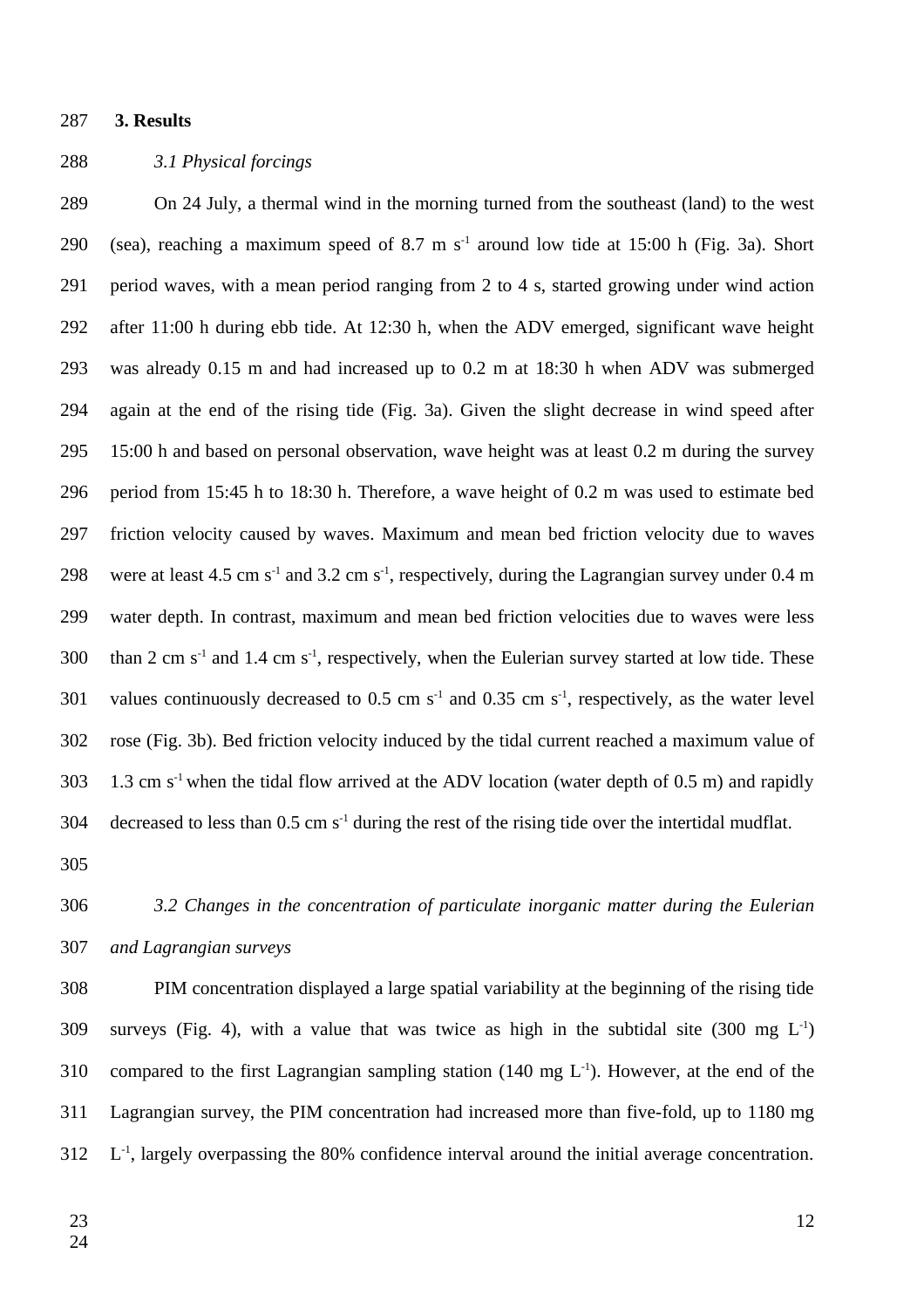Moreover, PIM concentration steadily increased at an average rate of 0.11 mg  $L^{-1} s^{-1}$  as tidal flow progressed over the mudflat (Fig. 4). Meanwhile, the rate of increase in the PIM concentration was not constant throughout the survey, reaching 0.18 mg  $L^{-1} s^{-1}$  during the first hour, falling to 0.02 mg  $L^{-1} s^{-1}$  during the next 40 min and again increasing to 0.12 mg  $L^{-1} s^{-1}$ for 30 min before falling again to  $0.05$  mg L<sup>-1</sup> s<sup>-1</sup> during the last 30 min. Assuming a uniform vertical PIM concentration over the 0.4 m water depth due to strong wave agitation, erosion rates decreased from 460 mg  $m^{-2} s^{-1}$  in the lower part of the mudflat during the first hour to 60 mg  $m<sup>2</sup>$  s<sup>-1</sup> in the middle part of the mudflat during the next 40 min and increased again to 300 mg  $m<sup>2</sup> s<sup>-1</sup>$  during the next 30 min. In contrast, in the Eulerian survey, PIM concentration decreased, with values remaining within the 80% confidence interval of predicted dilution by offshore waters (Fig. 4). 313 314 315 316 317 318 319 320 321 322 323

324

*3.3 Changes in the concentration of autotrophic microorganisms during the Eulerian and Lagrangian surveys* 325 326

The dynamics of the various taxa of autotrophic microorganisms counted during the Lagrangian and Eulerian surveys was compared to initial concentration and predicted changes by mixing with offshore waters, respectively. At the beginning of both surveys, two third of diatoms were benthic species. This proportion increased during the Lagrangian survey to nearly 80%. In the Eulerian survey, this proportion decreased to less than 20%, reflecting the differential effect of resuspension and mixing with offshore waters on water column microorganism dynamics. Although changes in benthic diatom concentration during the Lagrangian survey suggested alternate phases of gain in the lower and upper parts of the mudflat, where erosion was the greatest, and loss in the middle regions of the mudflat, none of these changes were beyond the 80% confidence interval of the initial concentrations determined at the beginning of the survey (Fig. 5a). However, the decrease in benthic diatom concentration was not statistically significant. In contrast, a predicted significant increase in 327 328 329 330 331 332 333 334 335 336 337 338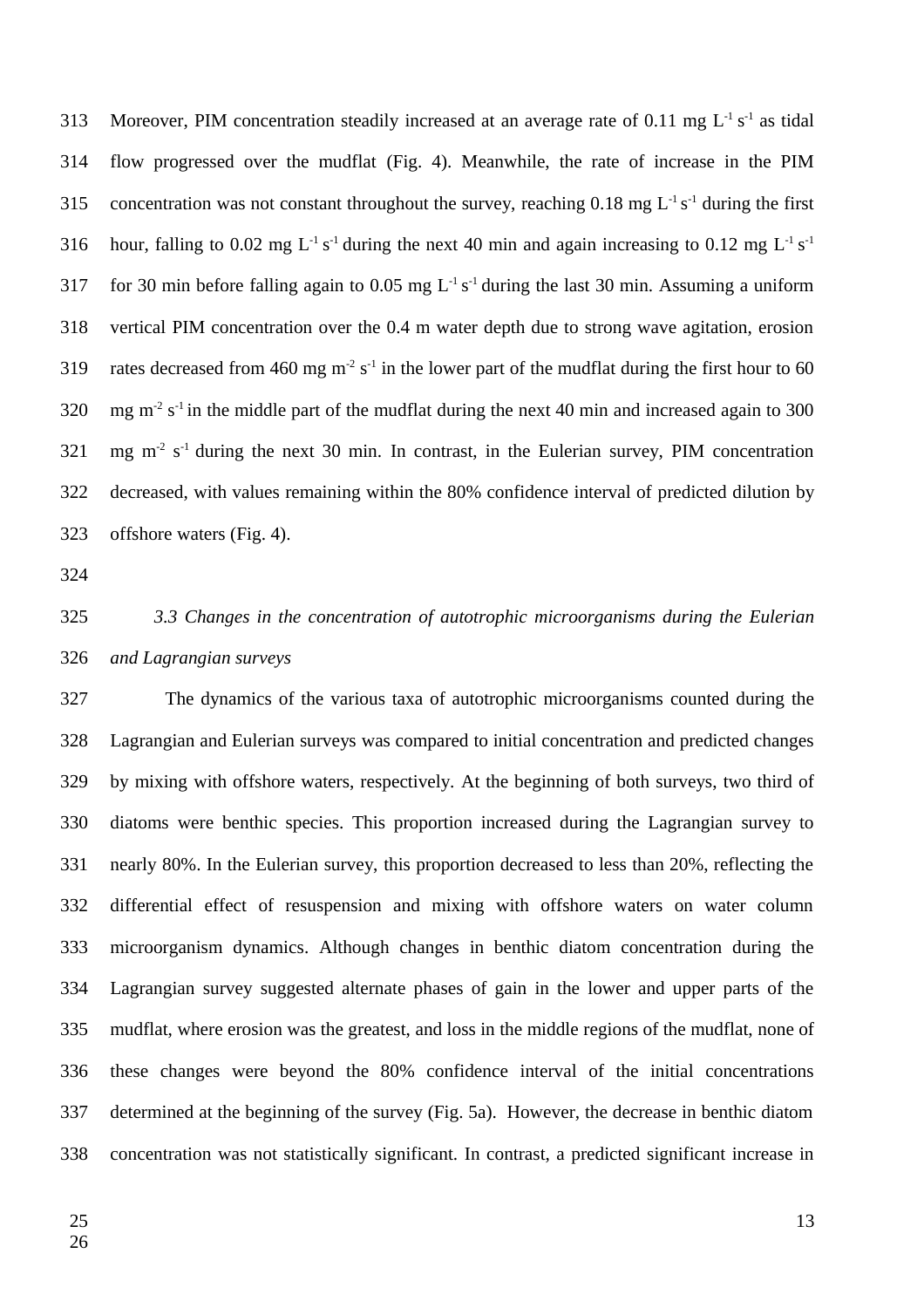pelagic diatoms was observed during the Eulerian survey. During the Lagrangian survey, changes in pelagic diatoms concentration were again not statistically significant given the large variability observed at the beginning of survey (Fig. 5b). 339 340 341

Smallest autotrophs were mainly comprised of ANF (0.6 to 1 x  $10^4$  cells mL<sup>-1</sup>) in both surveys, whereas picophytoeukaryotes and *Synechococcus* sp. (e.g. cyanobacteria) displayed very low concentrations (Fig. 5b-d). During the Lagrangian survey, ANF concentration nearly doubled during the first 1h15 min, departing from 80% confidence interval around value when surveys started, and then decreased during the next hour (Fig. 5b). During the Eulerian survey, ANF concentration displayed opposite dynamics at the surface and at the bottom. In any case, by the end of the survey, values at the surface and at the bottom overpassed the 80% confidence interval around values predicted from dilution with offshore waters. 342 343 344 345 346 347 348 349

Picoeukaryotes concentration steadily decreased during the Lagrangian survey. However, this trend was not statistically significant given the large variation coefficient at the beginning of survey (Fig. 5c). During the Eulerian survey, picoeukaryote concentration displayed opposite dynamics at the surface and at the bottom, increasing at the surface and decreasing at the bottom (Fig. 5c). However, values were never outside the large 80% confidence interval around values predicted from mixing with offshore waters. 350 351 352 353 354 355

The concentration of *Synechococcus* sp. remained fairly constant  $(4.5 \times 10^3 \text{ cells } mL^{-1})$ during both surveys (Fig. 5d), with values lower than the 80% confidence interval of predicted mixing by offshore waters. 356 357 358

359

3.4 *Changes in the concentration of heterotrophic microorganisms during the Eulerian and Lagrangian surveys* 360 361

During the Lagrangian survey, free virus concentration steadily decreased from 1.2 x  $10^7$  particles mL<sup>-1</sup> to 7 x  $10^6$  particles mL<sup>-1</sup> (Fig. 6a). However, this decrease was not statistically significant. During the Eulerian survey, free virus concentration at the surface 362 363 364

27 28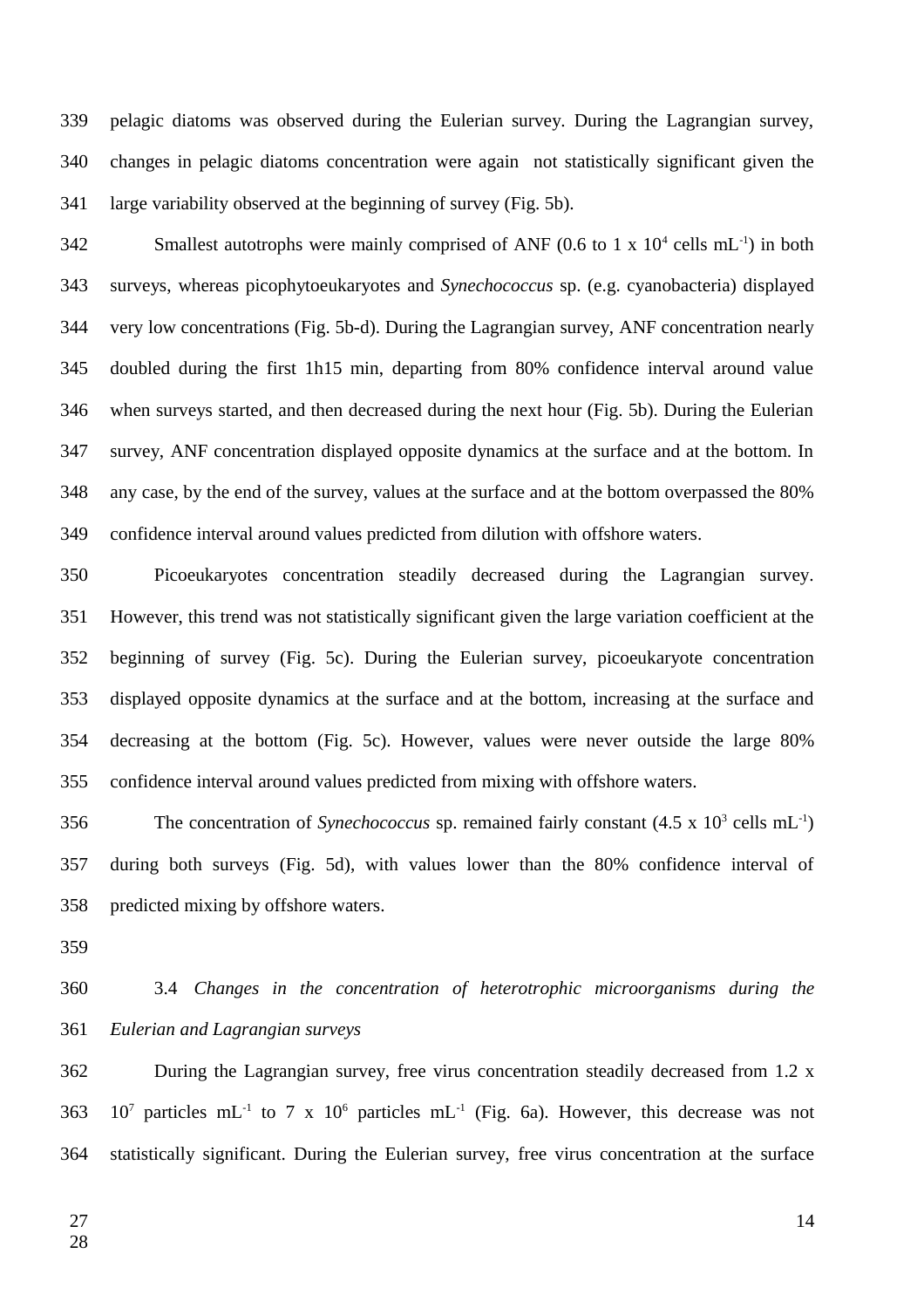steadily decreased within the 80% confidence interval of predicted dilution by offshore waters. Conversely, at the bottom, free virus concentration significantly increased during the first 1h15 min, reaching a value of 1.8 x  $10^7$  viruses mL<sup>-1</sup>. This value was out of the 80% confidence interval around values predicted from dilution by offshore waters and even out of the 80% confidence interval around value when survey started. However, free viruse concentration at the bottom decreased during the next 1h30 min, reaching a value of 4 x  $10^6$ viruses mL<sup>-1</sup>, which was within the 80% confidence interval around values predicted from dilution by offshore waters. 365 366 367 368 369 370 371 372

Free bacteria dynamics were similar to free virus dynamics during both surveys (Fig. 6b). For attached bacteria concentration, no significant change was observed during the Lagrangian survey (6–8 x  $10^6$  cells mL<sup>-1</sup>), while concentration decreased during the Eulerian survey by one order of magnitude, which was still within the 80% confidence interval of predicted dilution with offshore waters (Fig. 6c). 373 374 375 376 377

The dynamics of HNF was similar to the ANF dynamics in the both surveys. During the Lagrangian survey, HNF concentration increased steadily over the first 2 h10 min to almost twice the concentration measured at the start of the survey  $(3 \times 10^3 \text{ cells } mL^{-1})$ , but then decreased during the last 30 min (Fig. 6d). During the Eulerian survey, HNF concentration displayed opposite dynamics at the bottom and at the surface, but both values remained within the 80% confidence interval around surveys initial value and the large 80% confidence interval around values predicted from mixing with offshore waters  $(1.3 \times 10^3 \text{ cells mL}^{-1})$ . 378 379 380 381 382 383 384

During the Lagrangian survey, ciliate concentration doubled along the transect to values greater than the 80% confidence interval estimated when the survey began (Fig. 6e). During the Eulerian survey, ciliate concentration decreased at the bottom and at the surface more than expected from dilution with offshore waters at the bottom (i.e. lower than the 80% confidence interval). 385 386 387 388 389

390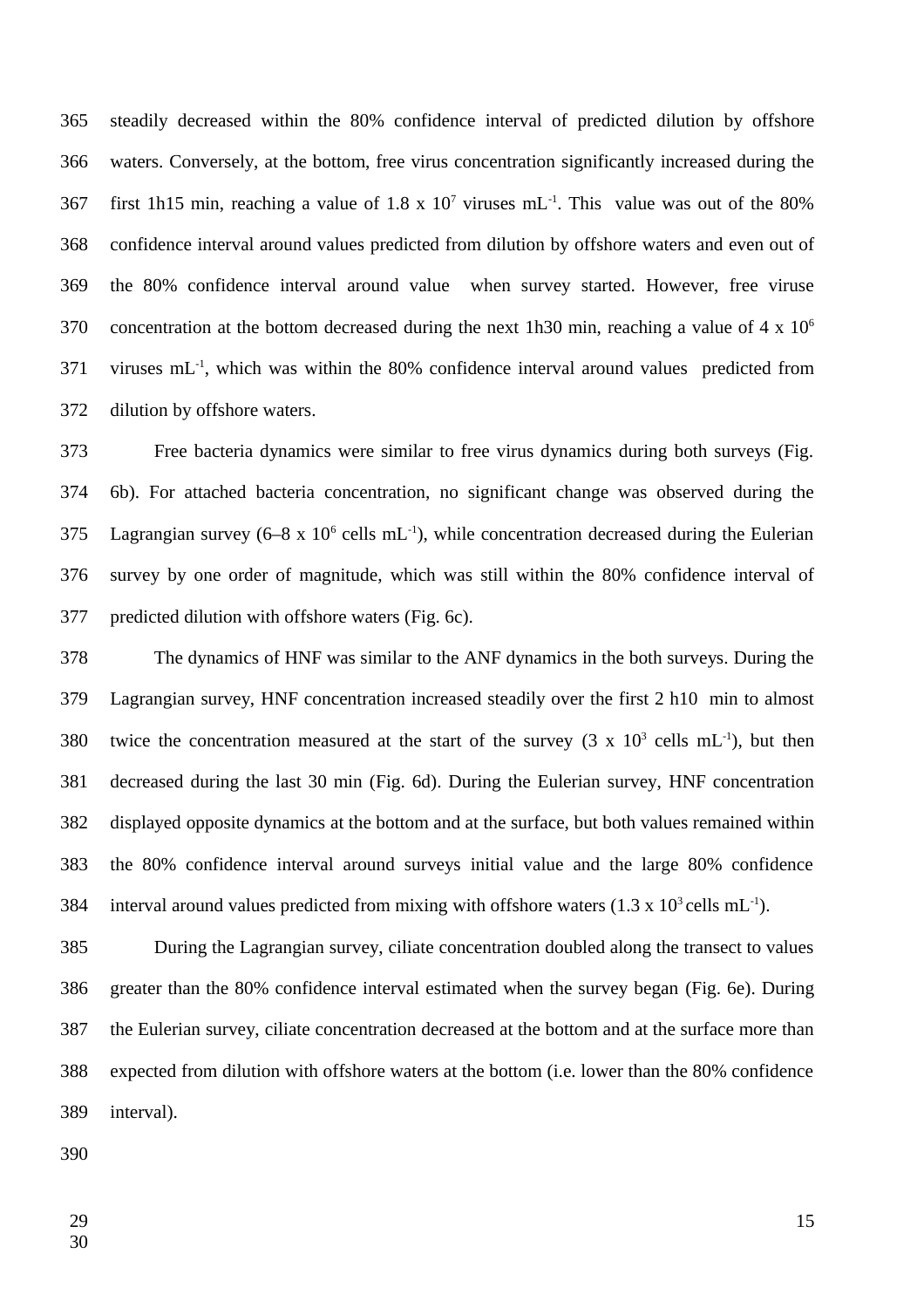In summary, the water column only became significantly enriched with nanoflagellates (autotrophs and heterotrophs) and ciliates during the Lagrangian survey over the mudflat, where resuspension occurred. In contrast, mixing (typically leading to dilution) with offshore waters was observed at the Eulerian site, except for free viruses and free bacteria at the bottom (gain), ANF (gain) and *Synechococcus* and ciliates (loss). No significant change was detected in autotroph biomass in any of the surveys (Fig. 7a) or in heterotroph biomass during the Lagrangian survey (Fig. 7b). In contrast, heterotroph biomass was decreased by 50% at the end of the Eulerian survey as expected from dilution with less heterotrophic offshore waters (Fig. 7b). Regardless, heterotroph biomass remained greater than autotroph biomass throughout both surveys. 391 392 393 394 395 396 397 398 399 400

401

#### **4. Discussion** 402

In the present study, we aimed at testing in situ whether and how the pelagic system structure was modified during the rising tide by physical transfer of autotrophic and heterotrophic microorganisms. Physical transfer included mixing with offshore waters and sediment erosion and was evidenced by temporal changes in particulate inorganic matter concentration. 403 404 405 406 407

408

## *4.1 Decrease of resuspended microorganisms by grazing predators*

Over the mudflat, significant sediment erosion occurred under wave action, but at different rates across the intertidal area. These changes were reflected by subsequent changes in erodibility across the mudflat as bed friction velocity was kept constant during the Lagrangian survey. A very low erosion rate in the middle region of the Brouage mudflat with large bed friction velocities was indicative of low erodibility of the consolidated sediment, possibly due to desiccation during tidal emersion (Anderson and Howell 1984; Paterson et al. 1990). On July 24, water content in the upper layer of mud fell from 55 to 46% during the 4 h low tide. Such periods of desiccation occurred on many days throughout the particularly dry, 409 410 411 412 413 414 415 416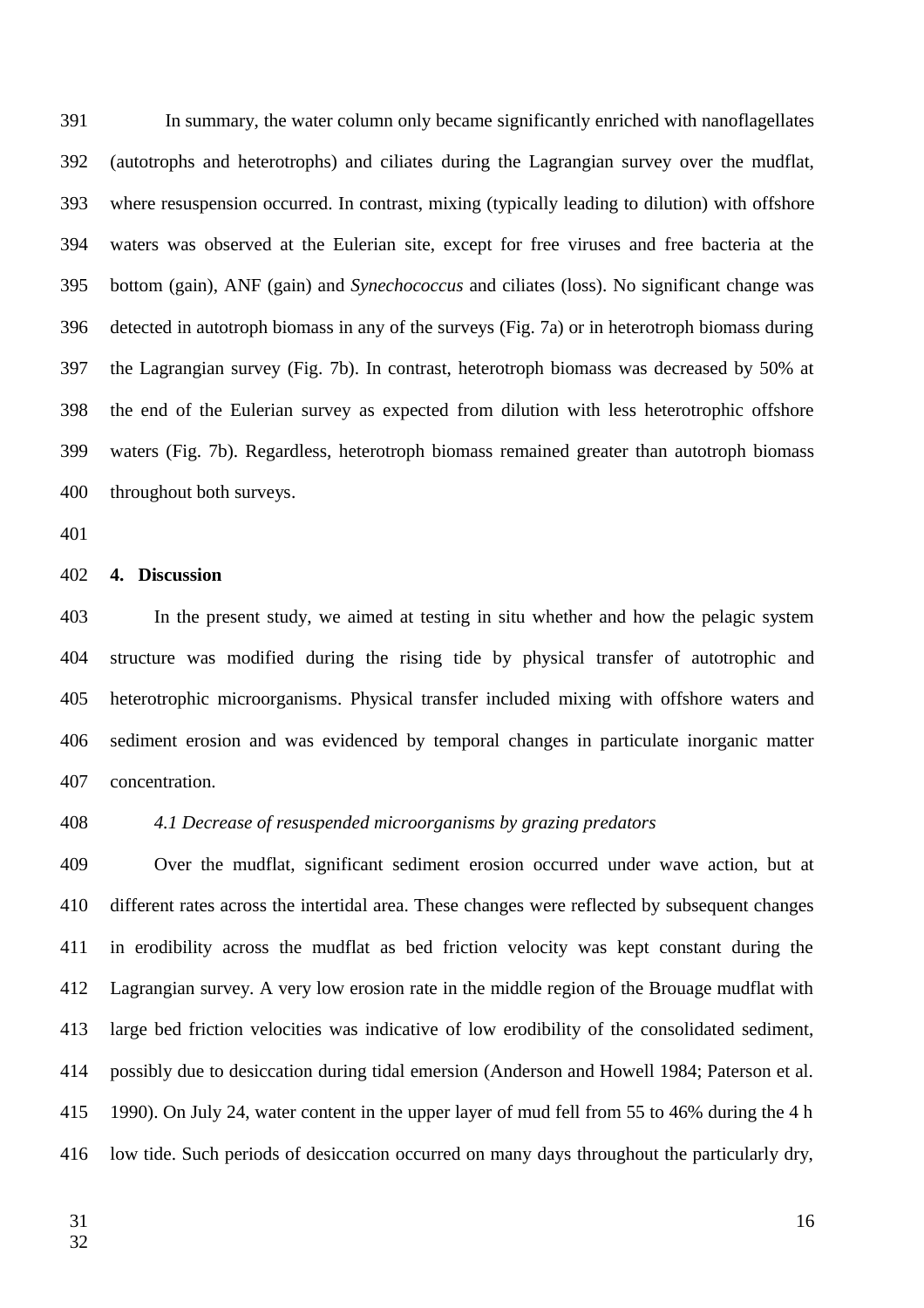windy and hot month of July 2008 (Dupuy et al., personal communication). Variability in erosion rates across the mudflat may also be attributed to changes in bioturbation intensity (Widdows et al. 1998). Specifically, more active bioturbators in the Brouage mudflat, such as *Scorbicularia plana (*Orvain 2005), are generally more abundant in the upper mudflat (Sauriau et al. 1989; Bocher et al. 2007; Orvain et al. 2007). Moreover, erodibility increase due to bioturbation activity should also be enhanced by low tide duration: the upper in the mudflat, the longer the low tide and hence, the higher the bioturbation pressure. Surprisingly, the input of taxon that are generally abundant in the sediment, such as diatoms, bacteria and nanoflagellates (Paterson et al. 2009), was not observed during sediment erosion. Differences in resuspension thresholds for benthic microorganisms may have been due to cell size, specific gravity, behaviour, or association with particles (Shimeta et al. 2002). However, bed friction velocities reaching an average of 3.2 cm  $s<sup>-1</sup>$  due to waves prevented sedimentation of particles with settling velocities less than  $4 \text{ cm s}^{-1}$  (i.e. particles with diameters smaller than 320 µm) (Fredsöe and Deigaard 1992). Thus, considering the much lower density of organic matter compared to sedimentary matter and suspension thresholds determined by Shimeta et al. (2002), suspension thresholds were reached for all microorganisms included in the present study. Moreover, wave vertical velocities were undoubtedly greater than the swimming speed of any of these microorganisms  $($  <1 mm s<sup>-1</sup>, Bauerfeind et al. 1986), precluding any migration process. In addition, all microorganisms counted in the present study were found at high densities in the Brouage muddy sediment before the rising tide, except for ciliates. As such, a significant increase in microorganism concentrations was expected to occur along with erosion of the muddy bed. Conversely, a stagnation or a decrease in the concentration of any microorganism during the Lagrangian survey therefore most likely indicated consumption by grazers. 417 418 419 420 421 422 423 424 425 426 427 428 429 430 431 432 433 434 435 436 437 438 439 440

Guarini et al. (2008) developed a model that simulates the dynamics of microalgal biomass in semi-enclosed littoral ecosystems and suggested that resuspension of the MPB 441 442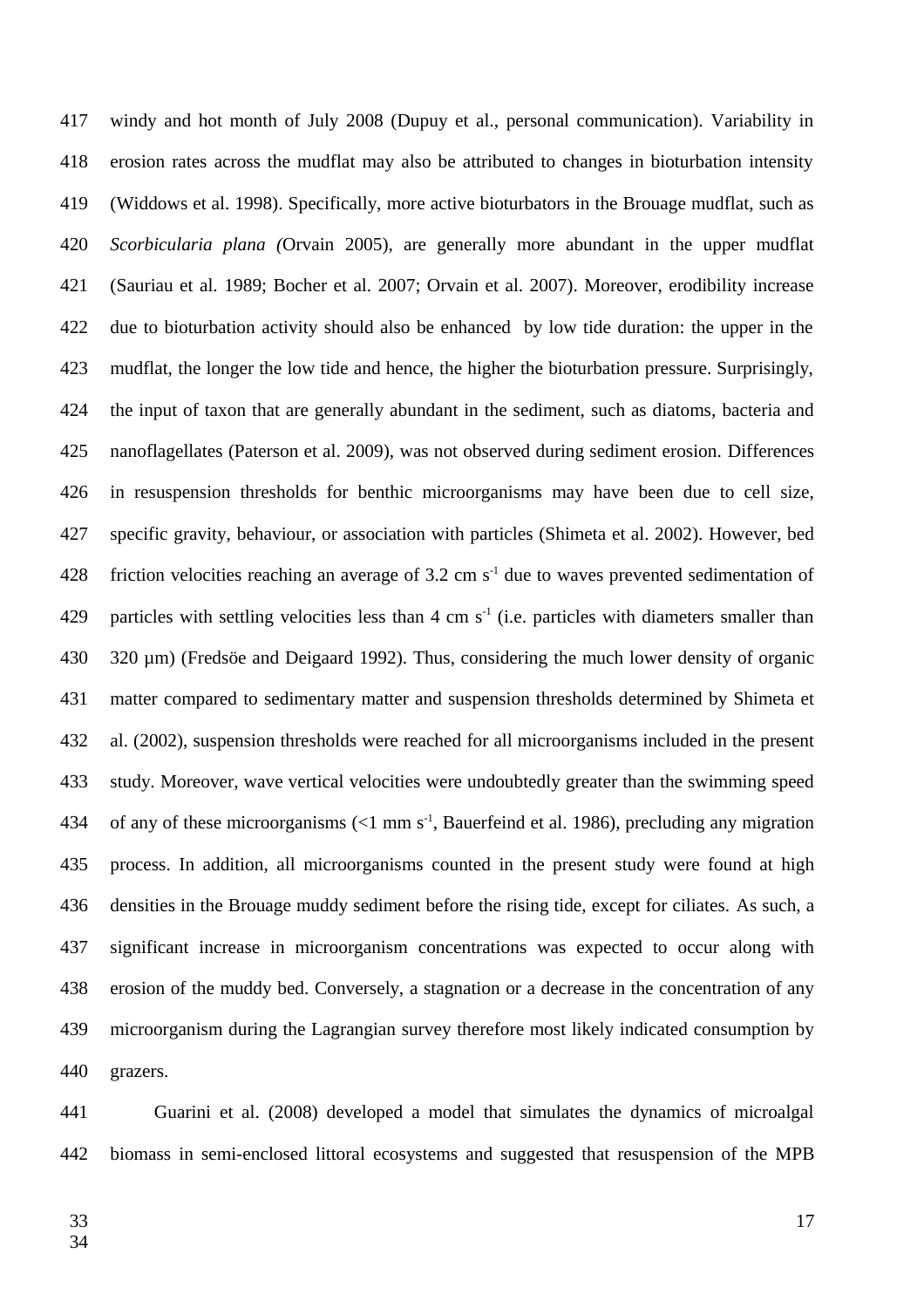occurs at the beginning of the rising tide, even in the absence of simultaneous sediment erosion. Such recurrent MPB resuspension is consistent with the high proportion of benthic diatom species observed at the beginning of both surveys in the present study. Meanwhile, enrichment in benthic diatoms species was not significant in our survey. However, benthic diatom concentration simultaneously increased with mud erosion in the lower and upper part of the mudflat. Of the smaller autotrophs, only ANF significantly increased in the lower part of the mudflat, where sediment erosion was greatest, during the first hour of the Lagrangian survey. This significant increase in ANF concentration in the water column suggests that ANF concentrations in eroded sediment during the survey was at least  $10^6$  cell mL<sup>-1</sup>, which is a hundred times greater than previously reported average values in the first top cm of the BMO sediment  $(10^4 \text{ cell } mL^{-1}$ , C. Dupuy personal communication). Yet, ANF most probably accumulated at the very surface of sediment in a layer of 1-2 cells thickness, just like diatoms does, to photosynthesize (Guarini et al., 2000). These findings support routine measurement of the detailed vertical distribution of microorganisms for estimation of erosion fluxes. *Synechococcus* concentrations remained low, and picophytoeukaryote concentration decreased during the same period. We therefore suggest that the erosion flux of benthic diatoms and ANF, largely present at the mud surface, was immediately overwhelmed by a grazing flux due to heterotrophic protists (HNF, ciliates), micrometazoan and mesometazoans planktonic organisms (Sherr et al. 1986; Leakey et al. 1992; Calbet et al. 2008) or benthic suspension feeders (Hughes 1969; Carlson et al. 1984). 443 444 445 446 447 448 449 450 451 452 453 454 455 456 457 458 459 460 461 462

Free virus concentration decreased during the Lagrangian survey, while it was expected to increase with resuspension as these microorganisms are also largely present in mud  $(10^{10}$  $cell \text{ mL}^{-1}$  sediment; Hewson et al. 2001, and the present study). Again, this suggests that virus resuspension flux during the rising tide due to waves was compensated by a loss process. However, adsorption of free viruses onto clay particles may also occur in addition to or as an alternative to grazing (Malits and Weinbauer 2009). Reversible sorption and hydrophobic 463 464 465 466 467 468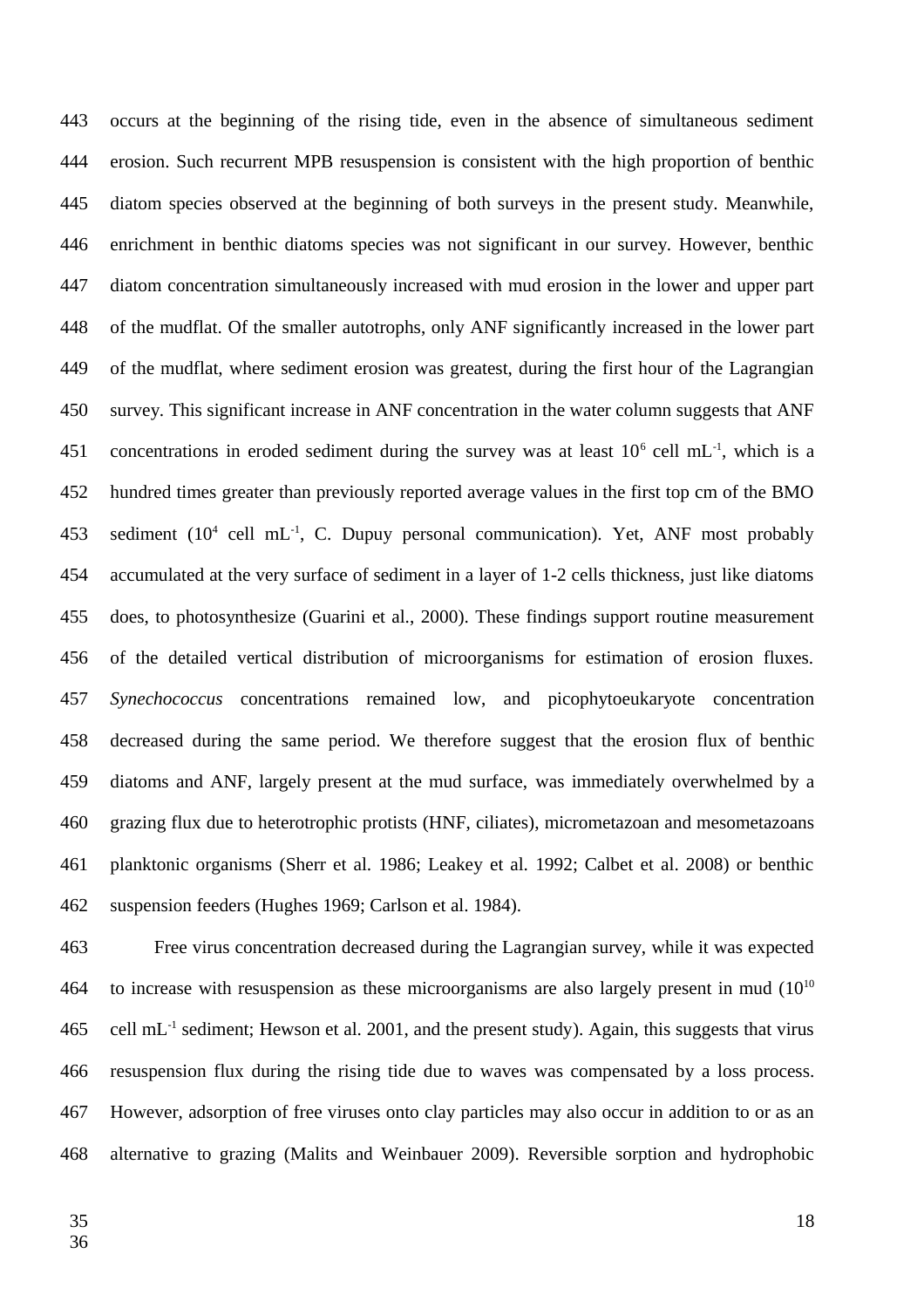effects are linked to the ionic strength of the given environment, most notably to the concentration of cations like Na<sup>+</sup>, which may change between bed sediment and water (Gerba 1984). Finally, water agitation has been recently shown to enhance viral sorption to clay (Syngouna and Chrysikopoulos 2010). Therefore, together with wave agitation, availability of sorption sites on the clayed mud of the BMO (Helton et al. 2006), salt water may favour virus adsorption onto sedimentary particles. Similar to viruses, electrostatic properties, pH, temperature, and salinity are thought to govern the sorption of bacterial cells onto clay minerals (Jiang et al. 2007). As such, bacteria adsorption onto resuspended sedimentary particles should not be excluded during the Lagrangian survey. Free bacteria concentration remained constant while an increase was expected as these organisms are abundant in the mud  $(5.10^8 \text{ cell } mL^{-1}$ , Garet 1996 and  $10^9 \text{ cell } mL^{-1}$  in the present study) and were undoubtfully resuspended. However, no significant enrichment in attached bacteria was observed during the Lagrangian survey despite that a thousand-fold enrichment was expected from the large PIM increase (ten-fold) and the high concentration of bacteria in bed sediment ( $10^9$  cell mL<sup>-1</sup>) compared to water  $(10^6 \text{ cell } mL^{-1})$ . As free virus concentration did not strongly increased, significant enhancement of virally mediated bacterial mortality was unlikely. Thus, attached and free bacteria were most likely heavily grazed immediately after resuspension during the Lagrangian survey. 469 470 471 472 473 474 475 476 477 478 479 480 481 482 483 484 485 486

Significant HNF concentration increase during the Lagrangian survey is consistent with expected resuspension of benthic HNF given the bed friction velocities (due to waves) that largely exceeded thresholds for HNF resuspension (Shimeta et al. 2002; 0.25-0.80 cm s<sup>-1</sup>). In contrast, HNF production (secondary production) could not explain concentration doubling, given nanoplankton growth rate ranging from 7 h (Dupuy et al, 2007) to 20 h (Calbet et al. 2008; Liu et al. 2009). Thus, doubling of HNF concentration in the water column suggest that HNF concentration in eroded sediment during the survey was roughly  $10^5$  cell mL<sup>-1</sup>, which is a hundred times greater than previously reported average values found in the first top cm of 487 488 489 490 491 492 493 494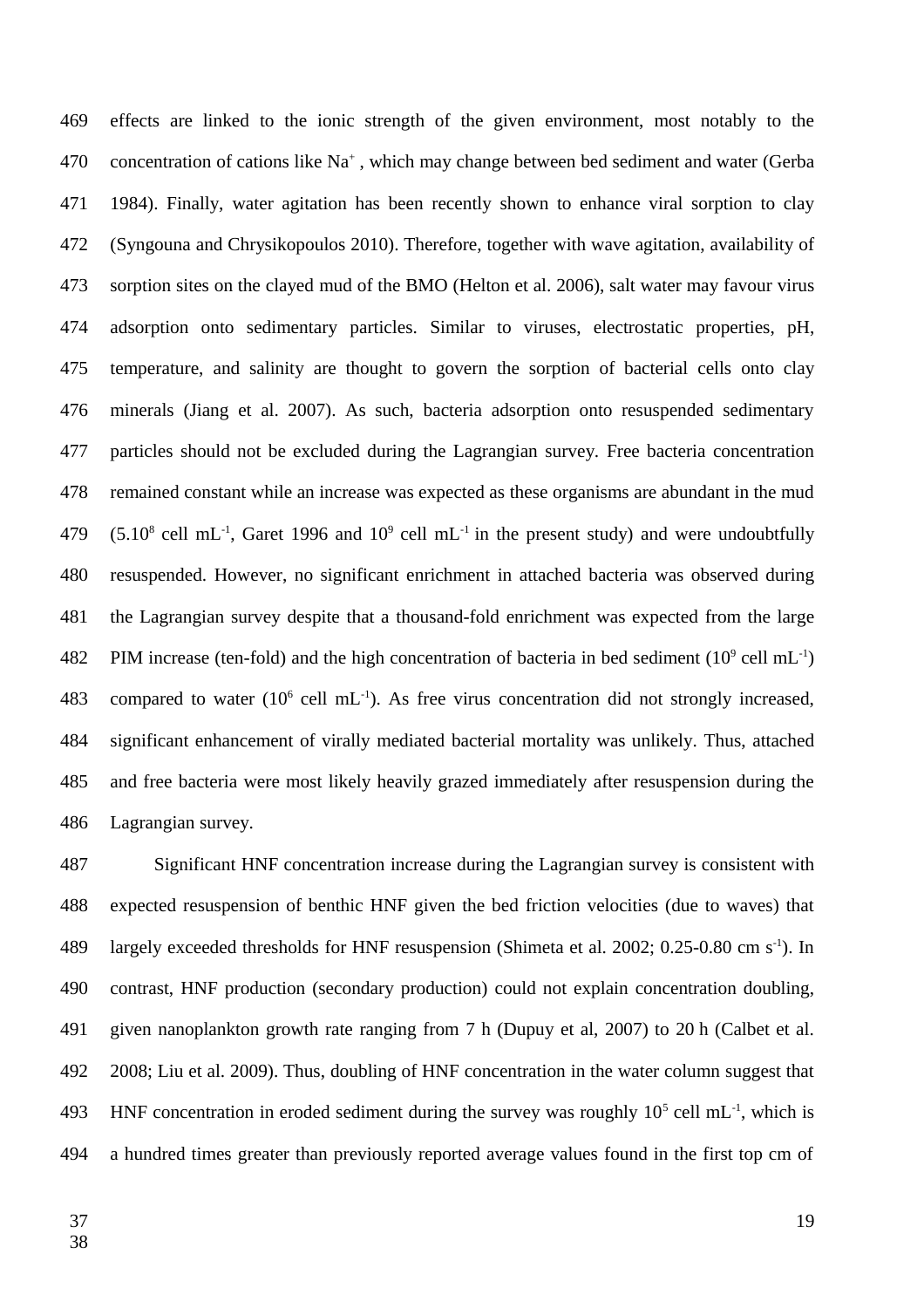the BMO sediment  $(10^3 \text{ cell } mL^{-1}$ , C. Dupuy personal communication). This result suggests that HNF accumulated at the very surface of sediment during the present study and pinpoints again the importance of accounting for vertical distribution of microorganisms when estimating erosion fluxes. Similar zonation of nanoflagellates at the surface of sediment compared to deeper layers have been previously reported during summer periods in the North Sea (Hondeveld et al. 1994) and also in the BMO in July 2008 (Dupuy et al., submitted). In any case, after 2 h, the decrease in HNF concentration during the Lagrangian survey indicated grazing on HNF by ciliates or micrometazoan and mesometazoan planktonic organisms (Sherr et al. 1986; Hartmann et al. 1993; Calbet et al. 2008) also buffered resuspension flux. 495 496 497 498 499 500 501 502 503

In contrast, a significant increase in ciliate concentration during the Lagrangian survey could not be attributed to benthic transfer that accompanies mud erosion. Although some ciliate genera can be found in sediment, such as scuticociliates (*Uronema* sp.), ciliate concentration is generally very low in mud sediments (Giere 1993), with concentrations lower than 20 cell  $mL^{-1}$  in the BMO surficial sediment (C. Dupuy, personal communication). Simulated erosion of sediment cores taken in the BMO during the same period as the present study confirmed ciliates erosion was unsignificant (C. Dupuy, personal communication). Besides, ciliates taxa found in the present study were Order Oligotrichida (*Strombidium* spp.) and Order Tintinnida (*Tintinnopsis* spp.), which are generally part of the suprabenthos due to behavioural adaptations leading to depth zonation above the sediment-water interface after vertical migration when vertical flow motion is small. Compared to other groups of microorganisms analysed in the present study, ciliates are relatively more motile organisms (velocities up to  $0.5$  mm  $s^{-1}$ ) that can control their position in the water column at low turbulence levels (Jonsson 1989). Ciliate concentration increase during the Lagrangian survey may be attributed to redistribution by waves vertical stirring of ciliates accumulated at a particular depth during slack tide. 504 505 506 507 508 509 510 511 512 513 514 515 516 517 518 519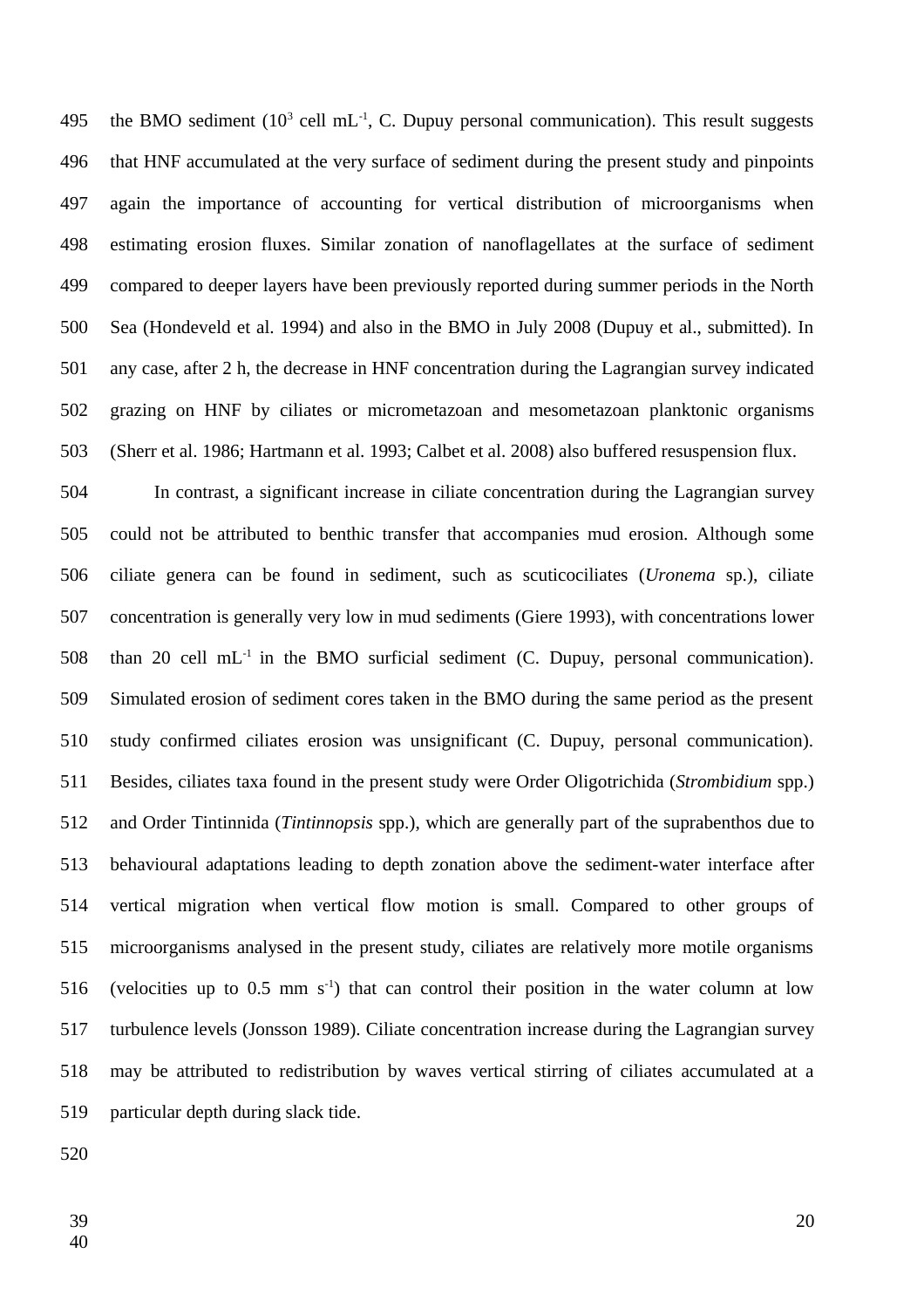#### *4.2 Mixing with offshore waters* 521

Mixing (dilution or enrichment) with offshore waters was expected during the Eulerian survey, where water depth varied. It should be noted that the 80% confidence interval around prediction from mixing with offshore waters reduces when offshore waters are less concentrated than inner basin waters (heterotrophic microorganisms) while it is reversed when offshore are more concentrated than inner basin waters (autotrophic microorganisms). Thus, detecting deviation from dilution prediction should be more accuratethan detecting deviation from import prediction. 522 523 524 525 526 527 528

The PIM concentration evolved as predicted by dilution during the Eulerian survey, indicating that no significant erosion or sedimentation occurred. Thus, settling velocity of suspended particles should be comparable to mean wave bed friction velocities, ranging from 1.4 to 0.5 cm  $s^{-1}$ , while bed sediment erosion threshold should be larger than 1.4 cm  $s^{-1}$ . In contrast, during the Lagrangian survey, a strong increase in PIM concentration indicated that bed friction velocities were high enough to erode the mud. Bed friction velocity due to the tidal current  $(1.3 \text{ cm s}^{-1})$  was lower than the largest bed friction velocity observed during the Eulerian survey which did not cause significant erosion. Thus, mud erosion during the Lagrangian survey was more likely driven by bed friction velocities due to waves (average velocity of 3.2 cm  $s^{-1}$  and 4.5 cm  $s^{-1}$  maximum) as suggested by Bassoullet et al. (2000). However, the current study only indicates that the erosion threshold for the fine-grained mud sediment of the Brouage mudflat (median grain size was 10 to 12  $\mu$ m) lies between 1.4 cm s<sup>-1</sup> (largest value during Eulerian survey during which erosion was not observed) and 4.5 cm  $s^{-1}$ (largest value during Lagrangian survey during which erosion was obsrved) in terms of bed friction velocity. 529 530 531 532 533 534 535 536 537 538 539 540 541 542 543

544

During the Eulerian survey, no significant change in diatom concentration was detected reflecting similar order of magnitude of concentration in the inner basin and in the north of 545 546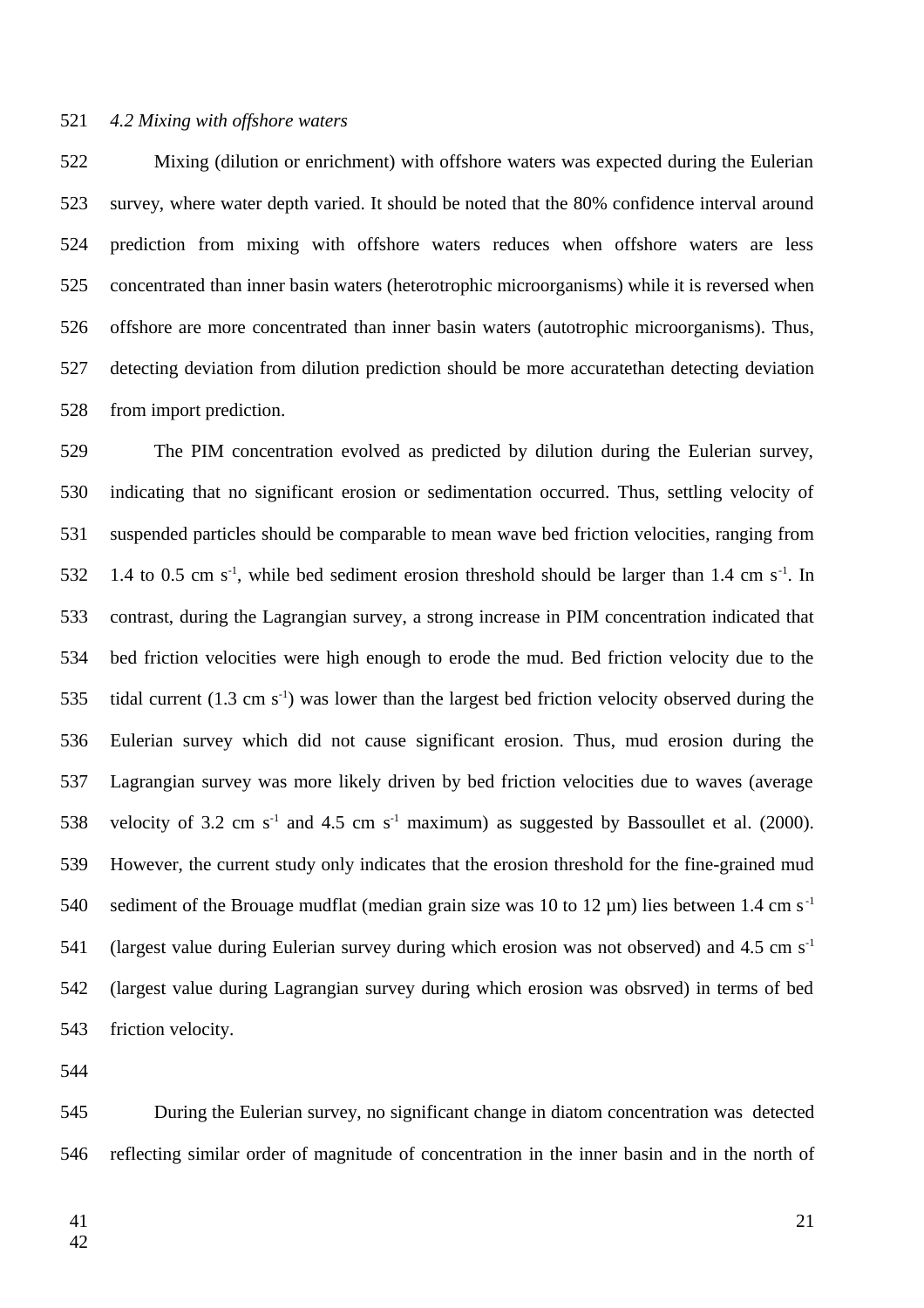the basin. However, a total community change occurred with replacement of benthic diatoms by pelagic diatoms in proportion of water depth change during the rising tide. No significant primary production of diatoms was expected given the short duration of the Eulerian survey compared to the generation time for microphytoplankton  $(1$  division  $d^{-1}$ , Calbet and Landry 2004 to 2 divisions  $d<sup>-1</sup>$ , Dupuy et al. 2007) and water turbidity (Struski and Bacher 2006; Bouman et al. 2010). Thus, mixing was the most likely dominant process. 547 548 549 550 551 552

Significantly lower than expected concentrations (based on mixing with offshore waters) of low motility *Synechococcus* (at the surface and at the bottom) suggest that grazing pressure was strong during tidal flow due to microzooplankton, mesozooplankton and/or bivalve mollusks (*Macoma balthica*, *Scrobicularia plana*) (Hugues 1969; Hartmann et al. 1993; Dupuy et al. 1999). Ciliates also exhibited lower than expected concentrations at the bottom. However, for these motile organisms, the assumption of a vertically homogeneous distribution was probably no longer true as turbulence intensity decayed during the Eulerian survey. Thus, ciliates losses may not be attributed to grazing only. Motility may also explain the opposite dynamics of nanoflagellates during the Eulerian survey between surface and bottom, given their swimming speed can reach 0.3 to 0.5 mm  $s^{-1}$  and yield a transport of 1 to 2 m after one hour (Bauerfeind et al. 1986). However, an overall significant increase in ANF concentration at the end of the Eulerian survey suggested that primary production started. 553 554 555 556 557 558 559 560 561 562 563 564

Conversely, during the first portion of the Eulerian survey, free virus and free bacteria concentration significantly increased at the surface compared to the offshore water dilution curve, suggesting that secondary production or desorption dominated over grazing. This synchronous increase was congruent with the synchronous virus and bacteria dynamics usually observed in BMO at the monthly scale in summer (Ory et al. 2010, 2011). 565 566 567 568 569

570

#### *4.3 Strengths and limitations of the sampling strategy* 571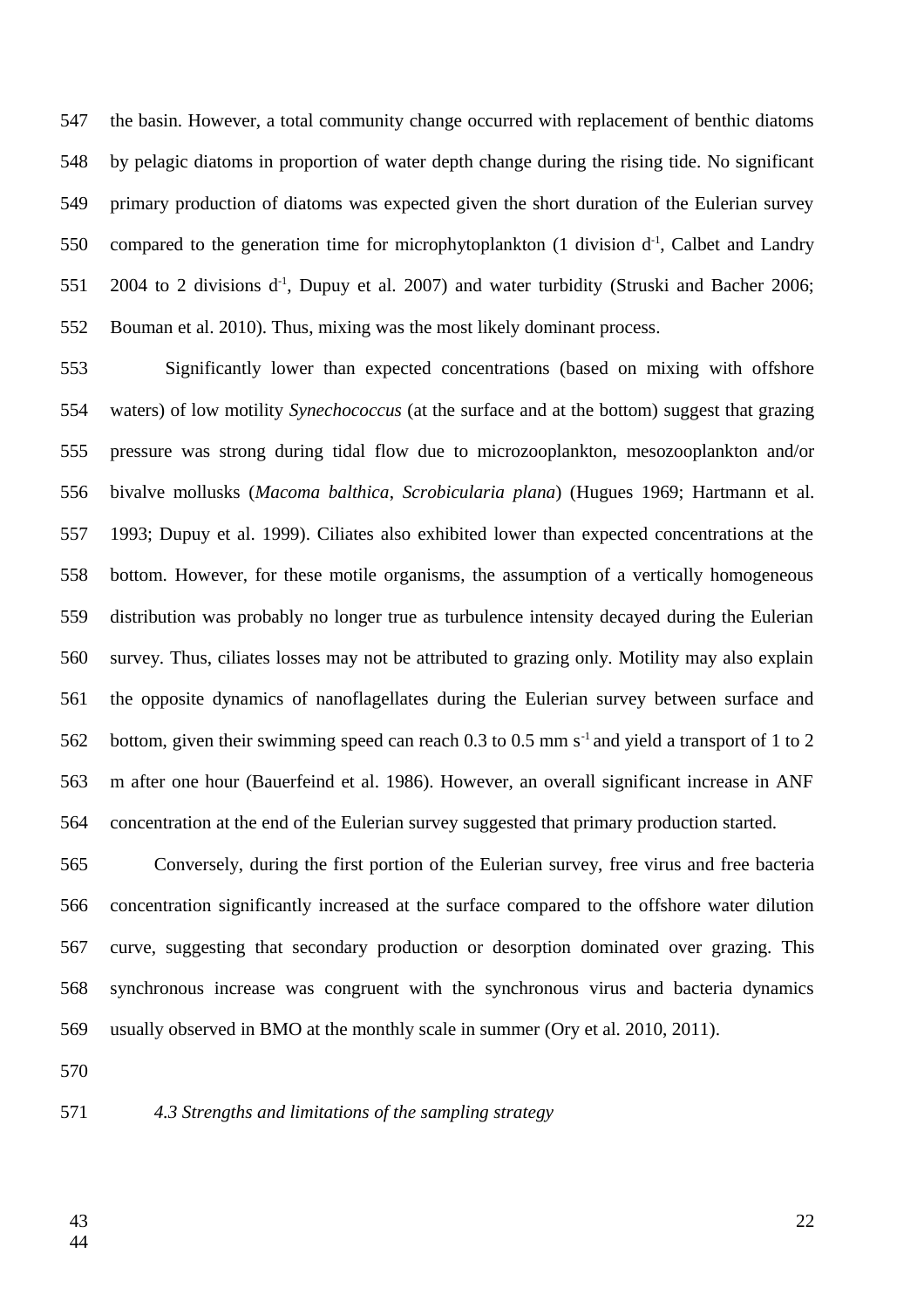Adapting sampling strategy to disentangle mixing with offshore waters and resuspension and separating physical processes from biotic processes using PIM as a reference lead to the conclusion that grazing pressure must be intense during rising tide. However, temporal changes in concentrations that follow the dilution curve in an Eulerian survey or remain constant in a Lagrangian survey simply mean that loss and gain processes balance each other out. In addition, conclusive demonstration of loss or gain processes requires that temporal changes in surveys are larger than uncertainties on initial conditions. In the present study, uncertainties in PIM, diatoms, picoeukaryotes and attached bacteria concentrations at the beginning of surveys reached 100%, which prevented the detection of any significant decrease. Yet, significant increases could be detected when values more than doubled, as seen for PIM. These large uncertainties have different origins. For PIM, uncertainties were mainly due to large differences between the Lagrangian and Eulerian samples taken when surveys started and advocate for increasing sampling effort and localization precision in the intertidal area where large horizontal spatial gradients may exist. For diatoms, attached bacteria and picoeukaryotes, large uncertainties also came from large difference between the Eulerian samples and points out the low precision on concentration determination for some microorganisms. Reducing these uncertainties requires increased sample volume and superior enumeration efforts. 572 573 574 575 576 577 578 579 580 581 582 583 584 585 586 587 588 589

590

#### **5. Conclusions** 591

During a rising tide, expected water column enrichment of benthic microorganisms (small to large autotrophs and heterotrophs) from sediment resuspension was largely overwhelmed by loss processes, except for nanoflagellates (ANF and HNF). The dominant loss process was likely grazing. However, adsorption onto clayed particles may have also masked enrichment for free viruses and bacteria . A combination of resuspension and grazing/adsorption processes led to non-significant changes in both heterotroph and autotroph 592 593 594 595 596 597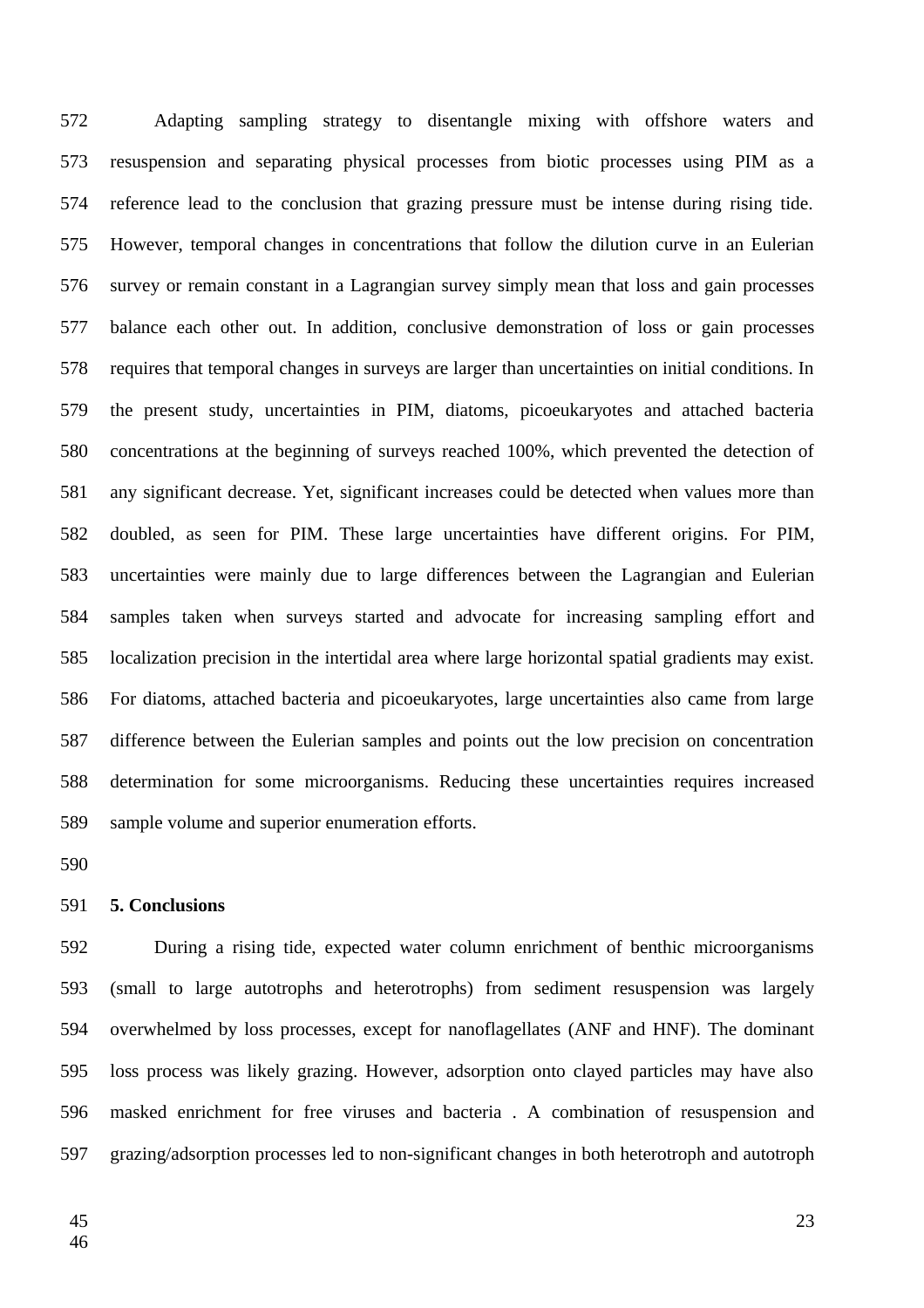total biomass during the rising tide in the nearshore area. In the meanwhile, offshore waters imported autotrophic organisms, mainly *Synechococcus,* while heterotrophic microorganisms were diluted. However, autotrophic organisms import was significantly grazed. As a result, combination of offshore waters import and grazing led to stability of autotrophs biomass in the deeper areas of the BMO, while heterotrophs biomass was reduced by 50%. Lastly, when resuspension occurred over a tidal flat during a rising tide, the water column evolved to a less heterotrophic structure over the mudflat in the deepest part of the semi-enclosed bay compared to nearshore. Thus, the present study suggests that this differential evolution mainly reflects dilution with low concentrated offshore waters, as grazing pressure erased any microorganisms inputs accompanying physical transfers due to bed erosion or offshore waters mixing. 

#### **Acknowledgments**

The work was supported by the French ANR (Agence Nationale pour la Recherche) through the VASIREMI project "Trophic significance of microbial biofilms in tidal flats" (grant no. ANR-06-BLAN-0393-01). We are grateful to Martine Bréret, Camille Fontaine, Françoise Mornet and the personnel at both RV Tidalou and Estran for their technical support. We thank Pierre Richard for the Lagrangian buoys. We are also grateful to Carolyn Engel-Gautier and Proof-reading-service.com Ltd for English corrections. 

- 
- 
- 
- 
-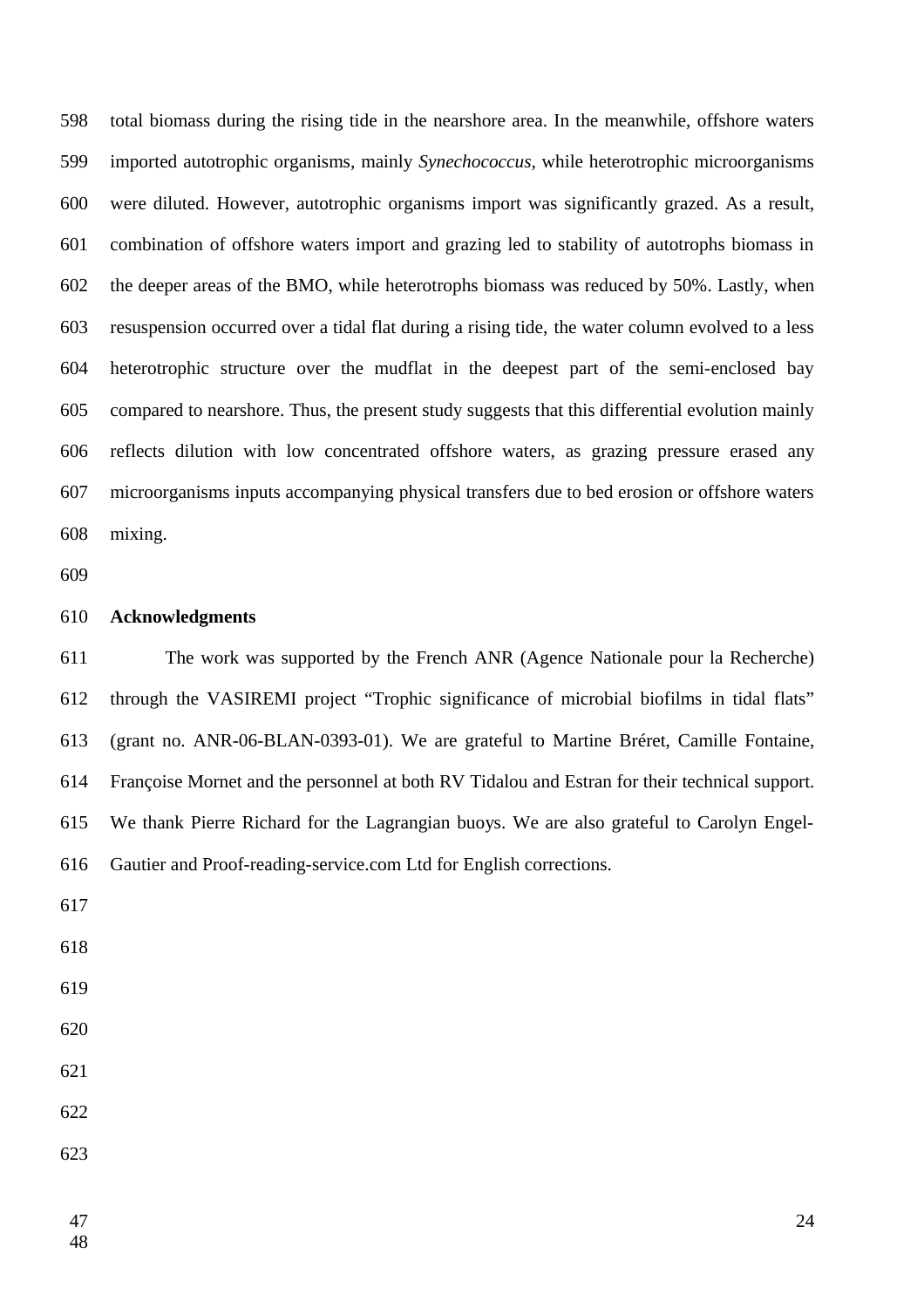#### **References** 624

625

- Alongi, D. M. 1991. Flagellates of benthic communities: characteristics and methods of study, 626
- p. 57–75. In D. J. Patterson [ed.], The Biology of Free-living Heterotrophic Flagellates. 627
- Clarendon Press, Oxford. 628
- Aminot, A., and M. Chaussepied. 1983. Manuel des analyses chimiques en milieu marin. CNEXO, Brest. 629 630
- Anderson, F. E., and B. A. Howell. 1984. Dewatering of an unvegetated muddy tidal flat during exposure – dessication or drainage? Estuaries **7**: 225–232. 631 632
- Bassoulet, P., P. Le Hir, D. Gouleau, and S. Robert. 2000. Sediment transport over an intertidal mudflat: field investigations and estimation of fluxes within the `Baie de Marennes-Oleron (France). Cont. Shelf Res. **20**: 1635–1653. 633 634 635
- Bauerfeind, E., Elbrächter, M., Steiner, R. and J. Thronden. 1986. Application of Laser Doppler Spectroscopy (LDS) in determining swimming velocities of motile phytoplankton. Mar Biol **93**: 323-327. 636 637 638
- Blanchard, G.F, and V. Cariou-Le Gall. 1994. Photosynthetic characteristics of microphytobenthos in Marennes-Oleron Bay, France : Preliminary results. J. Exp. Mar. Biol. Ecol. **182**: 1–14. 639 640 641
- Blanchard, G.F., J. M. Guarini, P. Richard, and P. Gros. 1997. Seasonal effect on the relationship between the photosynthetic capacity of intertidal microphytobenthos and short-term temperature changes. J. Phycol. **33**: 723–728. 642 643 644
- Blanchot, J., and M. Rodier. 1996. Picophytoplankton abundance and biomass in the western tropical Pacific Ocean during the 1992 El Nino year: results from flow cytometry. Deep Sea Res Part I: Oceanogr. Res. Papers **43**: 877–895. 645 646 647
- Bocher, P., T. Piersma, A. Dekinga, C. Kraan, M. G. Yates, T. Guyot, E. O. Folmer, and G. 648
- Radenac. 2007. Site- and species-specific distribution patterns of mollusks at five 649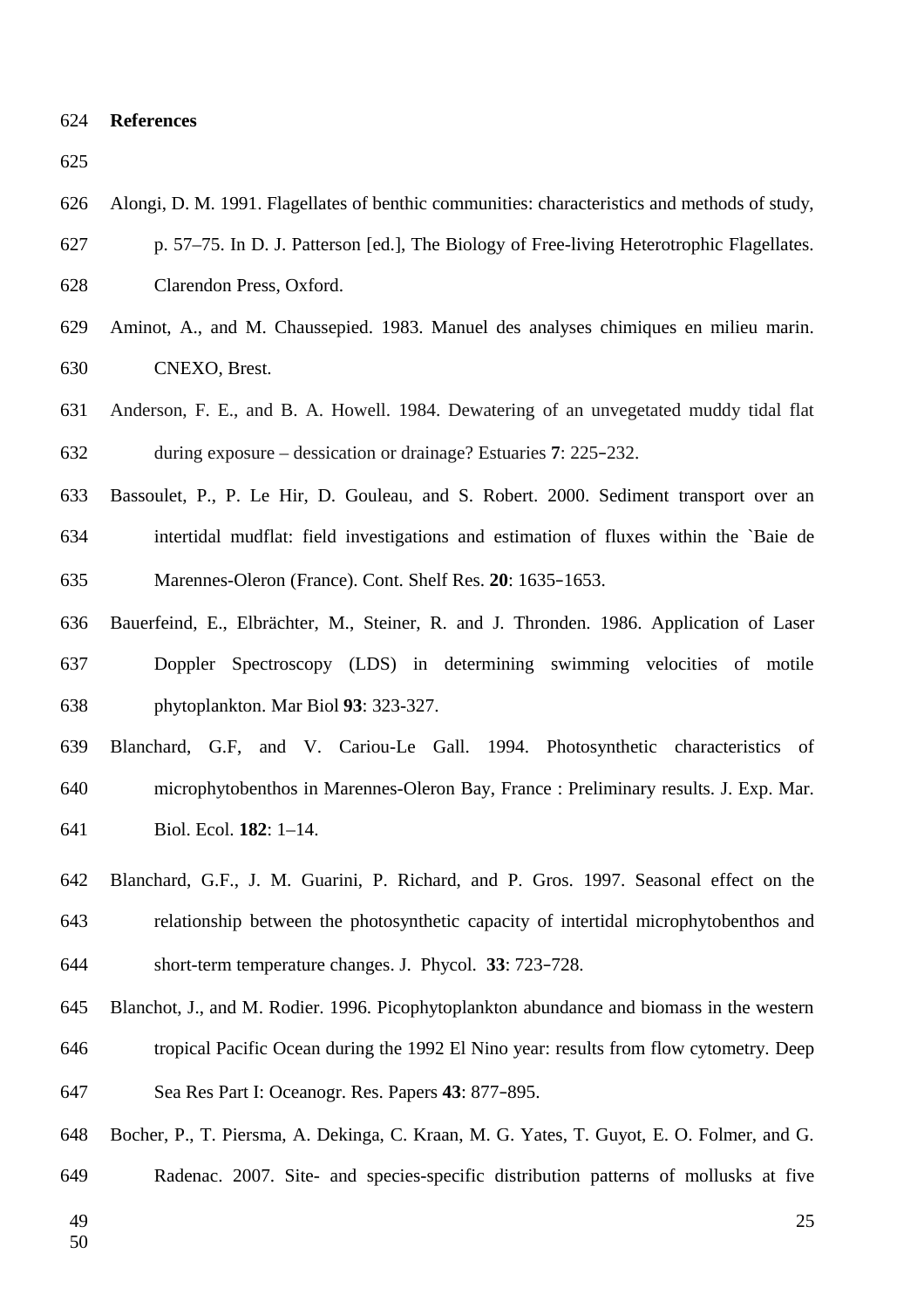- intertidal soft-sediment areas in northwest Europe during a single winter. Mar. Biol. **151**:577–594. 650 651
- Bouman, H. A. , T. Nakane, K. Oka, K. Nakata, K. Kurita, S. Sathyendranath, and T. Platt. 2010. Environmental controls on phytoplankton production in coastal ecosystems: A case study from Tokyo Bay. Est. Coast. Shelf. Sci. **87**: 63–72. 652 653 654
- Calbet, A., and M. R. Landry. 2004. Phytoplankton growth, microzooplankton grazing, and carbon cycling in marine systems. Limnol. Oceanogr. **49**:51–57. 655 656
- Calbet, A., I. Trepat, R. Almeda, V. Saló, E. Saiz, J. I. Movilla, M. Alcaraz, L. Yebra, and R. Simó. 2008. Impact of micro- and nanograzers on phytoplankton assessed by standard and size-fractionated dilution grazing experiments. Aquat. Microb. Ecol. **50**: 145–156. 657 658 659
- Cammen, L.M. 1991. Annual bacterial production in relation to benthic microalgal production 660
- and sediment oxygen uptake in an intertidal sandflat and an intertidal mudflat. Mar. Ecol. Prog. Ser.**71**: 13–25. 661 662
- Caron, D. A. 1983. Technique for enumeration of heterotrophic and phototrophic nanoplankton, using epifluorescence microscopy, and comparison with other procedures. Appl. Environ. Microbiol. **46**: 491–498. 663 664 665
- Carlson, D.Townsend, D. W., Hilyard, A. L., Eaton J. F. 1984. Effect of an Intertidal Mudflat on Plankton of the Overlying Water column. Can. J. Fish. Aquat. Sci., 41, 1523-1528. 666 667
- Danovaro, R., C. Corinadelsi, M. Filippini, U. R. Fisher, M. O. Gessner, S. Jacquet, M. Magagnini, and B. Velimirov. 2008. Viriobenthos in freshwater and marine sediments: a review. Fresh. Biol. **53**: 1186–1213. 668 669 670
- Dupuy, C., S. Le Gall, H. J. Hartmann, and M. Bréret. 1999. Retention of ciliates and flagellates by the oyster *Crassostrea gigas* in French Atlantic coastal ponds: protists as a trophic link between bacterioplankton and benthic suspension-feeders. Mar. Ecol. Prog. Ser. **177**: 165–175. 671 672 673 674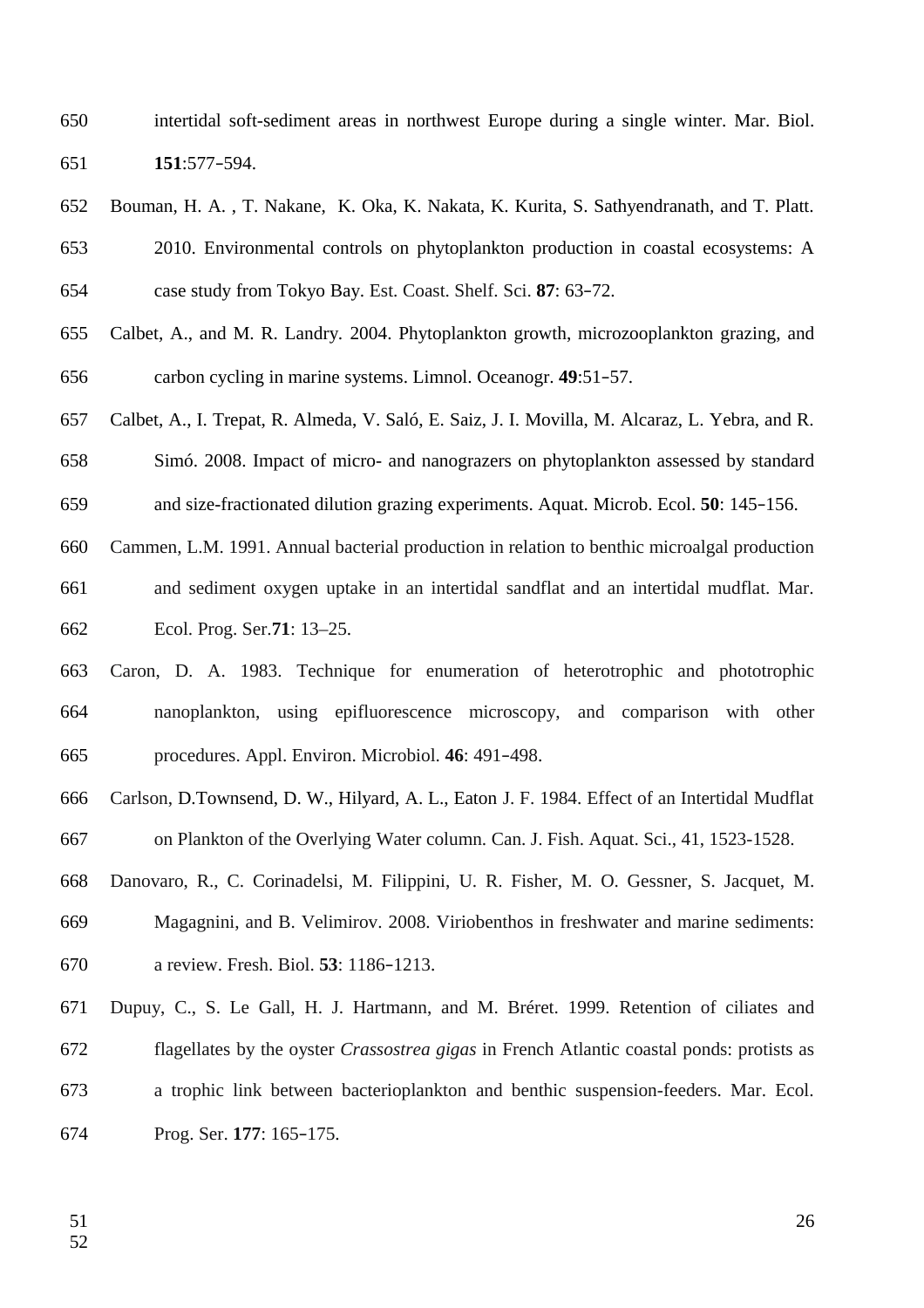- Dupuy, C., A. Pastoureaud, M. Ryckaert, P. G. Sauriau, and H. Montanié. 2000. Impact of the oyster Crassostrea gigas on the microbial community in Atlantic coastal ponds near La Rochelle. Aquat. Microb. Ecol. **22**: 227–242. 675 676 677
- Dupuy, C., M. Ryckaert, S. Le Gall, and H. J. Hartmann. 2007. Seasonal variations of planktonic communities in Atlantic Coastal pond: importance of nanoflagellates. Microb. Ecol. **53**: 537–548. 678 679 680
- Epstein, S. S. 1997. Microbial food webs in marine sediments. I. Trophic interactions and grazing rates in two tidal flat communities. Microb. Ecol. **34**:188–198. 681 682
- Fenchel, T. 1969. The ecology of marine microbenthos. IV. Structure and function of the benthic ecosystem, its chemical and physical factors and the microfauna communities with special reference to the ciliated protozoa. Ophelia **5**:1–182. 683 684 685
- Fredsoe, J., and R. Deigaard. 1992. Mechanics of coastal sediment transport. 369 p. In World Scientific [ed.], Advanced Series on Ocean Engineering 3. 686 687
- French, J.R., H. Burningham, and T. Benson. 2008. Tidal and Meteorological Forcing of Suspended Sediment Flux in a Muddy Mesotidal Estuary. Estuaries Coasts **31** : 843– 859. 688 689 690
- Fournier, J., Dupuy, C., Bouvy, B., Courrodon-Real, M., Charpy, L., Pouvreau, S., Le Moullac, G., Le Pennec, M., Cochard, J.C. 2012 Pearl oysters *Pinctada margaritifera* grazing on natural plankton in Ahe atoll lagoon (Tuamotu archipelago, French Polynesia). Marine Pollution Bulletin **65** : 490–499 691 692 693 694
- Garet, M. J. 1996. Transformation bactérienne de la matière organique dans les sédiments côtiers. Relation entre les métabolismes respiratoires et les activités exoprotéolytiques bactériennes, phD Microbiologie : Univ. Bordeaux 2. 695 696 697
- Garstecki, T., S. A. Wickham, and H. Arndt. 2002. Effects of experimental sediment resuspension on a coastal planktonic microbial food web. Est. Coast. Shelf. Sci. **55:** 751–762. 698 699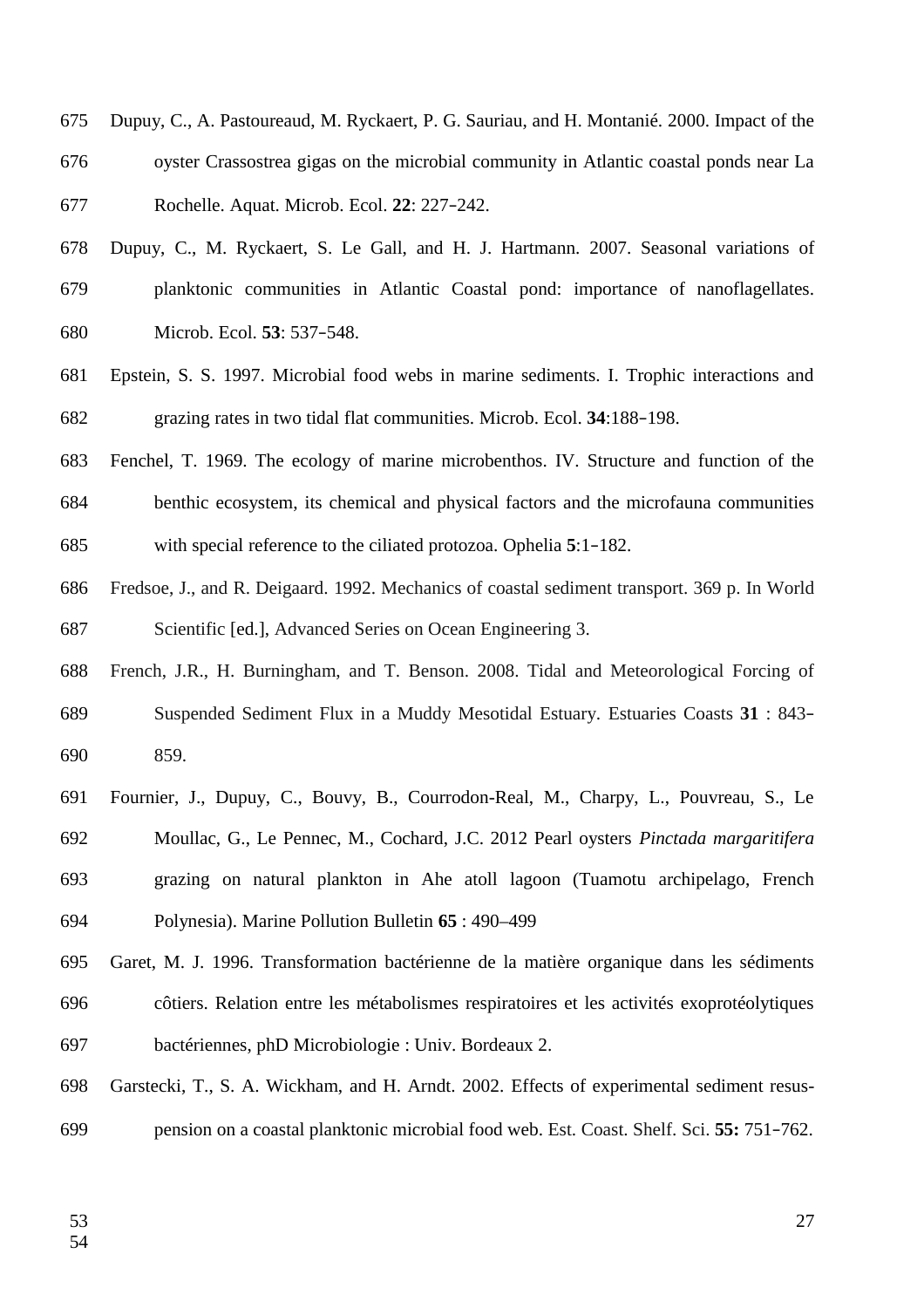- Gasol, J. M. 1993. Benthic flagellates and ciliates in fine freshwater sediments: calibration of a live counting procedure and estimation of their abundances. Microb. Ecol. **25**:247– 262. 700 701 702
- Gerba, C. P. 1984. Applied and theoretical aspects of virus adsorption to surfaces, 30: 133- 168. In Advances in Applied microbiology [ed.], Academic press, Inc. 703 704
- Giere, O. 1993. Meiobenthology. The microscopic fauna in aquatic sediments, 328 pp. Springer-Verlag, Berlin. 705 706
- Grémare, A., Amouroux, J.M., Cauwet, G., Charles, F., Courties, C., deBovée, F., Dinet, A., 707
- Devenon, J.L., Durrieu de Madron, X., Ferré, B., Fraunié, P., Joux, F., Lantoine, F., 708
- Lebaron, P., Naudin, J.J., Palanques, A., Pujo-Pay, M., Zudaire, L. 2003. The effects of 709
- a strong winter storm on physical and biological variables at a shelf site in the 710
- Mediterranean. Oceanologica Acta, 26(4), 407-419. 711
- Guarini, J. M., Blanchard, G.F., Gros, Ph., Gouleau, D., Bacher, C. 2000. Dynamic model of the short-term variability of microphytobenthic biomass on temperate intertidal mudflats. Mar. Ecol. Prog. Ser. **195**: 291-303. 712 713 714
- Guarini, J. M., N. Sari, and C. Moritz. 2008. Modelling the dynamics of the microalgal biomass in semi-enclosed shallow-water ecosystems. Ecol. Modeling **211**: 267–278. 715 716
- Guizien, K., F. Charles, D. Hurther, and H. Michallet. 2010. Spatial redistribution of *Ditrupa* 717
- *arietina* (soft bottom Mediterranean epifauna) during a moderate swell event: evidence 718
- and implications for biotic quality indices. Cont. Shelf Res. **30**: 239–251. 719
- Guizien, K., and A. Temperville. 1999. Frottement de fond sous une houle irrégulière. C. R. Acad. Sci. Paris, t. 327, Série Iib: 1375–1378. 720 721
- Haas, L.W. 1982. Improved epifluorescence microscopy for observing planktonic microorganisms. Ann. Inst. Oceanogr. **58**: 261–266. 722 723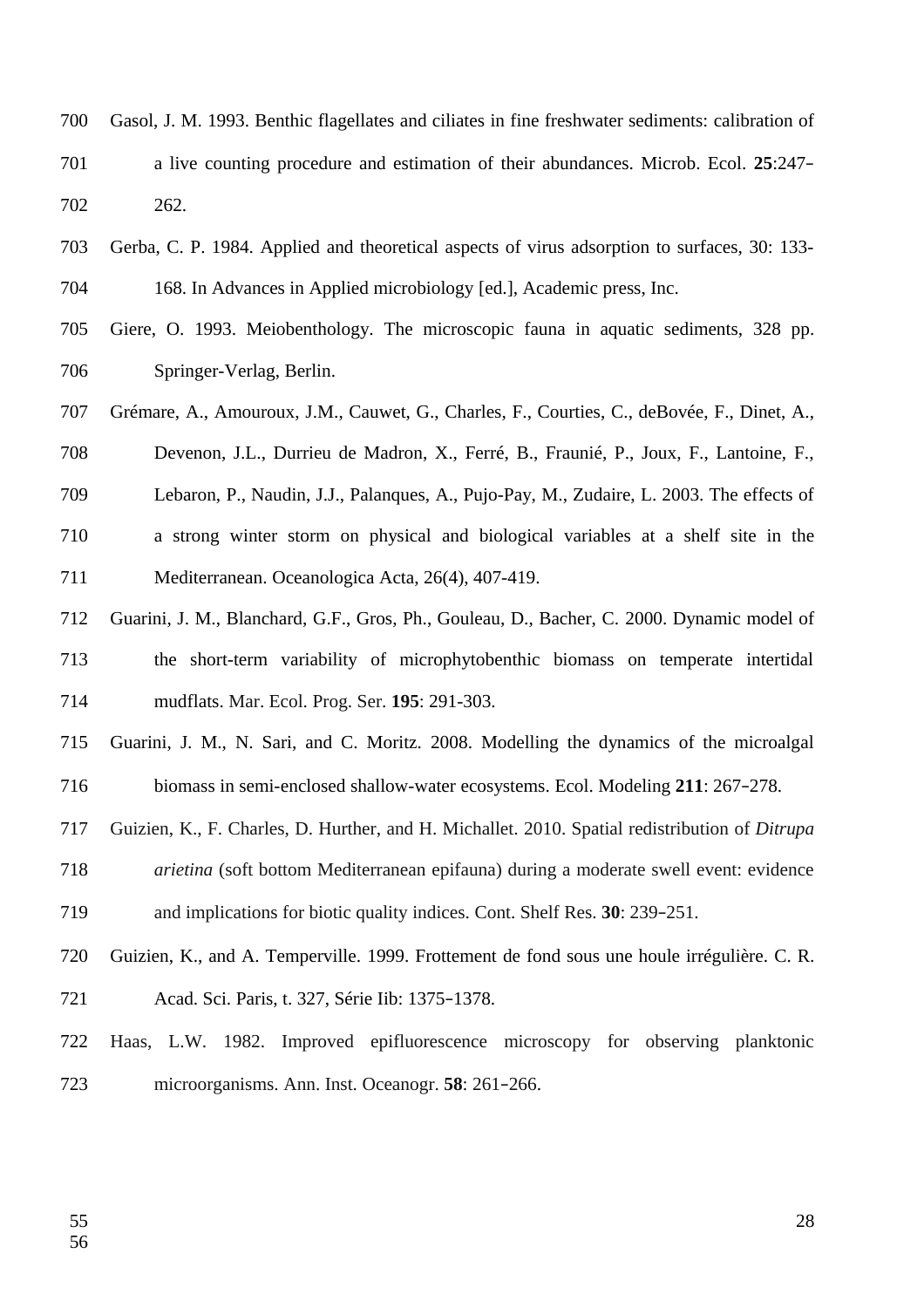- Hartmann, H. J., H. Taleb, L. Aleya, and N. Lair. 1993. Predation on ciliates by the suspension-feeding calanoid copepod *Acanthodiaptornus denticornis*. Can. J. Fish. Aquat. Sci. Paris. **50**:1382–1393. 724 725 726
- Hervouet, J. M., and L. Van Haren. 1994. TELEMAC-2D Principle Note (Electricité de France, Technical Report HE- 43/94/051/B). 727 728
- Hervouet, J. M. 2007. Hydrodynamics of Free Surface Flows: Modelling With the Finite Element Method, Wiley-Blackwell, 360 pp. 729 730
- Hewson, I., J. M. O'Neil, C. Heil, G. Bratbak, and D. Dennison. 2001. Effects of concentrated viral communities on photosynthesis and community composition of co-occuring benthic microalgae and phytoplankton. Aquat. Microb. Ecol. **25**: 1–10. 731 732 733
- Herlory, O., J. M. Guarini, P. Richard, and J. F. Blanchard. 2004. Microstructure of microphytobenthic biofilm and its spatio-temporal dynamics in an intertidal mudflat (Aiguillon Bay, France). Mar. Ecol. Prog. Ser. **282**: 33–44. 734 735 736
- Hondeveld B.J.M., Nieuwland G., van Duyl F.C., Bak R.P.M. 1994. Temporal and spatial variations in heterotrophic nanoflagellate abundance in North Sea sediment. Mar. Ecol. Prog. Ser. **109**: 235-243. 737 738 739
- Hughes, R.N. 1969. A study of feeding in *Scrobicularia plana*. J. Mar. Biol. Ass. U. K. **49**: 805–823. 740 741
- Jiang, D., Q. Huang, P. Cai, X. Rong, and W. Chen. 2007. Adsorption of *Pseudomonas putida* on clay minerals and iron oxide. Colloids and surfacesB : Biointerfaces **54**: 217– 221. 742 743 744
- Jonsson P.R. 1989. Vertical distribution of planktonic ciliates an experimental ciliates : an experimental analysis of swimming behaviour. Mar. Ecol. Prog. Ser. **52**: 39-53. 745 746
- Kemp, P. F. 1988. Bacterivory by benthic ciliates: significance as a carbon source and impact on sediment bacteria. Mar. Ecol. Prog. Ser. **49**:163–169. 747 748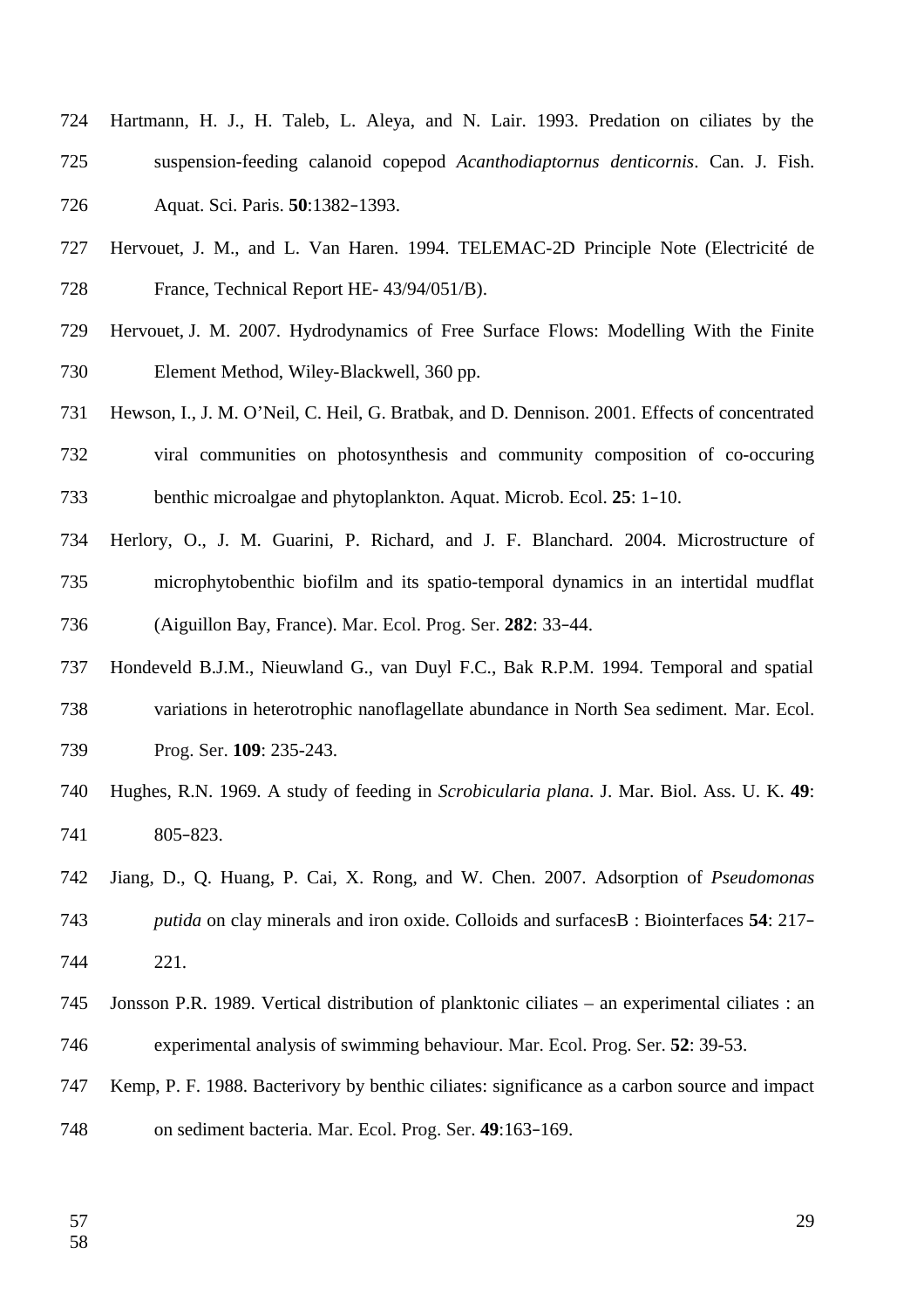- Koroleff, F., 1969. Direct determination of ammonia as indophenol blue. International Council for the Exploration of the Sea, 1969/C:9, Hydrol Commun, pp 19-22. 749 750
- Labry, C., A. Herbland, and D. Delmas. 2002. The role of phosphorus on planktonic production of the Gironde plume waters in the Bay of Biscay. J. of Plankton Res. **24**: 97–117. 751 752 753
- Leakey, R. J. G., P. H. Burlull, and M. A. Sleigh. 1992. Planktonic ciliates in Southampton Water: abundance, biomass, production, and role of pelagic carbon flow. Mar. Biol. **14**: 67–83. 754 755 756
- Liu, H., K. Suzuki, J. Nishioka, R. Sohrin, and T. Nakatsuka. 2009. Phytoplankton growth and microzooplankton grazing in the Sea of Okhotsk during late summer of 2006. Deep-Sea Res. I. **56**: 561–570. 757 758 759
- Lucas, C.H., J. Widdows, M. D. Brinsley, P. N. Salkeld , and P. M. J. Herman. 2000. Benthicpelagic exchange of microalgae at a tidal flat. 1. Pigment analysis. Mar. Ecol. Prog. Ser. **196**: 59–73. 760 761 762
- Malits, A., and M. G. Weinbauer. 2009. Effect of turbulence and viruses on prokaryotic cell size, production and diversity. Aquat. Microb. Ecol. **54**: 243–254. 763 764
- Marie, D., F. Partensky, N. Simon, L. Guillou, and D. Vaulot. 2000. Flow cytometry analysis of marine picoplankton. In: Diamond RA, DeMaggio S [ed.], In living color. Protocols in flow cytometry and cell sorting. Springer-Verlag, Berlin. 765 766 767
- Marquis, E., N. Niquil, D. Delmas, H. J. Hartmann, D. Bonnet, F. Carlotti, A. Herbland, C. 768
- Labry, B. Sautour, P. Laborde, and C. Dupuy. 2007. Planktonic food web dynamics 769
- related to phytoplankton bloom development on the continental shelf of the Bay of Biscay, French coast. Est. Coast. Shelf. Sci. **73**: 223–235. 770 771
- Mehta, J.A., E. J. Hayter, W. R. Parker, R. B. Krone, and A. M. Teeter. 1989. Cohesive sediment transport. I. Process description. J. Hydraulic Eng. **115**:1076–1093. 772 773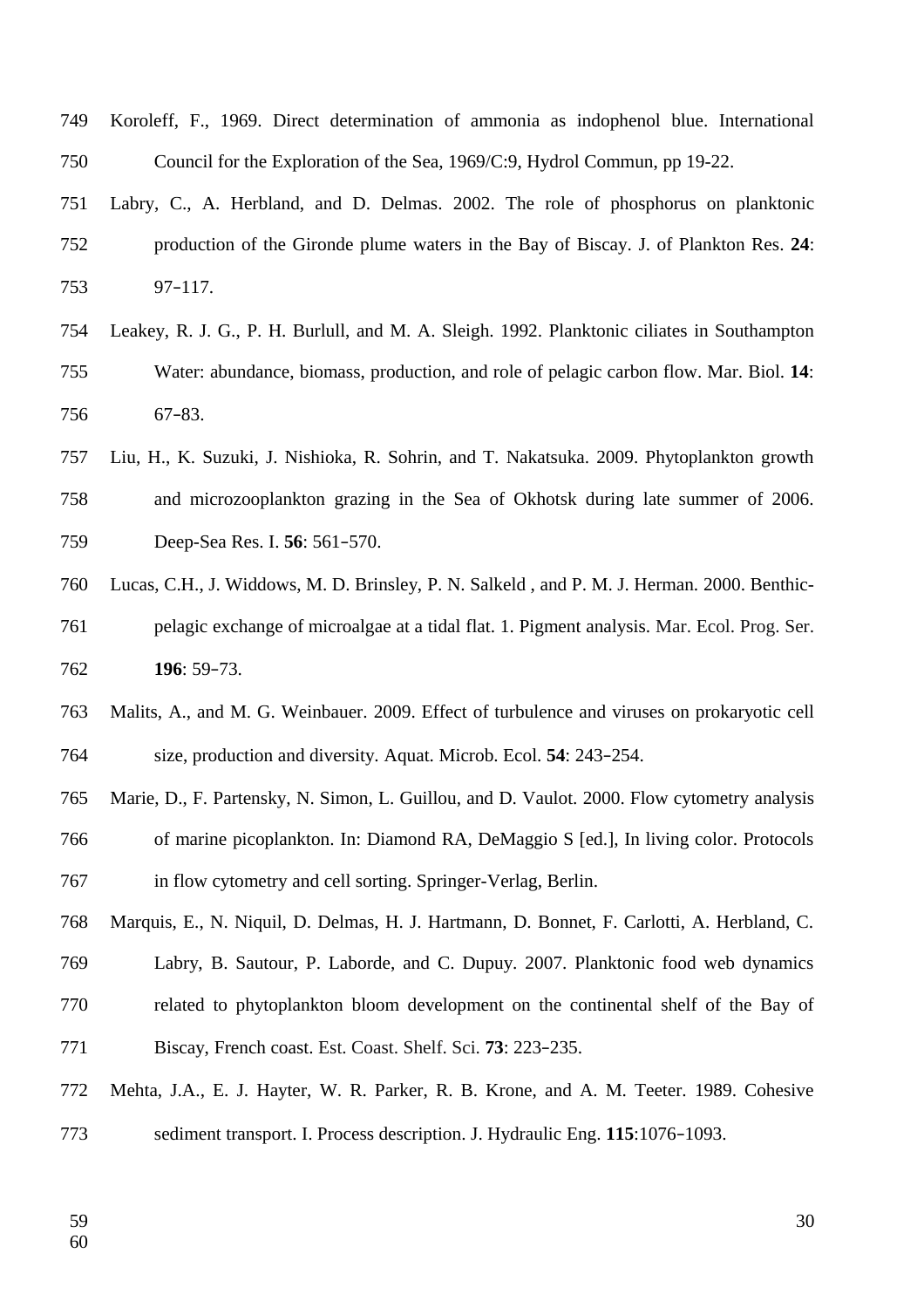- Nezan, E., 1996. Surveillance du Phytoplankton marin : manuel illustré adapté à la formation des analystes. (IFREMER, Eds.). Brest. 774 775
- Nicolle, A., and M. Karpytchev. 2007. Evidence for spatially variable friction from tidal amplification and asymmetry in the Pertuis Breton (France). Cont. Shelf Res. **27**: 2346– 2356. 776 777 778
- Noble, R.T., and J. A. Fuhrman. 1998. Use of SYBR Green I for rapid epifluorescence counts of marine viruses and bacteria. Aquat. Microb. Ecol. **14**: 113–118. 779 780
- Orvain, F. 2005. A model of sediment transport under the influence of bioturbation activities: generalisation to a key-species Scrobicularia plana. Mar. Ecol. Progr. Ser. **286**: 43–56. 781 782
- Orvain F., P. G. Sauriau, A. Sygut, L. Joassard, and P. Le Hir. 2004. Roles of *Hydrobia ulvae* bioturbation and the physiological stage of microphytobenthic mats in resuspended sediment and pigment fluxes. Mar. Ecol. Prog. Ser. **278**: 205–223. 783 784 785
- Ory, P., H. J. Hartmann, F. Jude, C. Dupuy, Y. Del Amo, P. Catala, F. Mornet, V. Huet, B. Juan, D. Vincent, B. Sautour, and H. Montanié. 2010. Pelagic food web patterns: do they modulate virus and nanoflagellate effects on picoplankton during the phytoplankton spring bloom? Environ. Microbiol., **12 :** 2755-2772 786 787 788 789
- Ory, P., Palesse, S., Delmas ,D. and Montanié H., 2011 In situ structuring of virioplancton through bacterial exoenzymatic activity ; interaction with phytoplnkton. Aquatic microbial ecology, **64:** 233-252. 790 791 792
- Paterson, D.M., R. M. Crawford, and C. Little. 1990. Subaerial exposure and changes in the stability of intertidal estuarine sediments. Est. Coast. Shelf. Sci. **30**:541–556. 793 794
- Paterson, D. M., R. Aspden, and K. S. Black. 2009. Intertidal flats: Ecosystem functioning of soft sediments systems. In: Perillo GME, Wolanski E, Cahoon DR, Brinson MM [ed.], 795 796
- Coastal Wetlands: An Integrated Ecosystem Approach. Elsevier. 797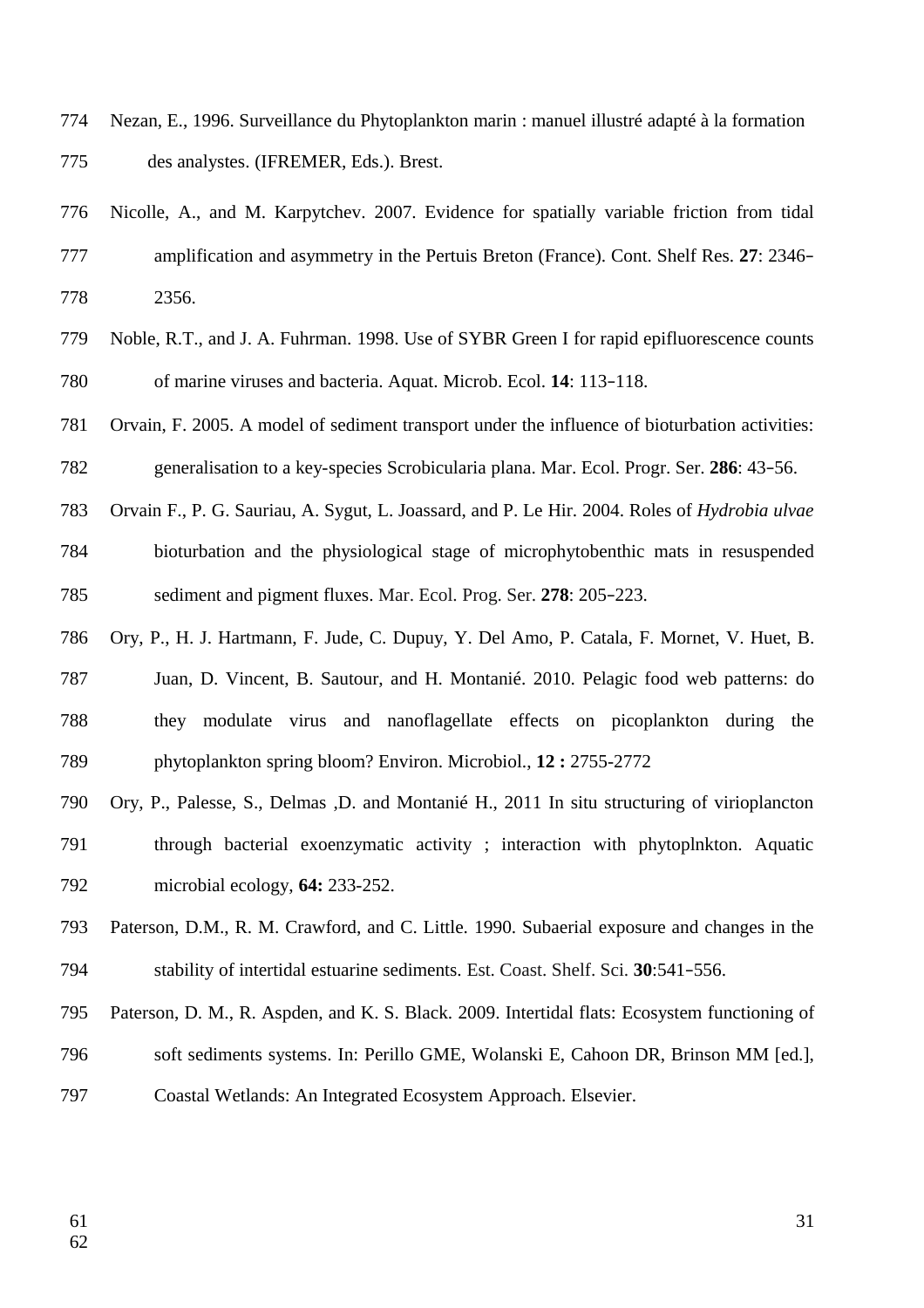- Pelegri, S. P., J. R. Dolan, and F. Rassoulzadegan. 1999. Use of high temperature catalytic oxidation (HTCO) to measure carbon content of microorganisms. Aquat. Microb. Ecol. **16**: 273–280. 798 799 800
- Pusceddu, A., C. Fiordelmondo, and R. Danovaro. 2005. Effects on the Benthic Microbial Loop in Experimental Microcosms. Microb. Ecol. **50**: 602–613. 801 802
- Ricard, M., 1987. Atlas du phytoplancton marin, vol. 2. (CNRS, Eds.). Paris. 803
- Schmidt, J. L., J. W. Deming, P. A. Jumars, and R. G. Keil. 1998. Constancy of bacterial abundance in surficial marine sediments. Limnol. Oceanogr. **43**: 976–982. 804 805
- Seymour, J. R., L. Seuront, and J. G. Mitchell. 2007. Microscale gradients of planktonic 806
- microbial communities above the sediment surface in a mangrove estuary. Est. Coast. Shelf. Sci. **73**: 651–666 807 808
- Sherr, E., B. F. Sherr, and G. A. Paffenhofer. 1986. Phagotrophic protozoa as food for metazoans: a "missing" trophic link in marine pelagic food webs? Mar. Microb. Food Webs **1**:61–80. 809 810 811
- Sherr, E. B., D. A. Caron, and B. F. Sherr. 1994. Staining of heterotrophic protists for 812
- visualisation via epifluorescence microscopy. In: Kemp, PF, Sherr, BF, Sherr, EB, Cole, 813
- JJ [ed.], 213–227.Handbook of Methods in Aquatic Microbial Ecology. Lewis Publishers, Boca Raton, FL. 814 815
- Shimeta, J., and J. Sisson. 1999. Taxon-specific tidal resuspension of protists into the subtidal benthic boundary layer of a coastal embayment. Mar. Ecol. Prog. Ser. **177:** 51–62. 816 817
- Shimeta, J, C. L. Amos, S. E. Beaulieu, and O. M. Ashiru. 2002. Sequential resuspension of 818
- protists by accelerating tidal flow: Implications for community structure in the benthic boundary layer. Limnol. Oceanogr. **47**: 1152–1164. 819 820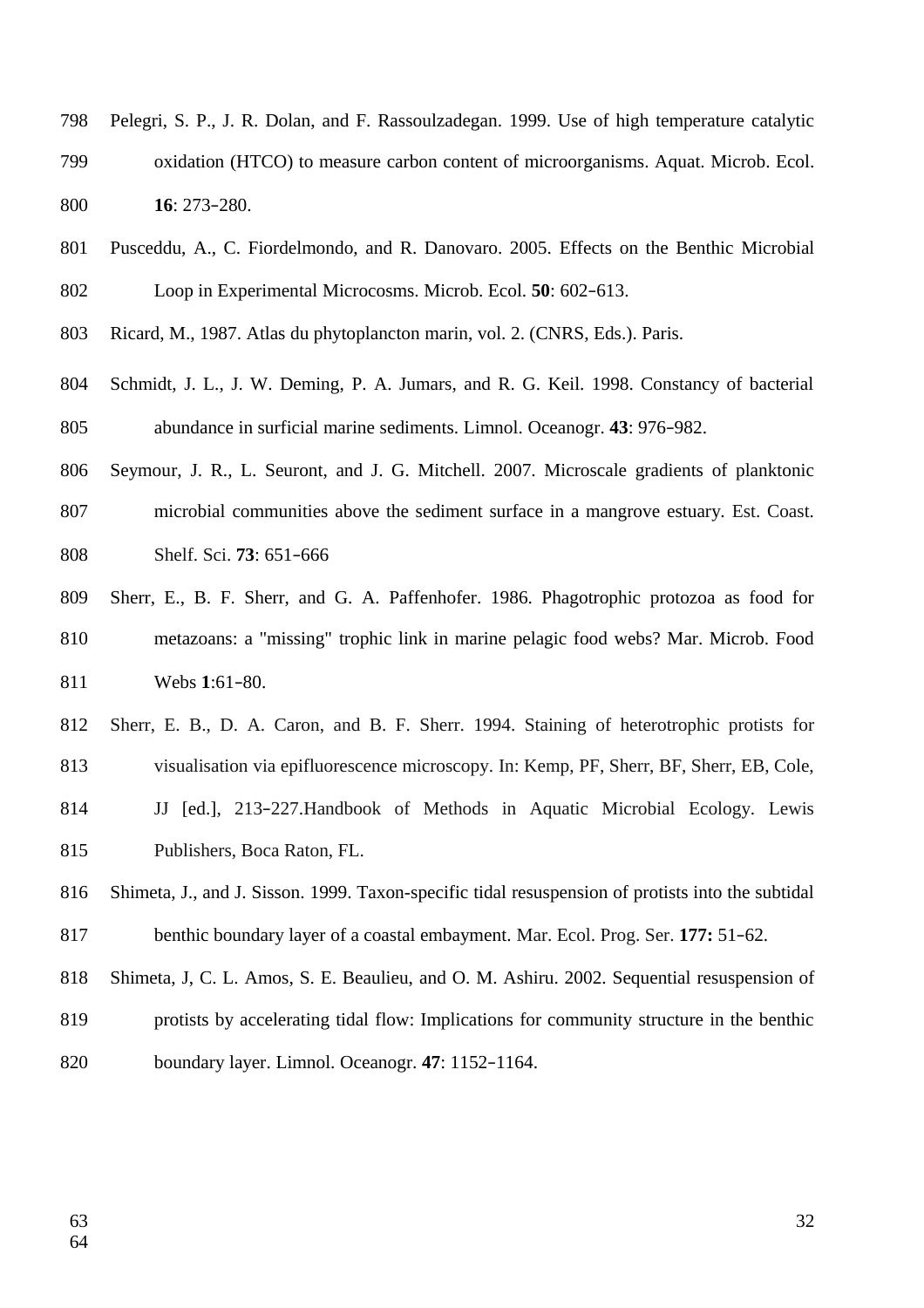- Shimeta, J., C. L. Amos, S. E. Beaulieu, and S. L. Katz. 2003. Resuspension of benthic protists at subtidal coastal sites with differing sediment composition. Mar. Ecol. Prog. Ser. **259**: 103–115. 821 822 823
- Sournia, A., 1986. Atlas du phytoplancton marin, vol. 1. (CNRS, Eds.). Paris. 824
- Struski, C., and C. Bacher. 2006. Preliminary estimate of primary production by phytoplankton in Marennes-Oleron Bay, France. Est. Coast. Shelf. Sci. **66**: 323–334. 825 826
- Syngouna, V.I. and Chrysikopoulos, C.V. 2010. Interaction between viruses and clays in static and dynamic bacth system. Environ Sci Technol 44: 4539-4544 827 828
- Van Duyl, F.C., and A. J. Kop. 1994. Bacterial production in North Sea sediments: clues to seasonal and spatial variations. Mar. Biol. **235**: 323–327. 829 830
- Widdows, J., M. D. Brinsley, and M. Elliott. 1998. Use of in situ flume to quantify particle 831
- flux. 139:85–97, In: Black K.S., Paterson D.M., Cramp A. [ed.], Sedimentary processes in the Intertidal Zone. Geol. Soc. London, Special publication. 832 833
- Wu, Q. L., Y. Chen, K. Xu, Z. Liu, and M. W. Hahn. 2007. Intra-habitat heterogeneity of mi-834
- crobial food web structure under the regime of eutrophication and sediment resuspen-835
- sion in the large subtropical shallow Lake Taihu, China. Hydrobiologia **581**: 241–254. 836
- 837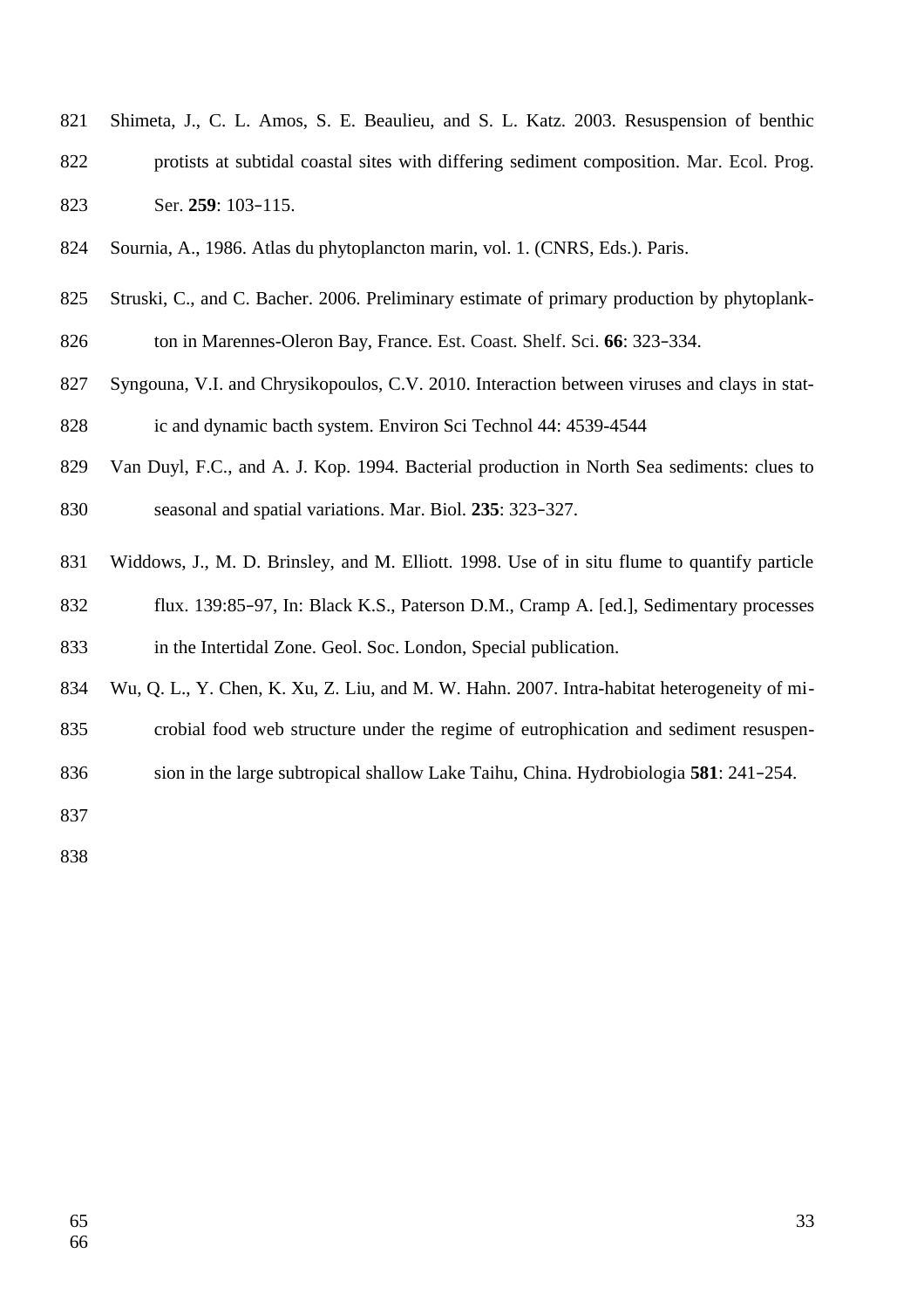Figure 1: Map of the Marennes-Oléron Bay in Europe. The grey area indicates land and the contour labeled 0 delimites the largest extent of the intertidal area (lowest sea level during the highest tidal coefficient). Open circles indicate the successive locations of the Lagrangian survey stations, the open square indicates the Eulerian survey location and the filled triangle indicates the ADV location. Trajectories simulated with the Telemac model are displayed: thin lines figure trajectories reaching the Eulerian survey location at 17:20 h (solid) and 18:40 h (dashed) and the thick line figures trajectory leaving the Eulerian survey location at 16:00 h.

Figure 2: Expected temporal changes in concentrations during a Lagrangian survey (black line) and during a Eulerian survey (gray line) of the water column.

Figure 3: (a) Wind speed at La Rochelle Aérodrome and significant wave height  $(H<sub>s</sub>)$  on the intertidal flat during high tide (light gray) on 24 July, 2008. (b) Measured bed friction velocities associated with the tidal current (open triangles) and computed bed friction velocities associated with waves in a constant 40 cm water depth during the Lagrangian survey (filled circles for the maximum, open circles for the average) and for water depth increasing from 1.1 to 3.1 m during the Eulerian survey (filled squares for the maximum, open squares for the average).

Figure 4: Temporal changes in concentration of particulate inorganic matter (PIM) in the middle of the water column during the Lagrangian survey (white bar) and during the Eulerian survey (square) at the surface (gray) and at the bottom (white) of the water column. The black vertical bar represents the average concentration in the middle of the water column in the lower part of the mudflat when surveys started with its 80% confidence interval. Lines display the 80% confidence interval of concentrations calculated assuming only mixing with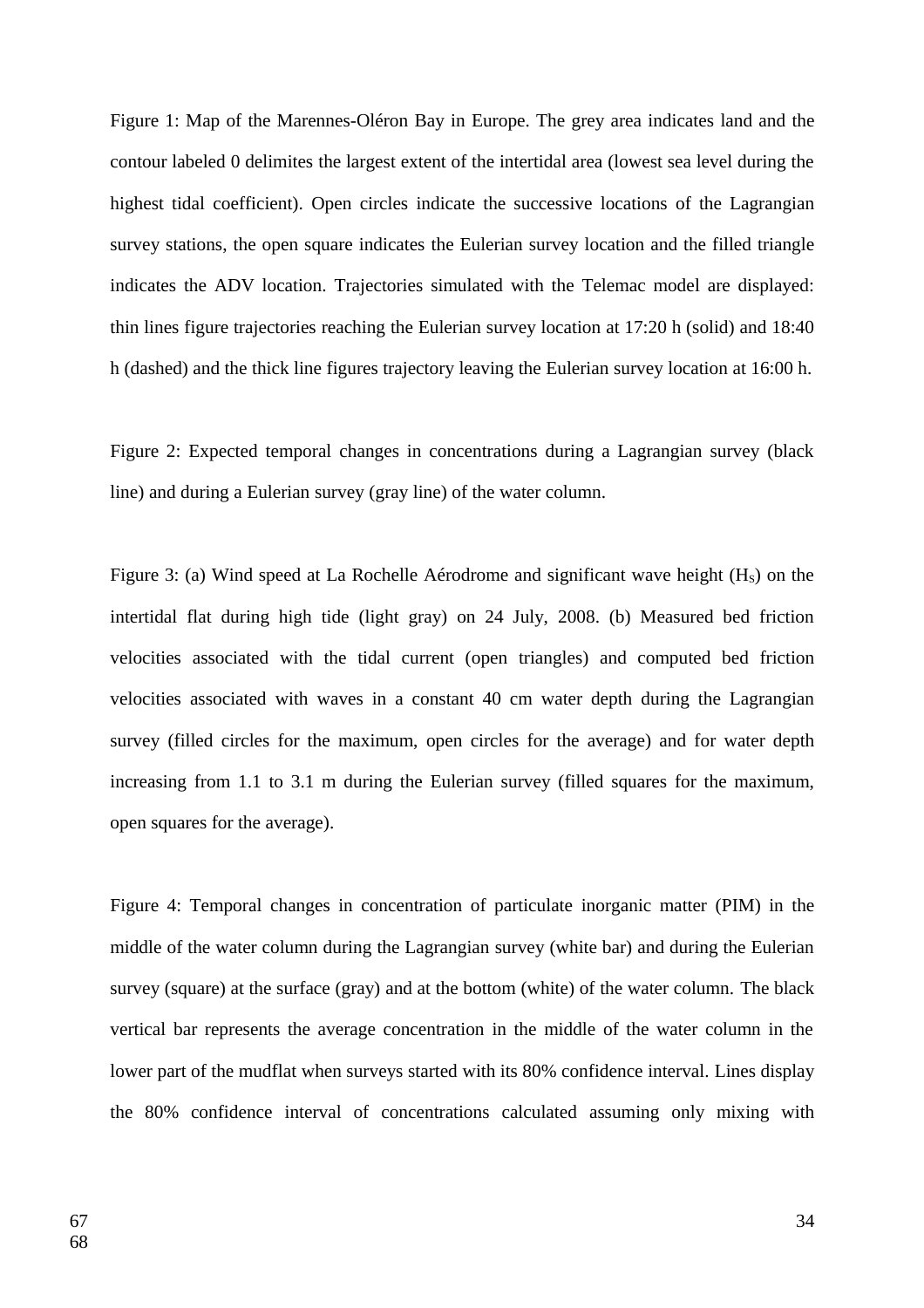incoming offshore waters when tide rose during the Eulerian survey (see formula in the Methods section).

Figure 5: Temporal changes in the abundances of autotrophic organisms: benthic diatoms (a), pelagic diatoms (b), autotrophic nanoflagellates (ANF, c), Picophytoeukaryots (d) and *Synechococcus* (e) in the middle of the water column during the Lagrangian survey (white bar) and during the Eulerian survey (square) at the surface (gray) and at the bottom (white) of the water column. The black vertical bar represents the average concentration in the middle of the water column in the lower part of the mudflat when surveys started with its 80% confidence interval. Lines display the 80% confidence interval of concentrations calculated assuming only mixing with incoming offshore waters when tide rose during the Eulerian survey (see formula in the Methods section).

Figure 6: Temporal changes in the abundances of heterotrophic organisms: free viruses (a), free bacteria (b), attached bacteria (c), heterotrophic nanoflagellates (HNF, d) and ciliates (e) in the middle of the water column during the Lagrangian survey (white bar) and during the Eulerian survey (square) at the surface (gray) and at the bottom (white) of the water column. The black vertical bar represents the average concentration in the middle of the water column in the lower part of the mudflat when surveys started with its 80% confidence interval. Lines display the 80% confidence interval of concentrations calculated assuming only mixing with incoming offshore waters when tide rose during the Eulerian survey (see formula in the Methods section).

Figure 7: Temporal trends in the autotrophs (a) and heterotrophs (b) biomass in the middle of the water column during the Lagrangian survey (white bar) and during the Eulerian survey (square) at the surface (gray) and at the bottom (white) of the water column. The black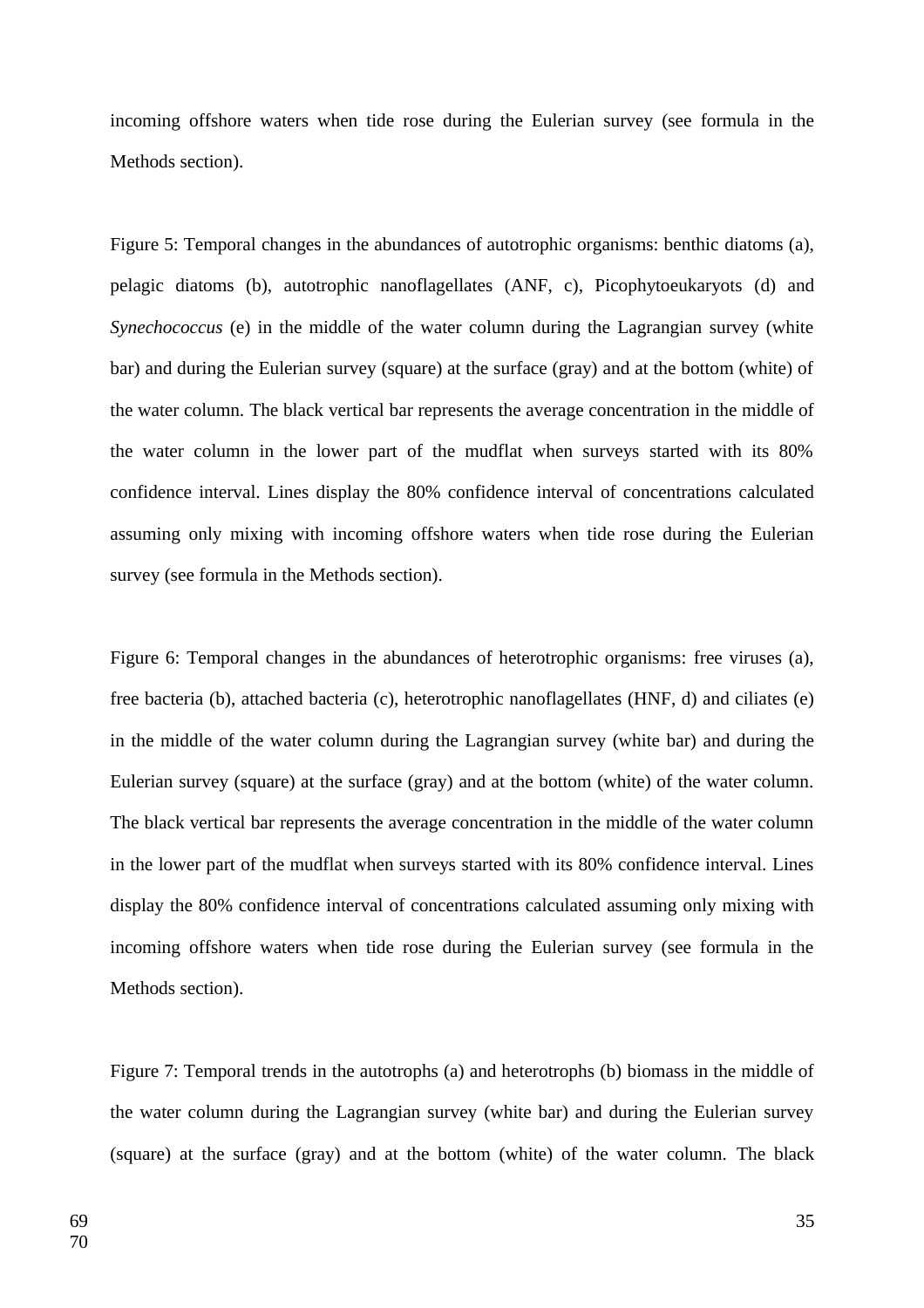vertical bar represents the average concentration in the middle of the water column in the lower part of the mudflat when surveys started with its 80% confidence interval.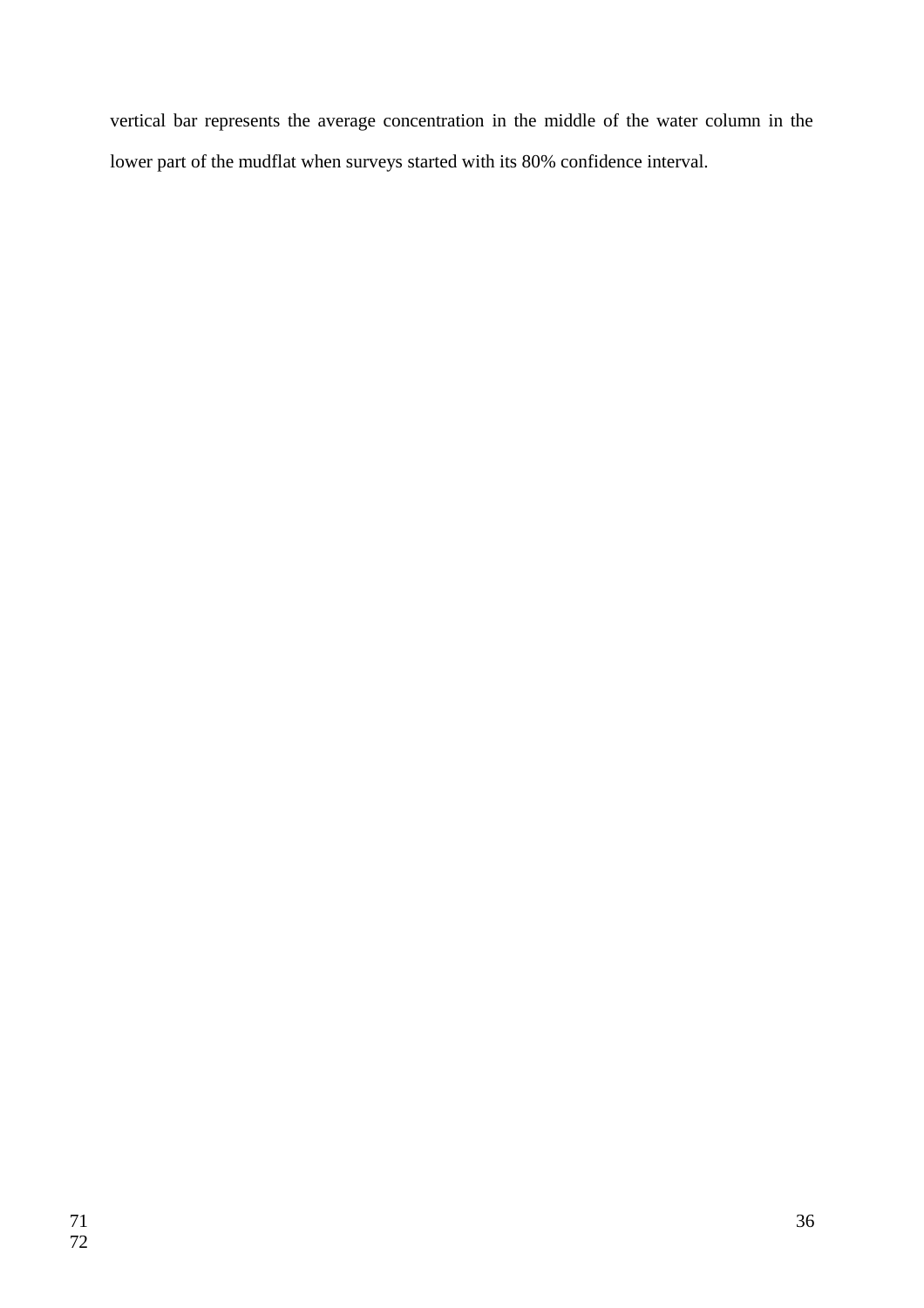Table 1: Concentrations of parameters at the north station on July 12 and 29, 2008, used as offshore value  $C_{ext}$  in equation (1).

| July 12 / July 29                        |
|------------------------------------------|
| 18.2 / 6.67 mg $L^{-1}$                  |
| 112.7 / 52.8 cell mL <sup>-1</sup>       |
| $17.3 / 4.2$ cell mL <sup>-1</sup>       |
| $1.8 / 1.0 103$ cell mL <sup>-1</sup>    |
| 5.5 / 2.88 $10^3$ cell mL <sup>-1</sup>  |
| $1.44 / 2.25 104$ cell mL <sup>-1</sup>  |
| $3.8 / 2.34 10^6$ cell mL <sup>-1</sup>  |
| $2.65 / 2.48 10^6$ cell mL <sup>-1</sup> |
| 5.3 / 7.5 $10^3$ cell mL <sup>-1</sup>   |
| $1.5/0.610^{3}$ cell mL <sup>-1</sup>    |
| 3.66 / 4.58 cell mL <sup>-1</sup>        |
|                                          |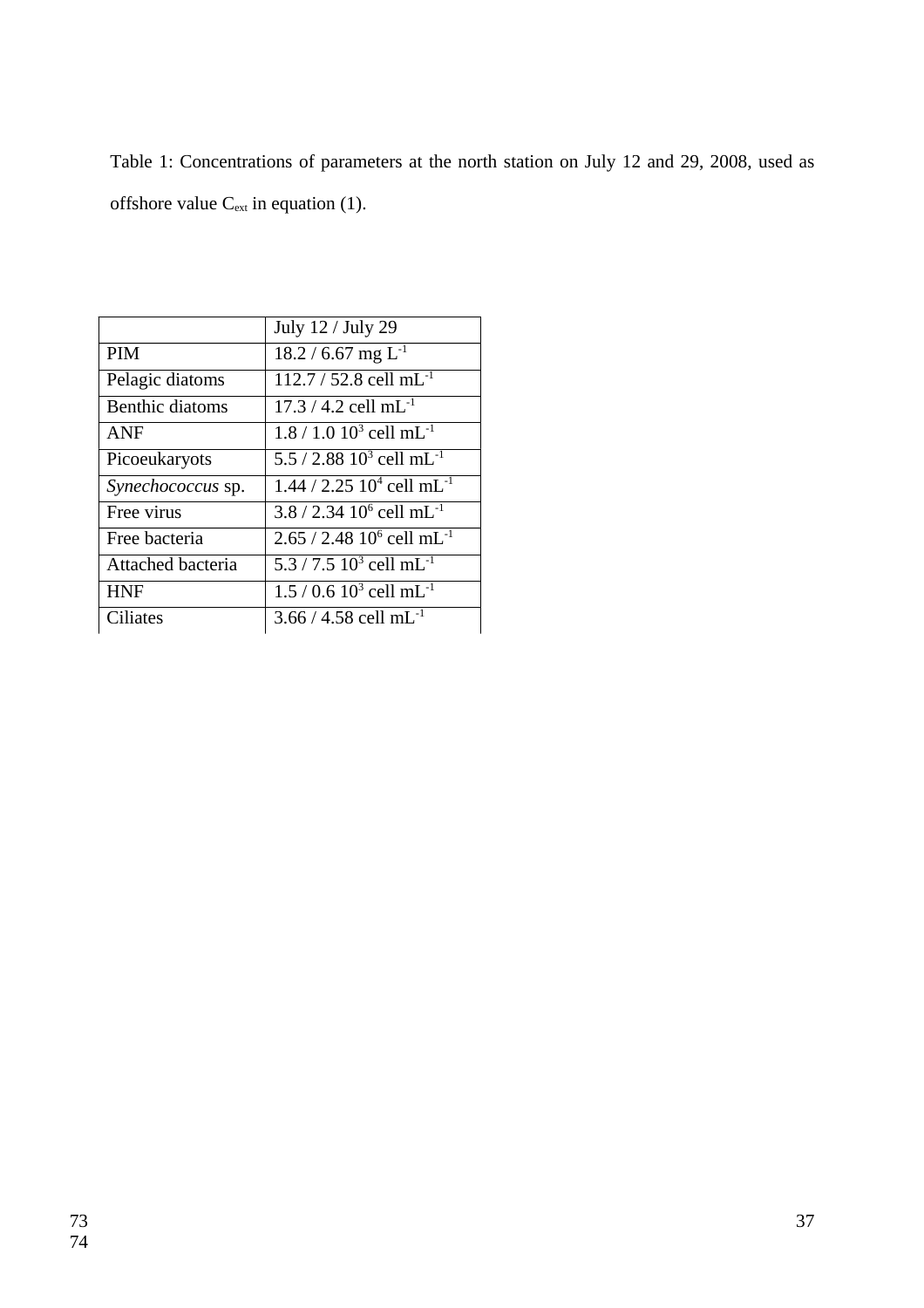Table 2: Conversion factors and their corresponding literature reference used to convert abundance to biomass of carbon for each type of plankton organism.

| <b>Cells or organism</b> | <b>Conversion factor (pg C/cell)</b> | Reference                  |
|--------------------------|--------------------------------------|----------------------------|
| <b>Bacteria</b>          | 0.016                                | Labry et al. (2002)        |
| Synechococcus            | 0.104                                | Blanchot and Rodier (1996) |
| Picoeukaryotes           | 0.104                                | Blanchot and Rodier (1996) |
| Nanoflagellates          | 3.14                                 | Pelegri et al. (1999)      |
| <b>Ciliates</b>          | 3.14                                 | Pelegri et al. (1999)      |
| <b>Diatoms</b>           | 225                                  | Fournier et al. (2012)     |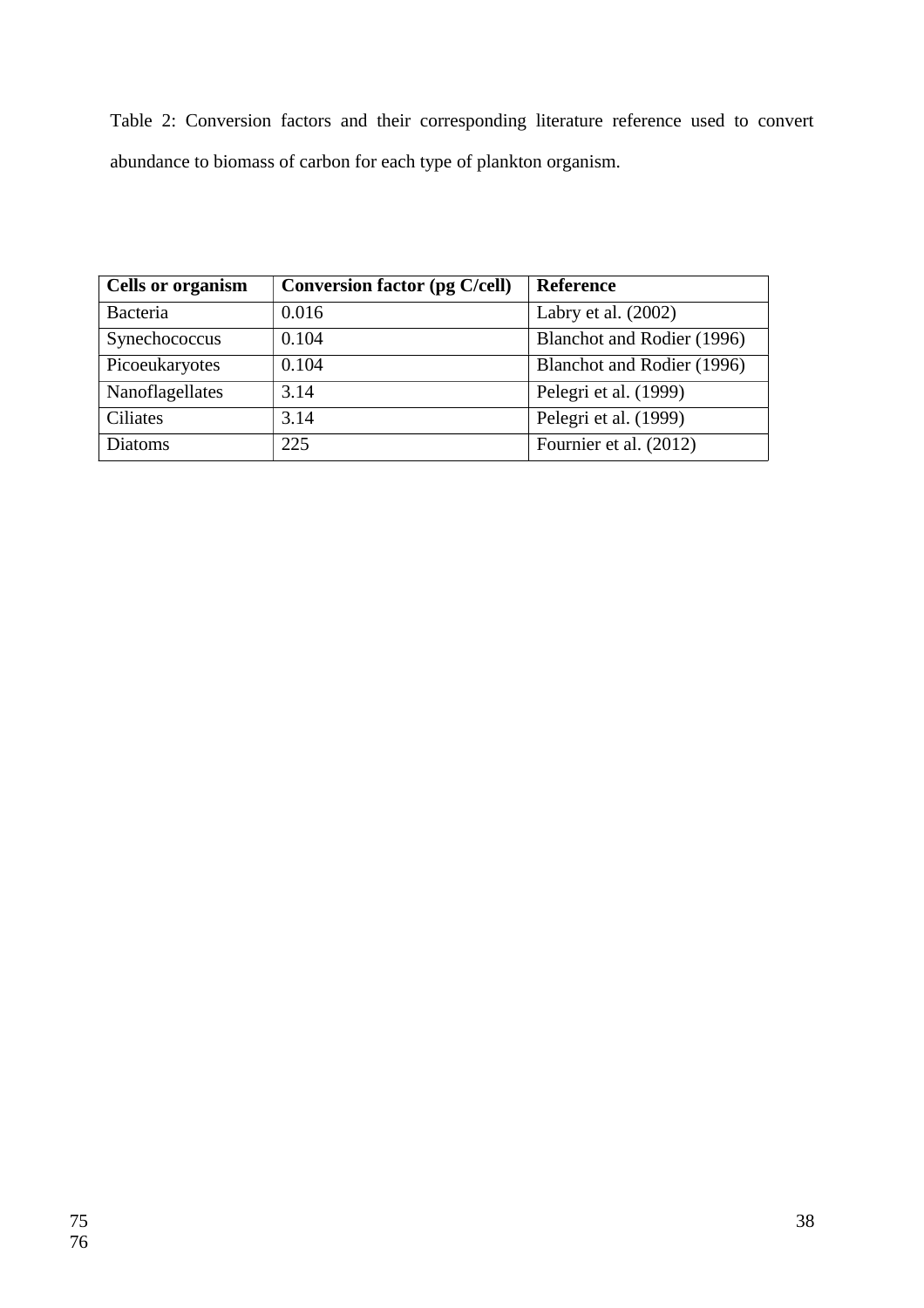

Figure 1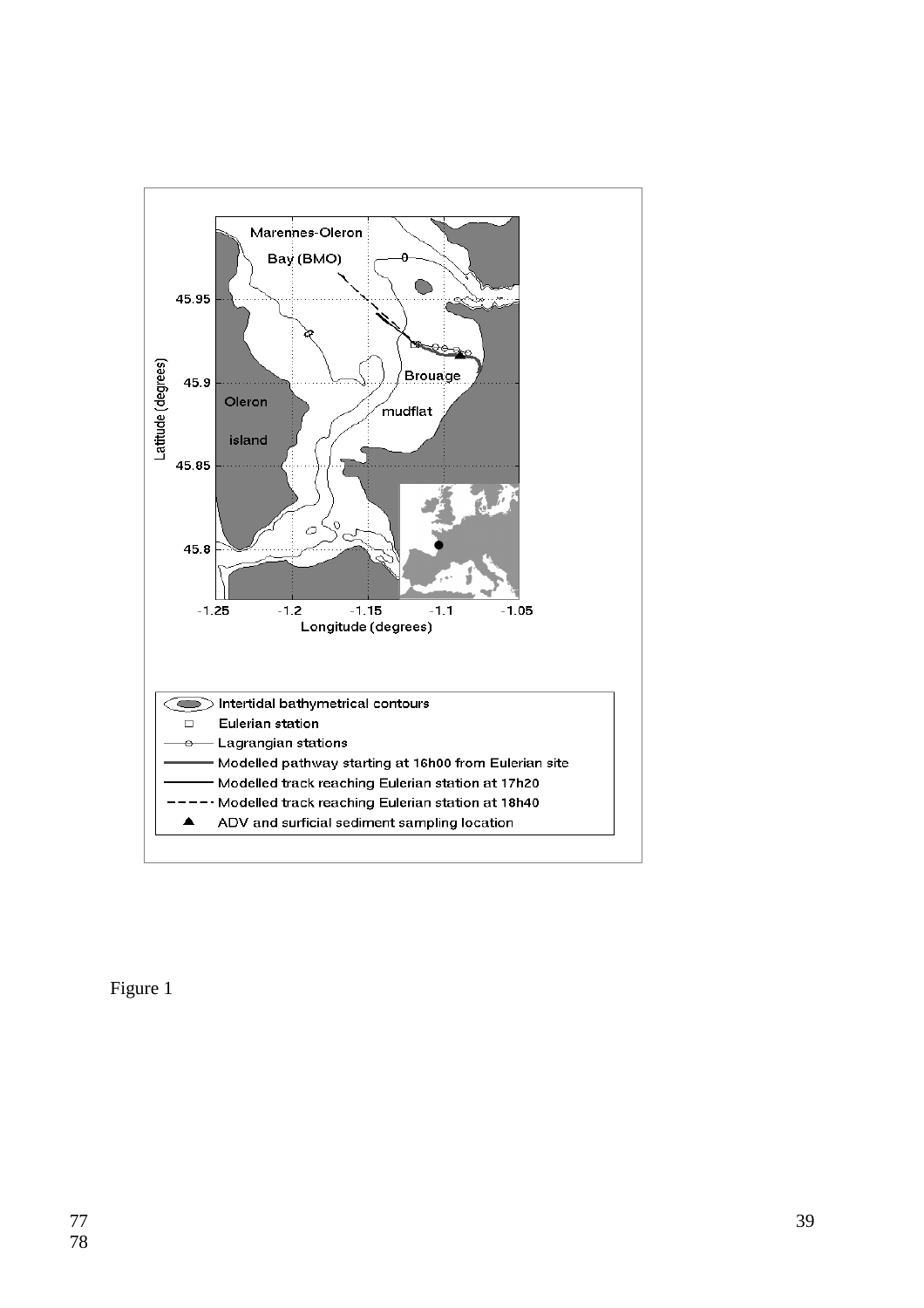

Figure 2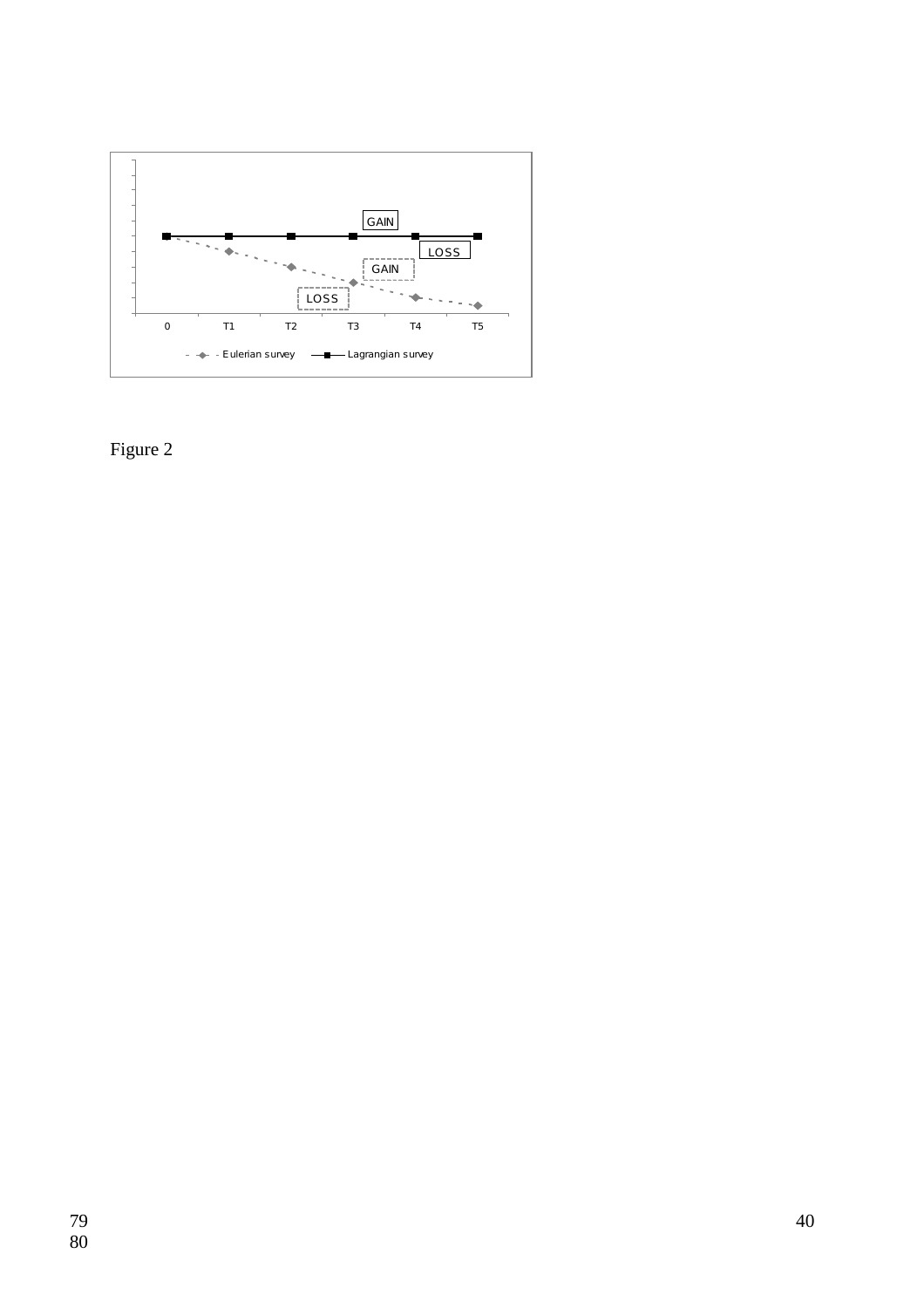

Figure 3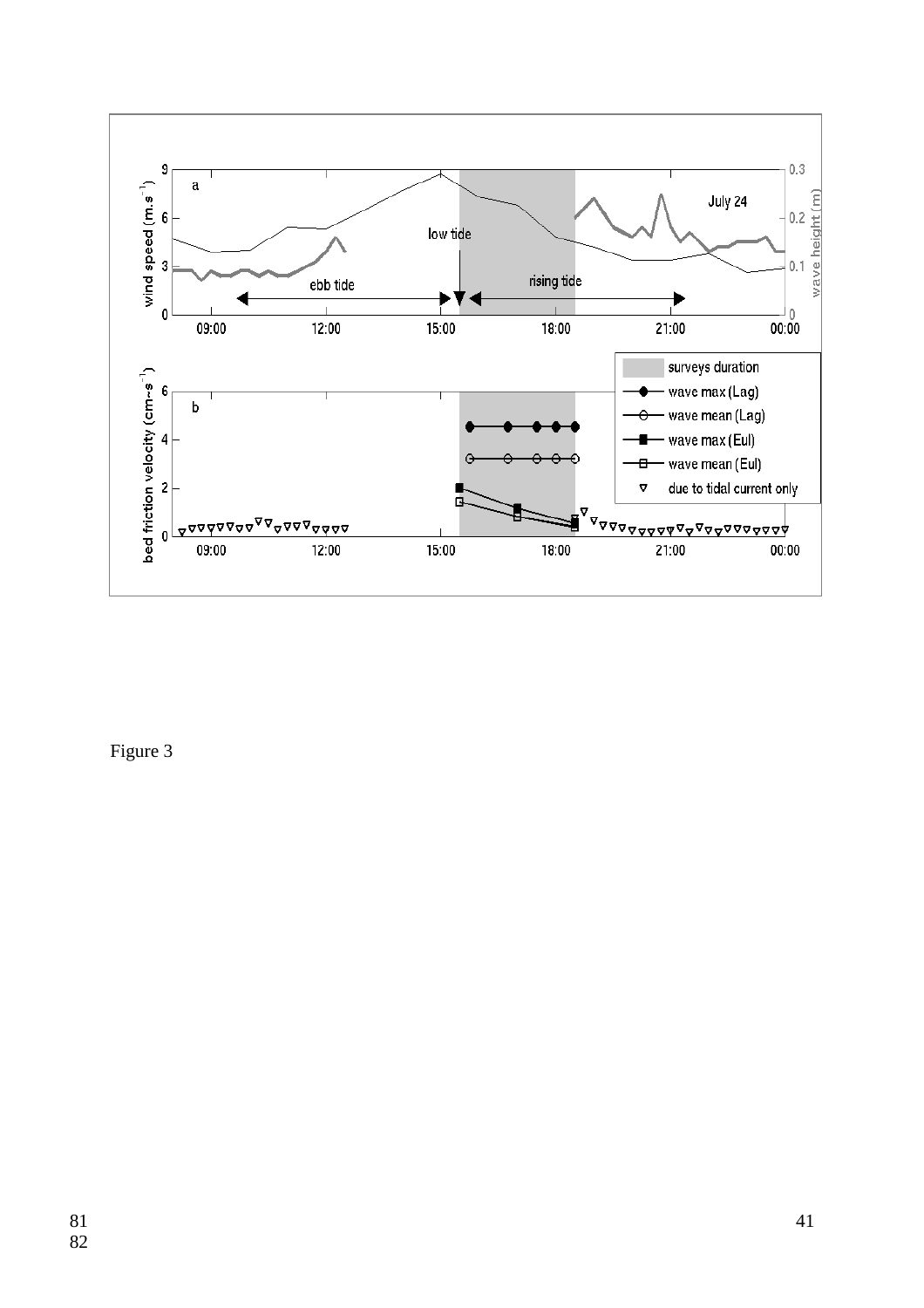

Figure 4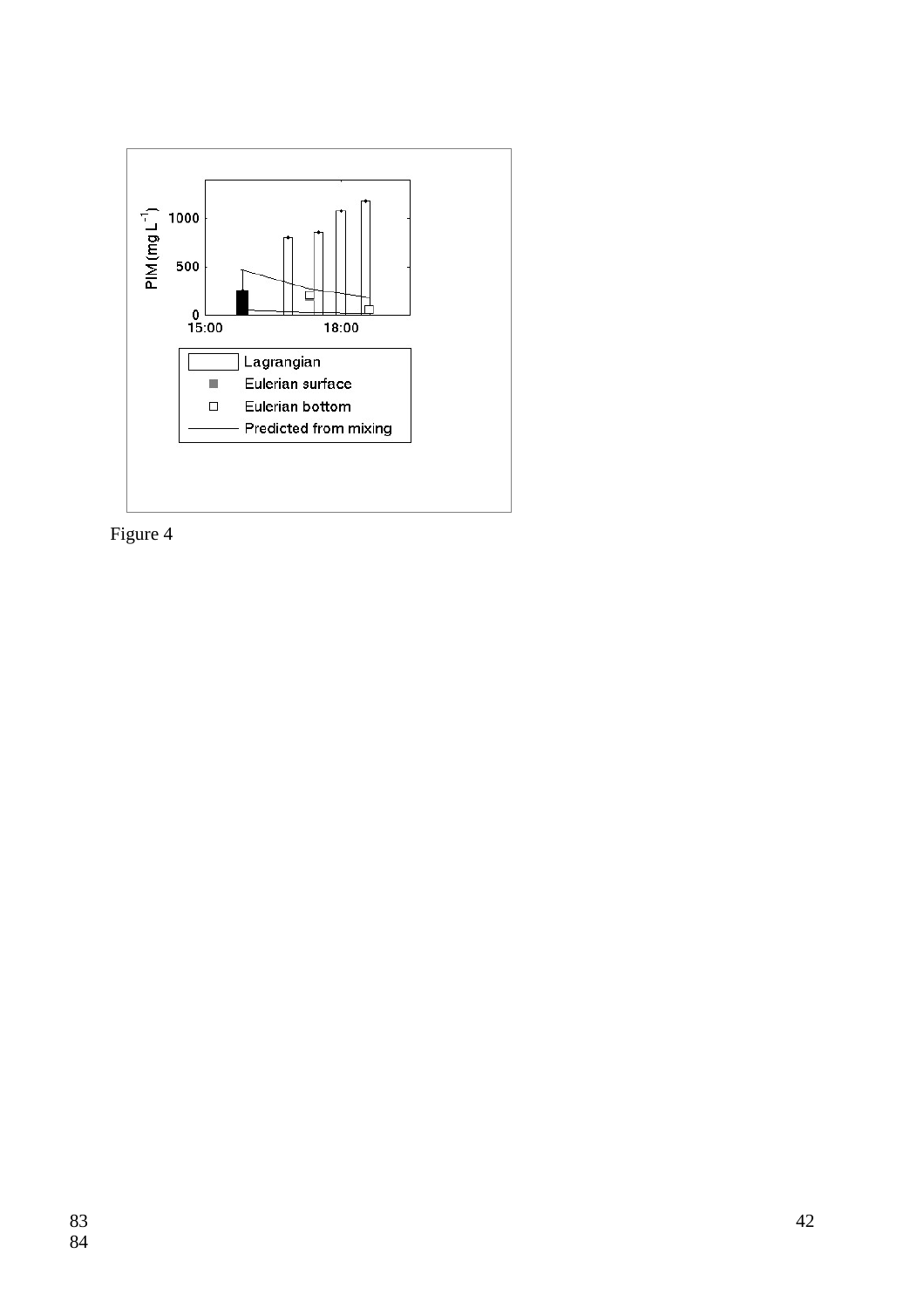

Figure 5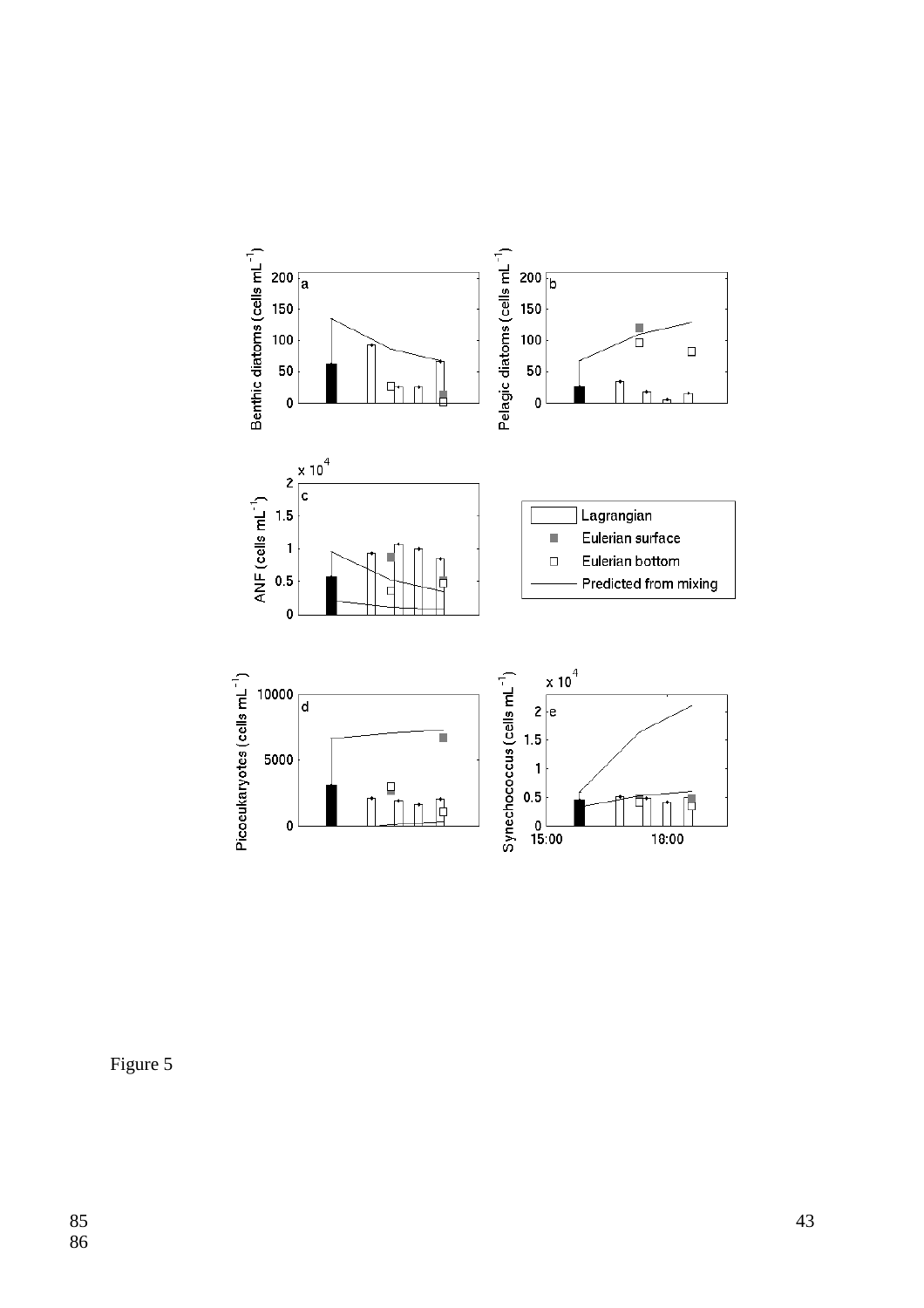

Figure 6